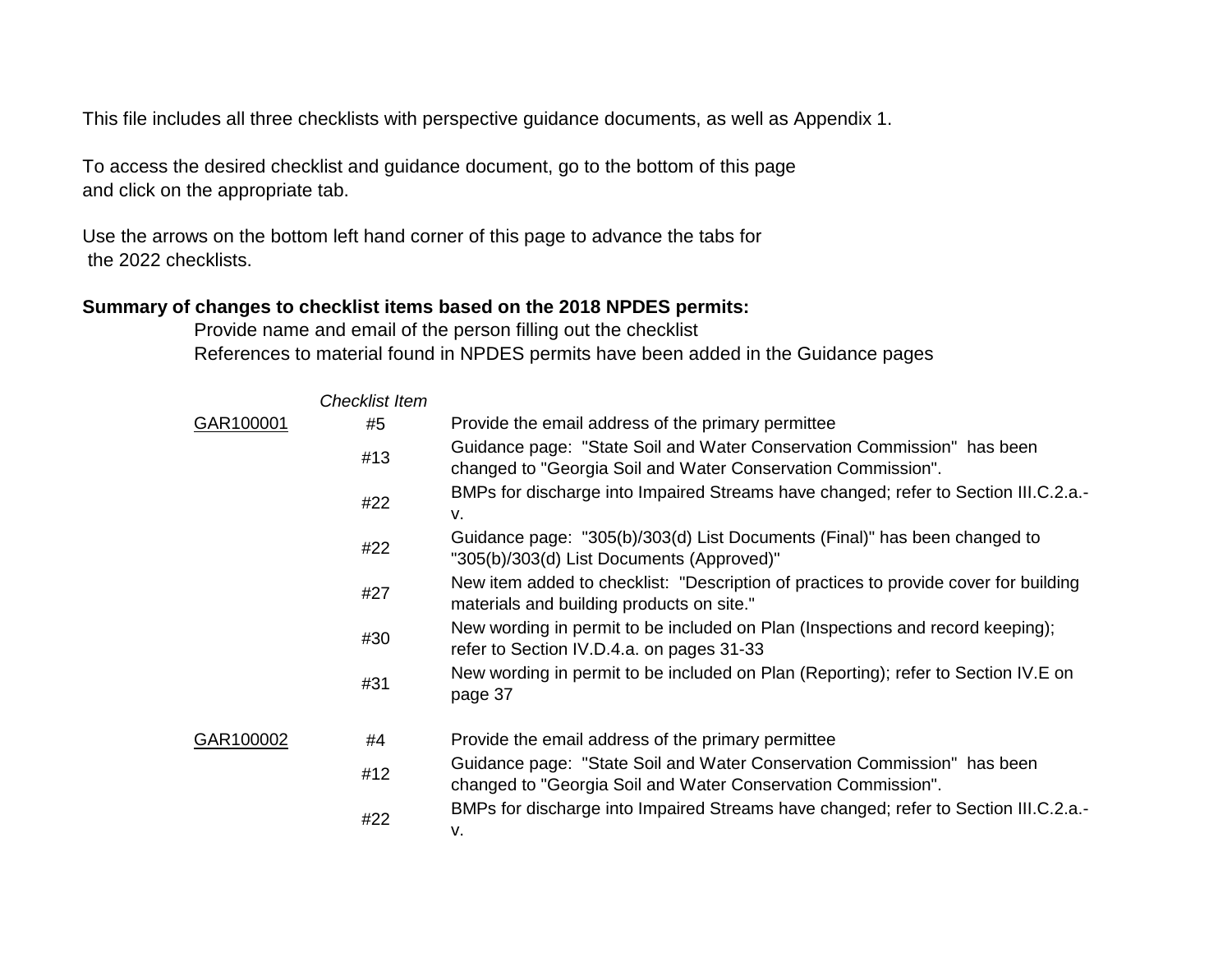|            | #22             | Guidance page: "305(b)/303(d) List Documents (Final)" has been changed to<br>"305(b)/303(d) List Documents (Approved)"                 |
|------------|-----------------|----------------------------------------------------------------------------------------------------------------------------------------|
|            | #27             | New item added to checklist: "Description of practices to provide cover for building<br>materials and building products on site."      |
|            | #30             | New wording in permit to be included on Plan (Inspections and record keeping);<br>refer to Section IV.D.4.a. on pages 32-34            |
|            | #31             | New wording in permit to be included on Plan (Reporting); refer to Section IV.E on<br>page 40                                          |
| GAR100003  | #5              | Provide the email address of the primary permittee                                                                                     |
|            | #13             | Guidance page: "State Soil and Water Conservation Commission" has been<br>changed to "Georgia Soil and Water Conservation Commission". |
|            | #23             | BMPs for discharge into Impaired Streams have changed; refer to Section III.C.2.a.-<br>v.                                              |
|            | #23             | Guidance page: "305(b)/303(d) List Documents (Final)" has been changed to<br>"305(b)/303(d) List Documents (Approved)"                 |
|            | #27             | New item added to checklist: "Description of practices to provide cover for building<br>materials and building products on site."      |
|            | #31             | New wording in permit to be included on Plan (Inspections and record keeping);<br>refer to Section IV.D.4.a. - c. on pages 34-40       |
|            | #32             | New wording in permit to be included on Plan (Reporting); refer to Section IV.E on<br>pages 44-45                                      |
| Appendix 1 | d.              | <b>Revised</b>                                                                                                                         |
|            | е.              | <b>Revised</b>                                                                                                                         |
|            | i.              | Revised                                                                                                                                |
|            | m.              | Removed (which caused lettering sequence to change)                                                                                    |
|            | new n. / old o. | Revised                                                                                                                                |
|            | new u.          | <b>New</b>                                                                                                                             |
|            | new v.          | <b>New</b>                                                                                                                             |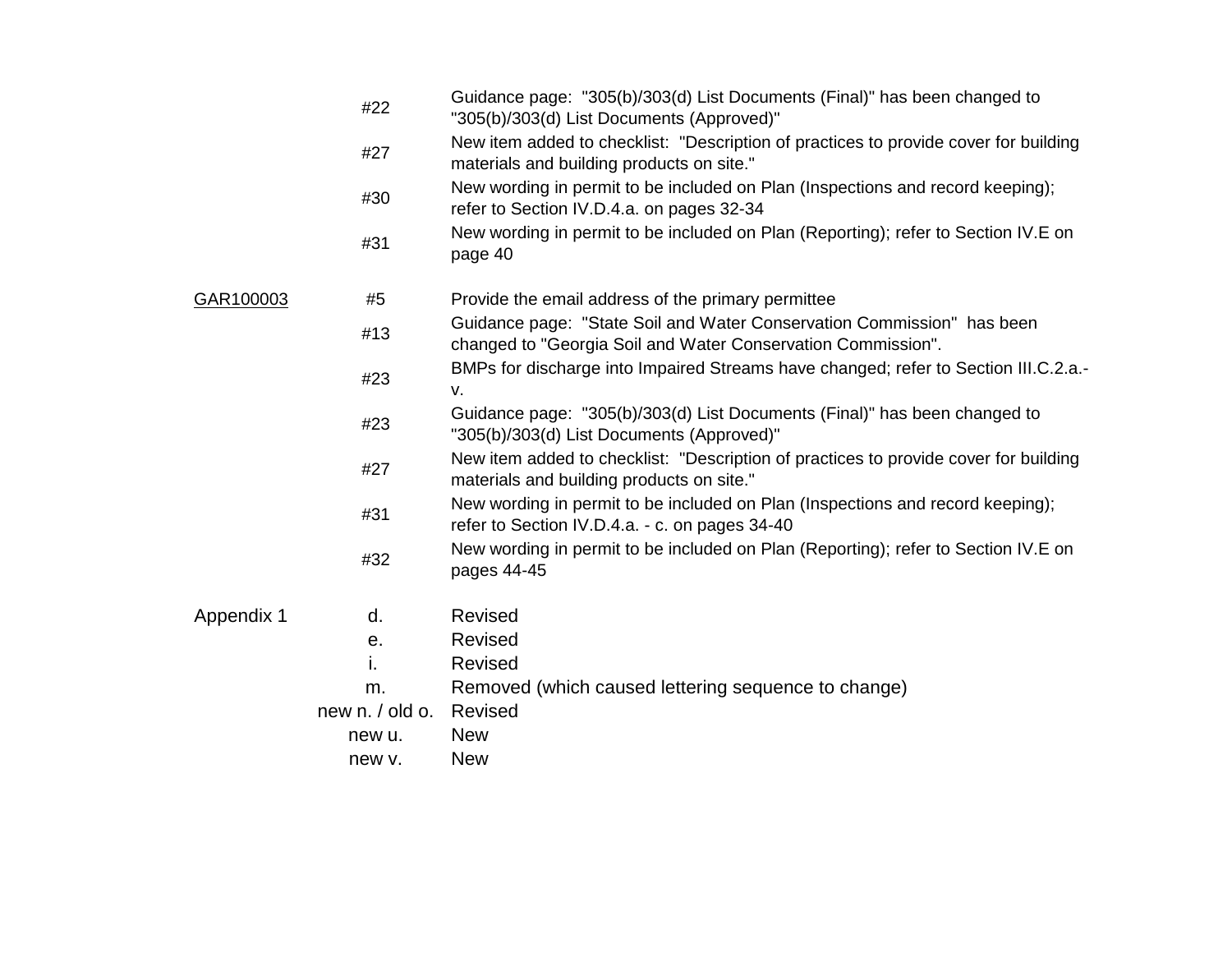# **EROSION, SEDIMENTATION & POLLUTION CONTROL PLAN CHECKLIST EROSION, SEDIMENTATION & POLLUTION CONTROL PLAN CHECKLIST STAND ALONE CONSTRUCTION PROJECTS**

| SWCD:            |                                                                                                                                                                                                                                                                                                                                                                                                                                                            |  |  |
|------------------|------------------------------------------------------------------------------------------------------------------------------------------------------------------------------------------------------------------------------------------------------------------------------------------------------------------------------------------------------------------------------------------------------------------------------------------------------------|--|--|
| Project Name:    | Address: Andreas Address: Address: Address: Address: Address: Address: Address: Address: Address: A<br><u> 1989 - Johann Harry Harry Harry Harry Harry Harry Harry Harry Harry Harry Harry Harry Harry Harry Harry Harry</u>                                                                                                                                                                                                                               |  |  |
| City/County:     | Date on Plans: Note of Plans and Plans and Plans and Plans and Plans and Plans and Plans and Plans and Plans and Plans and Plans and Plans and Plans and Plans and Plans and Plans and Plans and Plans and Plans and Plans and                                                                                                                                                                                                                             |  |  |
| Included<br>Plan | Name & email of person filling out checklist:                                                                                                                                                                                                                                                                                                                                                                                                              |  |  |
| Y/N<br>Page #    | TO BE SHOWN ON ES&PC PLAN                                                                                                                                                                                                                                                                                                                                                                                                                                  |  |  |
|                  | 1 The applicable Erosion, Sedimentation and Pollution Control Plan Checklist established by the Commission<br>as of January 1 of the year in which the land-disturbing activity was permitted.<br>(The completed Checklist must be submitted with the ES&PC Plan or the Plan will not be reviewed)                                                                                                                                                         |  |  |
|                  | 2 Level II certification number issued by the Commission, signature and seal of the certified design professional.<br>(Signature, seal and level II number must be on each sheet pertaining to ES&PC plan or the Plan will not be<br>reviewed)                                                                                                                                                                                                             |  |  |
|                  | 3 Limits of disturbance shall be no greater than 50 acres at any one time without prior written authorization from<br>the GAEPD District Office. If GAEPD approves the request to disturb 50 acres or more at any one time, the Plan must<br>include at least 4 of the BMPs listed in Appendix 1 of this checklist and the GAEPD approval letter. *<br>(A copy of the written approval by GAEPD must be attached to the plan for the Plan to be reviewed.) |  |  |
|                  | 4 The name and phone number of the 24-hour contact responsible for erosion, sedimentation and pollution controls.                                                                                                                                                                                                                                                                                                                                          |  |  |
|                  | 5 Provide the name, address, email address, and phone number of primary permittee.                                                                                                                                                                                                                                                                                                                                                                         |  |  |
|                  | 6 Note total and disturbed acreages of the project or phase under construction.                                                                                                                                                                                                                                                                                                                                                                            |  |  |
|                  | 7 Provide the GPS location of the construction exit for the site. Give the Latitude and Longitude in decimal degrees.                                                                                                                                                                                                                                                                                                                                      |  |  |
|                  | 8 Initial date of the Plan and the dates of any revisions made to the Plan including the entity who requested the revisions.                                                                                                                                                                                                                                                                                                                               |  |  |
|                  | 9 Description of the nature of construction activity and existing site conditions.                                                                                                                                                                                                                                                                                                                                                                         |  |  |
|                  | 10 Provide vicinity map showing site's relation to surrounding areas. Include designation of specific phase, if necessary.                                                                                                                                                                                                                                                                                                                                 |  |  |
|                  | 11 Identify the project receiving waters and describe all sensitive adjacent areas including streams, lakes,<br>residential areas, wetlands, marshlands, etc. which may be affected.                                                                                                                                                                                                                                                                       |  |  |
|                  | 12 Design professional's certification statement and signature that the site was visited prior to development of the<br>ES&PC Plan as stated on Part IV page 19 of the permit.                                                                                                                                                                                                                                                                             |  |  |
|                  | 13 Design professional's certification statement and signature that the permittee's ES&PC Plan provides for an appropriate<br>and comprehensive system of BMPs and sampling to meet permit requirements as stated on Part IV page 19 of the permit. *                                                                                                                                                                                                      |  |  |
|                  | 14 Clearly note the statement that "The design professional who prepared the ES&PC Plan is to inspect the installation of the<br>initial sediment storage requirements and perimeter control BMPs within 7 days after installation."<br>in accordance with Part IV.A.5 page 25 of the permit. *                                                                                                                                                            |  |  |
|                  | 15 Clearly note the statement that "Non-exempt activities shall not be conducted within the 25 or 50-foot<br>undisturbed stream buffers as measured from the point of wrested vegetation or within 25-feet of the coastal<br>marshland buffer as measured from the Jurisdictional Determination Line without first acquiring the necessary<br>variances and permits."                                                                                      |  |  |
|                  | 16 Provide a description of any buffer encroachments and indicate whether a buffer variance is required.                                                                                                                                                                                                                                                                                                                                                   |  |  |
|                  | 17 Clearly note the statement that "Amendments/revisions to the ES&PC Plan which have a significant effect on                                                                                                                                                                                                                                                                                                                                              |  |  |

BMPs with a hydraulic component must be certified by the design professional." **\***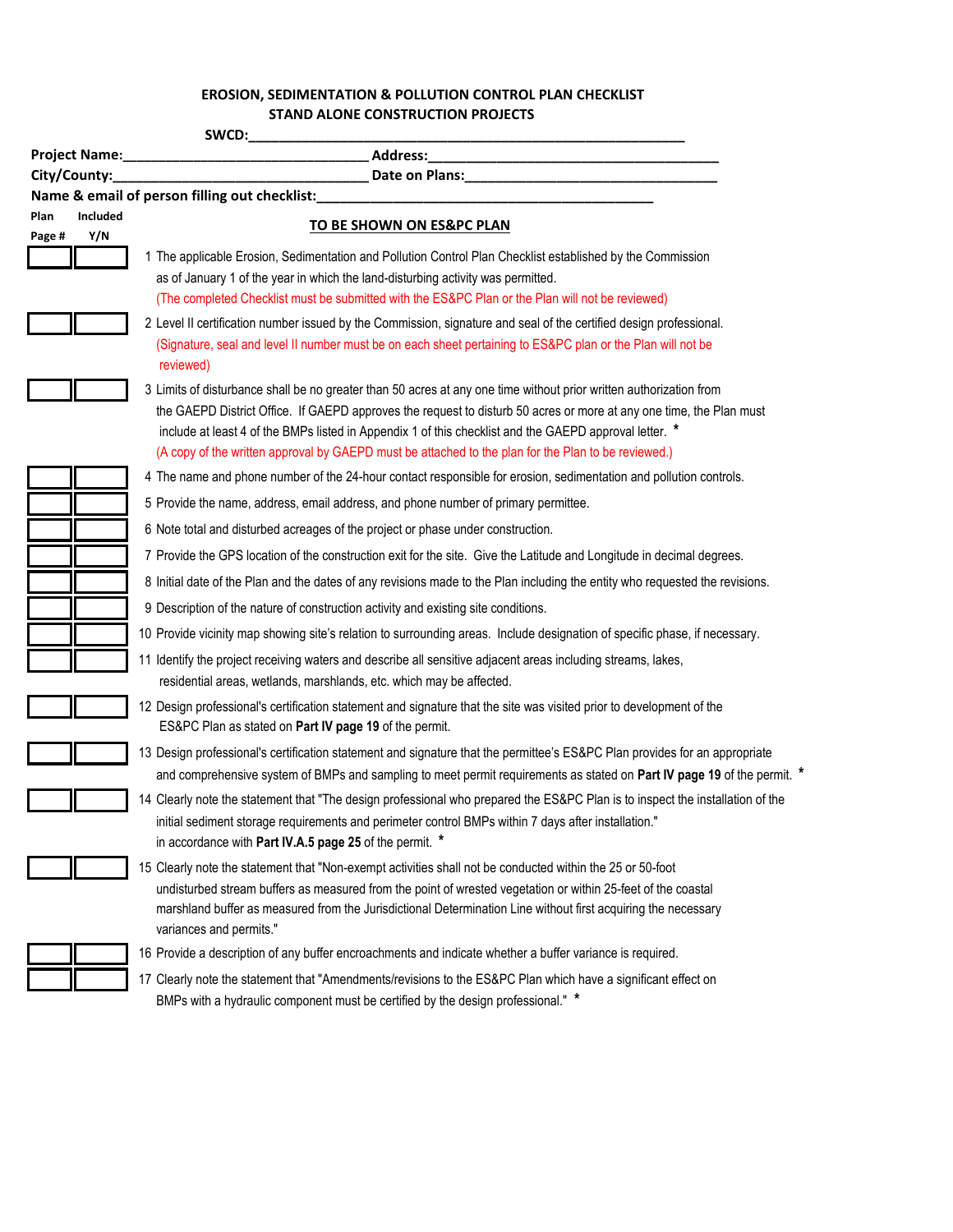| 18 Clearly note the statement that "Waste materials shall not be discharged to waters of the State, except as<br>authorized by a Section 404 permit." *                                                                                                                                                                                                                                                                                                        |
|----------------------------------------------------------------------------------------------------------------------------------------------------------------------------------------------------------------------------------------------------------------------------------------------------------------------------------------------------------------------------------------------------------------------------------------------------------------|
| 19 Clearly note statement that "The escape of sediment from the site shall be prevented by the installation of                                                                                                                                                                                                                                                                                                                                                 |
| erosion and sediment control measures and practices prior to land disturbing activities."                                                                                                                                                                                                                                                                                                                                                                      |
| 20 Clearly note statement that "Erosion control measures will be maintained at all times. If full implementation of the<br>approved Plan does not provide for effective erosion control, additional erosion and sediment control measures<br>shall be implemented to control or treat the sediment source."                                                                                                                                                    |
| 21 Clearly note the statement "Any disturbed area left exposed for a period greater than 14 days shall be<br>stabilized with mulch or temporary seeding."                                                                                                                                                                                                                                                                                                      |
| 22 Any construction activity which discharges storm water into an Impaired Stream Segment, or within 1 linear mile<br>upstream of and within the same watershed as, any portion of a Biota Impaired Stream Segment must comply<br>with Part III. C. of the permit. Include the completed Appendix 1 listing all the BMPs that will be used for those<br>areas of the site which discharge to the Impaired Stream Segment. *                                    |
| 23 If a TMDL Implementation Plan for sediment has been finalized for the Impaired Stream Segment (identified in<br>Item 22 above) at least six months prior to submittal of NOI, the ES&PC Plan must address any site-specific<br>conditions or requirements included in the TMDL Implementation Plan. *                                                                                                                                                       |
| 24 BMPs for concrete washdown of tools, concrete mixer chutes, hoppers and the rear of the vehicles. Washout<br>of the drum at the construction site is prohibited. *                                                                                                                                                                                                                                                                                          |
| 25 Provide BMPs for the remediation of all petroleum spills and leaks.                                                                                                                                                                                                                                                                                                                                                                                         |
| 26 Description of the measures that will be installed during the construction process to control pollutants in storm<br>water that will occur after construction operations have been completed. *                                                                                                                                                                                                                                                             |
| 27 Description of practices to provide cover for building materials and building products on site. *                                                                                                                                                                                                                                                                                                                                                           |
| 28 Description of the practices that will be used to reduce the pollutants in storm water discharges. *                                                                                                                                                                                                                                                                                                                                                        |
| 29 Description and chart or timeline of the intended sequence of major activities which disturb soils for the major<br>portions of the site (i.e., initial perimeter and sediment storage BMPs, clearing and grubbing activities,<br>excavation activities, utility activities, temporary and final stabilization).                                                                                                                                            |
| 30 Provide complete requirements of Inspections and record keeping by the primary permittee. *                                                                                                                                                                                                                                                                                                                                                                 |
| 31 Provide complete requirements of Sampling Frequency and Reporting of sampling results. *                                                                                                                                                                                                                                                                                                                                                                    |
| 32 Provide complete details for Retention of Records as per Part IV.F. of the permit. *                                                                                                                                                                                                                                                                                                                                                                        |
| 33 Description of analytical methods to be used to collect and analyze the samples from each location. *                                                                                                                                                                                                                                                                                                                                                       |
| 34 Appendix B rationale for NTU values at all outfall sampling points where applicable. *                                                                                                                                                                                                                                                                                                                                                                      |
| 35 Delineate all sampling locations, perennial and intermittent streams and other water bodies into which<br>storm water is discharged. *                                                                                                                                                                                                                                                                                                                      |
| 36 A description of appropriate controls and measures that will be implemented at the construction site including:<br>(1) initial sediment storage requirements and perimeter control BMPs, (2) intermediate grading and drainage<br>BMPs, and (3) final BMPs. For construction sites where there will be no mass grading and the initial perimeter<br>control BMPs, intermediate grading and drainage BMPs, and final BMPs are the same, the Plan may combine |

all of the BMPs into a single phase. **\***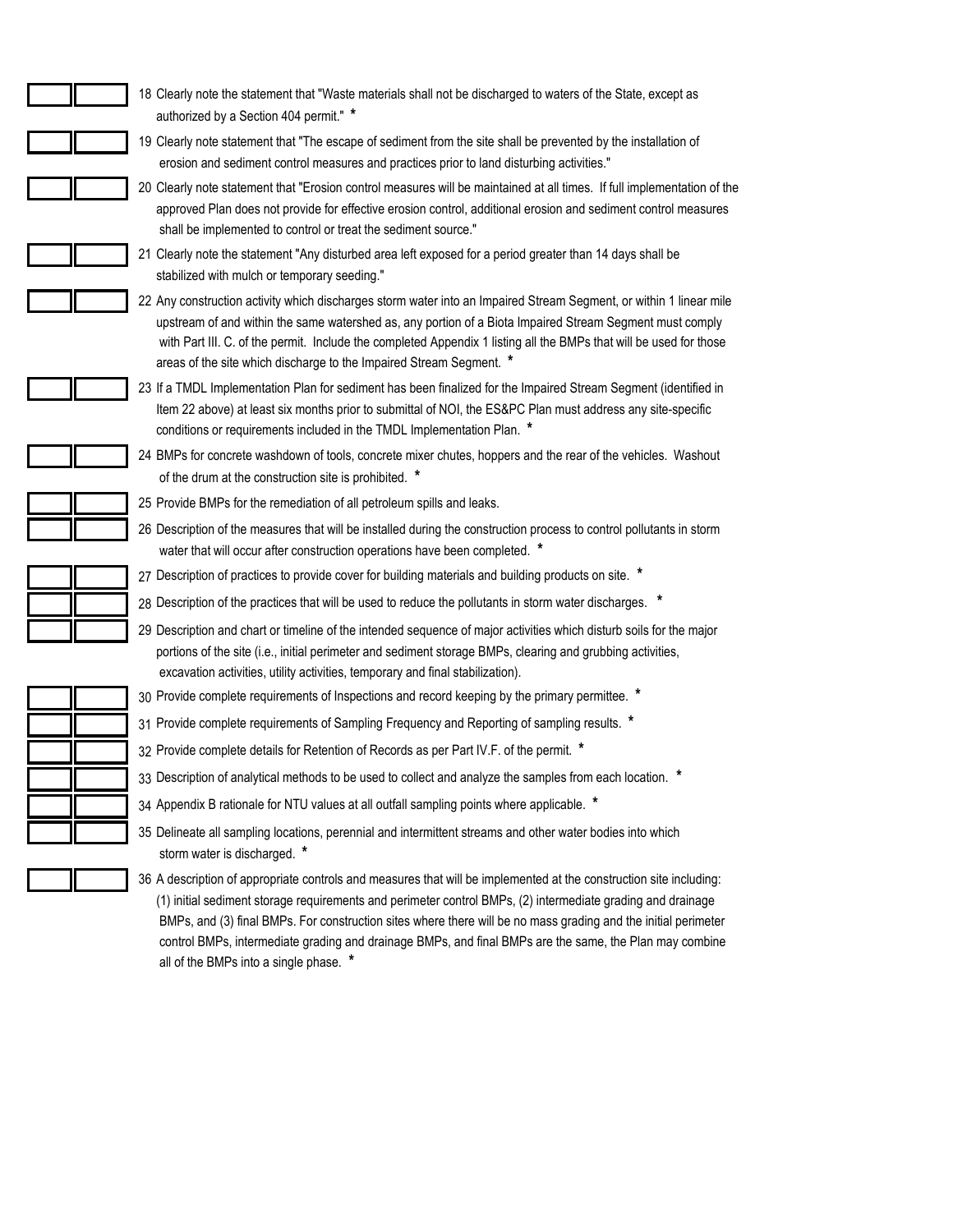### 37 Graphic scale and North arrow.

38 Existing and proposed contour lines with contour lines drawn at an interval in accordance with the following:

| Map Scale            | Ground Slope   | Contour Intervals, ft. |
|----------------------|----------------|------------------------|
| 1 inch = $100$ ft or | Flat $0 - 2%$  | $0.5$ or 1             |
| larger scale         | Rolling 2 - 8% | 1 or 2                 |
|                      | Steep $8\%$ +  | 2,5 or 10              |

- 39 Use of alternative BMPs whose performance has been documented to be equivalent to or superior to conventional BMPs as certified by a Design Professional (unless disapproved by GAEPD or the Georgia Soil and Water Conservation Commission). Please refer to the Alternative BMP Guidance Document found at www.gaswcc.georgia.gov.
	- 40 Use of alternative BMP for application to the Equivalent BMP List. Please refer to Appendix A-2 of the Manual for Erosion & Sediment Control in Georgia 2016 Edition. **\***
	- 41 Delineation of the applicable 25-foot or 50-foot undisturbed buffers adjacent to state waters and any additional buffers required by the Local Issuing Authority. Clearly note and delineate all areas of impact.
	- 42 Delineation of on-site wetlands and all state waters located on and within 200 feet of the project site.
	- 43 Delineation and acreage of contributing drainage basins on the project site.
	- 44 Provide hydrology study and maps of drainage basins for both the pre- and post-developed conditions. **\***
	- 45 An estimate of the runoff coefficient or peak discharge flow of the site prior to and after construction activities are completed.
	- 46 Storm-drain pipe and weir velocities with appropriate outlet protection to accommodate discharges without erosion. Identify/Delineate all storm water discharge points.
	- 47 Soil series for the project site and their delineation.
	- 48 The limits of disturbance for each phase of construction.
	- 49 Provide a minimum of 67 cubic yards of sediment storage per acre drained using a temporary sediment basin, retrofitted detention pond, and/or excavated inlet sediment traps for each common drainage location. Sediment storage volume must be in place prior to and during all land disturbance activities until final stabilization of the site has been achieved. A written justification explaining the decision to use equivalent controls when a sediment basin is not attainable must be included in the Plan for each common drainage location in which a sediment basin is not provided. A written justification as to why 67 cubic yards of storage is not attainable must also be given. Worksheets from the Manual included for structural BMPs and all calculations used by the storage design professional to obtain the required sediment when using equivalent controls. When discharging from sediment basins and impoundments, permittees are required to utilize outlet structures that withdraw water from the surface, unless infeasible. If outlet structures that withdraw water from the surface are not feasible, a written justification explaining this decision must be included in the Plan.
	- 50 Location of Best Management Practices that are consistent with and no less stringent than the Manual for Erosion and Sediment Control in Georgia. Use uniform coding symbols from the Manual, Chapter 6, with legend.
	- 51 Provide detailed drawings for all structural practices. Specifications must, at a minimum, meet the guidelines set forth in the Manual for Erosion and Sediment Control in Georgia.
	- 52 Provide vegetative plan, noting all temporary and permanent vegetative practices. Include species, planting dates and seeding, fertilizer, lime and mulching rates. Vegetative plan shall be site specific for appropriate time of the year that seeding will take place and for the appropriate geographic region of Georgia.
	- **\*** If using this checklist for a project that is less than 1 acre and not part of a common development but within 200 ft of a perennial stream, the **\*** checklist items would be N/A.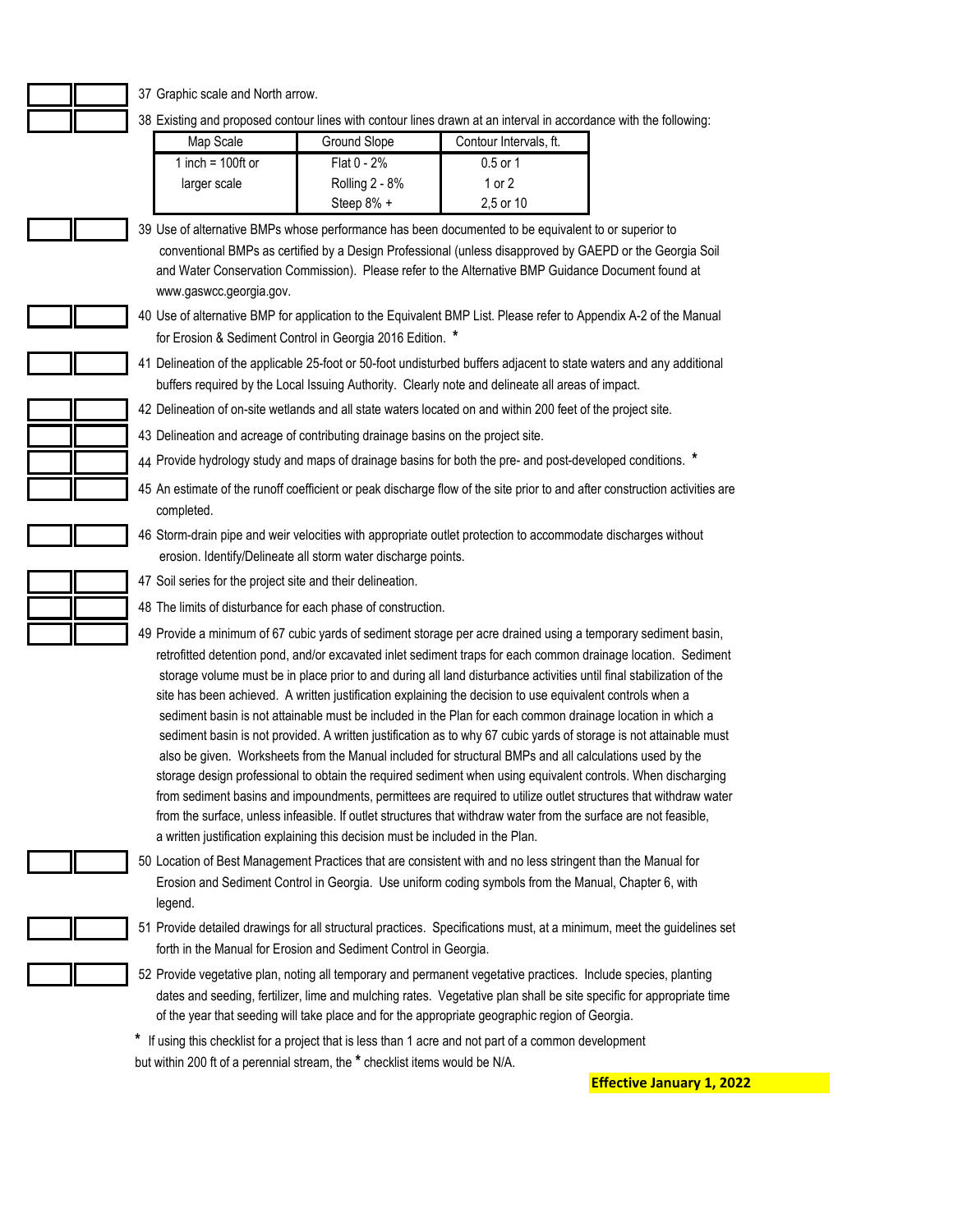### **EROSION, SEDIMENTATION & POLLUTION CONTROL PLAN CHECKLIST EROSION, SEDIMENTATION & POLLUTION CONTROL PLAN CHECKLIST STAND ALONE CONSTRUCTION PROJECTS**

|              |                      | SWCD:                                                                                                                                                                                                                                                                                                                                                                                                                                                                                                                                                    |
|--------------|----------------------|----------------------------------------------------------------------------------------------------------------------------------------------------------------------------------------------------------------------------------------------------------------------------------------------------------------------------------------------------------------------------------------------------------------------------------------------------------------------------------------------------------------------------------------------------------|
|              | <b>Project Name:</b> | Address:<br>the control of the control of the control of the control of the control of the control of the control of the control of the control of the control of the control of the control of the control of the control of the control                                                                                                                                                                                                                                                                                                                |
| City/County: |                      | Date on Plans: Note of Plans and Plans and Plans and Plans and Plans and Plans and Plans and Plans and Plans and Plans and Plans and Plans and Plans and Plans and Plans and Plans and Plans and Plans and Plans and Plans and                                                                                                                                                                                                                                                                                                                           |
|              |                      | Name & email of person filling out checklist:                                                                                                                                                                                                                                                                                                                                                                                                                                                                                                            |
| Plan         | Included             | TO BE SHOWN ON ES&PC PLAN                                                                                                                                                                                                                                                                                                                                                                                                                                                                                                                                |
| Page #       | Y/N                  | 1 The applicable Erosion, Sedimentation and Pollution Control Plan Checklist established by the Commission as of January 1<br>of the year in which the land-disturbing activity was permitted.<br>(The completed Checklist must be submitted with the ES&PC Plan or the Plan will not be reviewed) Permit IV.D.1 pg 26                                                                                                                                                                                                                                   |
|              |                      | 2 Level II certification number issued by the Commission, signature and seal of the certified design professional.<br>(Signature, seal and level II number must be on each sheet pertaining to ES&PC Plan or the Plan will not be reviewed)<br>The Level II certification must be issued to the Design Professional whose signature and seal are on the Plan.                                                                                                                                                                                            |
|              |                      | 3 Limits of disturbance shall be no greater than 50 acres at any one time without prior written authorization from the GAEPD<br>District Office. If GAEPD approves the request to disturb 50 acres or more at any one time, the Plan must include at least 4 of<br>the BMPs listed in Appendix 1 of this checklist and the GAEPD approval letter. *<br>(A copy of the written approval by GAEPD must be attached to the plan for the Plan to be reviewed.) Permit IV.D.3 pg 27                                                                           |
|              |                      | 4 The name and phone number of the 24-hour contact responsible for erosion, sedimentation and pollution controls.<br>May be shown on ES&PC Plan sheets and/or ES&PC notes. Permit II.B.1.c pg 12                                                                                                                                                                                                                                                                                                                                                         |
|              |                      | 5 Provide the name, address, email address, and phone number of primary permittee.<br>May be shown on cover sheet, ES&PC Plan or under ES&PC notes. Permit II.B.1.b pg 12                                                                                                                                                                                                                                                                                                                                                                                |
|              |                      | 6 Note total and disturbed acreages of the project or phase under construction.<br>Must be shown on ES&PC Plan or under ES&PC notes. Permit IV.D.2.c pg 27                                                                                                                                                                                                                                                                                                                                                                                               |
|              |                      | 7 Provide the GPS location of the construction exit for the site. Give the Latitude and Longitude in decimal degrees.<br>GPS location of the construction exit must be shown ES&PC Plan sheets and ES&PC notes.<br>It must match the NOI. Permit II.B.1.a pg 12                                                                                                                                                                                                                                                                                          |
|              |                      | 8 Initial date of the Plan and the dates of any revisions made to the Plan including the entity who requested the revisions.<br>The initial Plan date should be shown on all pages. With each resubmittal, the revision date and entity requesting revisions<br>should be shown on cover sheet and each sheet that has been revised.                                                                                                                                                                                                                     |
|              |                      | 9 Descriptions of the nature of construction activity and existing site conditions.<br>Provide a description of the existing site and a description of the proposed project. These must be shown on ES&PC Plan<br>or under ES&PC notes. Permit IV.D.2.a pg 27                                                                                                                                                                                                                                                                                            |
|              |                      | 10 Provide vicinity map showing site's relation to surrounding areas. Include designation of specific phase, if necessary.<br>Site location must be delineated showing surrounding area roads and highways. If the project is being done in phases,<br>each individual phase must be delineated and labeled. This information is important for Plan Reviewers if a site visit is<br>needed, or if the site needs to be located on another map. Permit IV.D.2.e pg 27                                                                                     |
|              |                      | 11 Identify the project receiving waters and describe all sensitive adjacent areas including streams, lakes, residential areas,<br>wetlands, marshlands, etc. which may be affected.<br>The name of the initial receiving water(s) or if unnamed, the first named blue line stream indicated on the appropriate<br>USGS Topographic map, and when the discharge is through a municipal separate storm sewer system (MS4), the name<br>of the local government operating the municipal separate storm sewer system and the name of the receiving water(s) |

which receives the discharge from the MS4, and the permittee's determination of whether the receiving water(s)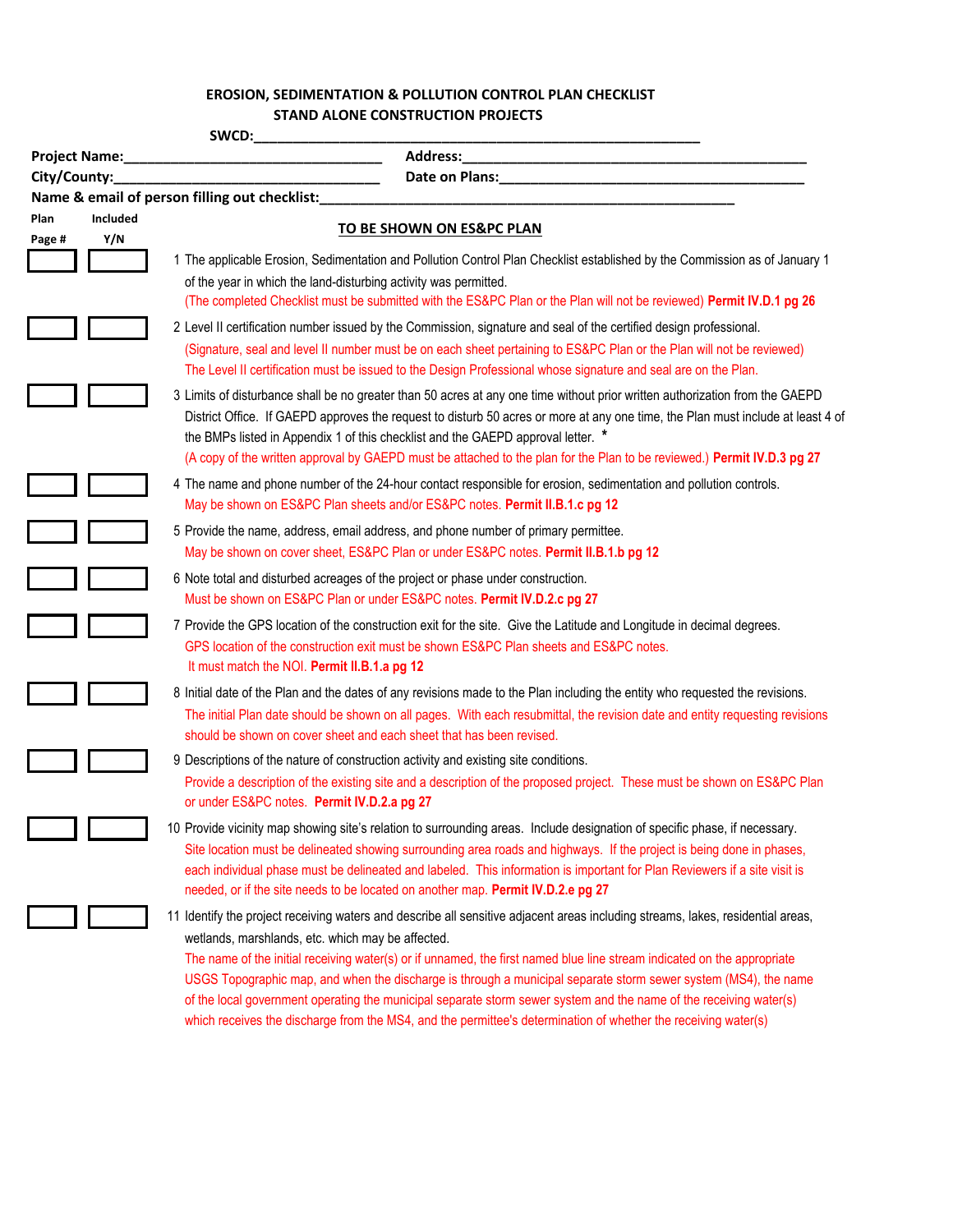supports warm water fisheries or is a trout stream. Describe any neighboring area which could be affected by the post-developed runoff from the site. **Permit IV.D.2.f pg 27**

12 Design professional's certification statement and signature that the site was visited prior to development of the ES&PC Plan as stated on **Part IV page 19** of the permit.

The following statement and the signature of the design professional must be shown on the ES&PC Plan or under ES&PC notes. "I certify under penalty of law that this Plan was prepared after a site visit to the locations described herein by myself or my authorized agent, under my supervision."

13 Design professional's certification statement and signature that the permittee's ES&PC Plan provides for an appropriate and comprehensive system of BMPs and sampling to meet permit requirements as stated on **Part IV page 19** of the permit. **\*** The following statement and the signature of the design professional must be shown on the ES&PC Plan or under ES&PC notes. "I certify that the permittee's Erosion, Sedimentation and Pollution Control Plan provides for an appropriate and comprehensive system of Best Management Practices required by the Georgia Water Quality Control Act and the document "Manual for Erosion and Sediment Control in Georgia" (Manual) published by the **Georgia** Soil and Water Conservation Commission as of January 1 of the year in which the land-disturbing activity was permitted, provides for the sampling of the receiving water(s) or the sampling of the storm water outfalls and that the designed system of Best Management Practices and sampling methods is expected to meet the requirements contained in the General NPDES Permit No. GAR 100001."

14 Clearly note the statement that "The design professional who prepared the ES&PC Plan is to inspect the installation of the initial sediment storage requirements and perimeter control BMPs within 7 days after installation." **\*** The Plan must include a statement indicating that the primary permittee must retain the design professional who prepared the Plan, except when the primary permittee has requested in writing and GAEPD has agreed to an alternate design professional, to inspect the installation of the initial sediment storage requirements and perimeter control BMPs which the design professional designed within seven (7) days after installation. The design professional shall determine if these BMPs have been installed and are being maintained as designed. The design professional shall report the results of the inspection to the primary permittee within seven (7) days and the permittee must correct all deficiencies within two (2) business days of receipt of the inspection report from the design professional unless weather related site conditions are such that additional time is required. **Permit IV.A.5 pg 25**

15 Clearly note the statement that "Non-exempt activities shall not be conducted within the 25 or 50-foot undisturbed stream buffers as measured from the point of wrested vegetation or within 25-feet of the coastal marshland buffer as measured from the Jurisdictional Determination Line without first acquiring the necessary variances and permits." See **Part IV.(i) - (iv) on pages 19-24** of the permit and show under ES&PC notes.

16 Provide a description of any buffer encroachments and indicate whether a buffer variance is required. When the project requires an approved State Water or Coastal Marshland Interface buffer variance from the GAEPD, an indication shall be shown on the ES&PC Plan. A description of the encroachment activity must be shown on the ES&PC Plan or under ES&PC notes.

17 Clearly note the statement that "Amendments/revisions to the ES&PC Plan which have a significant effect on BMPs with a hydraulic component must be certified by the design professional." **\***

See **Part IV.C. on page 26** of the permit. This can be clarified in a narrative and shown under ES&PC notes. Revisions

18 Clearly note the statement that "Waste materials shall not be discharged to waters of the State, except as authorized by a Section 404 permit." **\***

The Plan must include a description of how waste materials, including waste building materials, construction and demolition debris, concrete washout, excavated sediment, etc., will be properly disposed of. Any disposal of solid waste to waters of the State is prohibited unless authorized by a Section 404 permit. **Permit IV.D.3.c.(1) pg 30**

19 Clearly note statement that "The escape of sediment from the site shall be prevented by the installation of erosion and sediment control measures and practices prior to land disturbing activities." Must be shown on ES&PC Plan or under ES&PC notes. **Permit III.D.2. pg 17**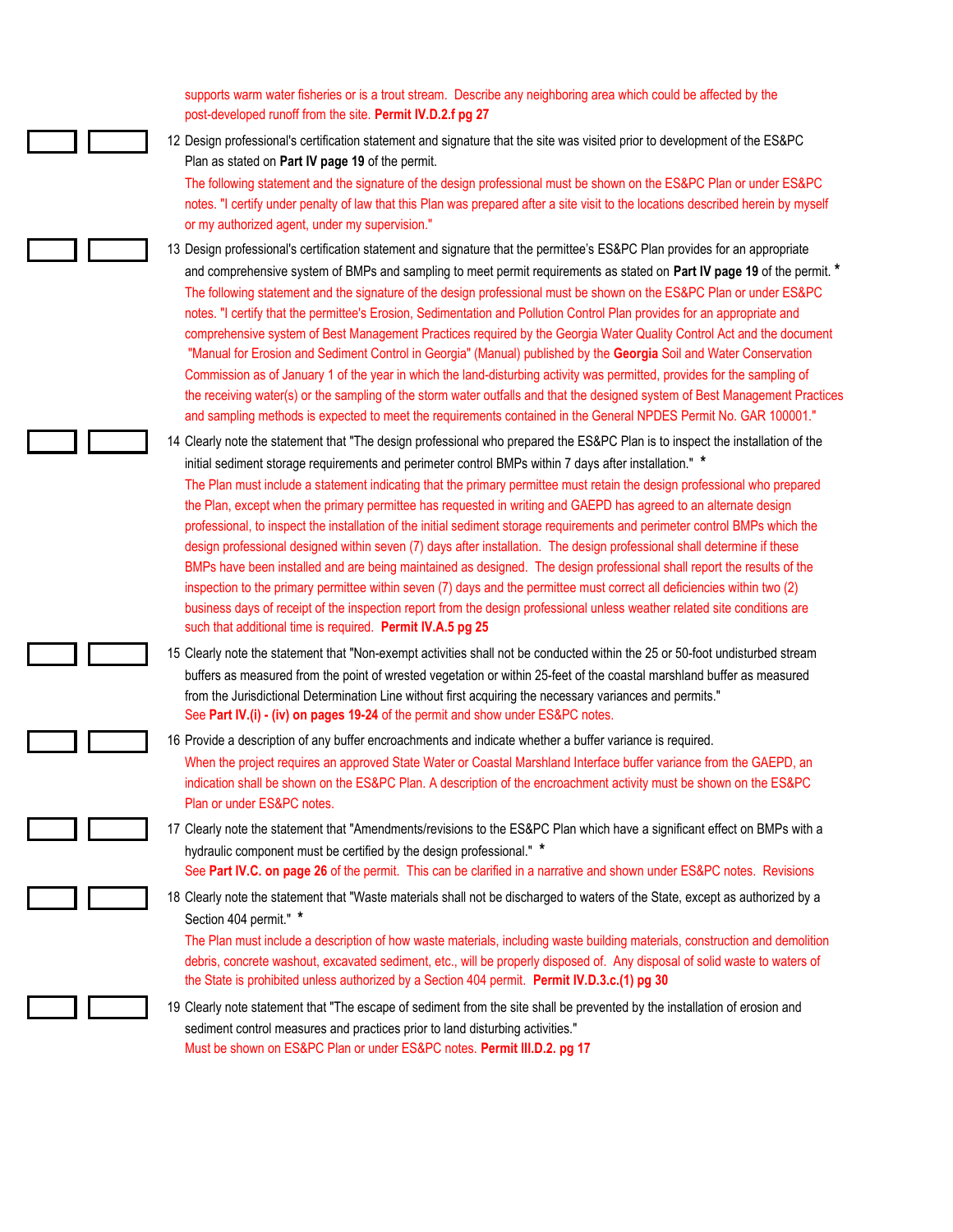| 20 Clearly note statement that "Erosion control measures will be maintained at all times. If full implementation of the approved                                                                                                                                                                                                                                                                                                                                                                                                                                                                                                                                                                                                                                                                                                                                                                                                                                                                                                                                                                                                                                                                                                                                                                         |
|----------------------------------------------------------------------------------------------------------------------------------------------------------------------------------------------------------------------------------------------------------------------------------------------------------------------------------------------------------------------------------------------------------------------------------------------------------------------------------------------------------------------------------------------------------------------------------------------------------------------------------------------------------------------------------------------------------------------------------------------------------------------------------------------------------------------------------------------------------------------------------------------------------------------------------------------------------------------------------------------------------------------------------------------------------------------------------------------------------------------------------------------------------------------------------------------------------------------------------------------------------------------------------------------------------|
| Plan does not provide for effective erosion control, additional erosion and sediment control measures shall be implemented                                                                                                                                                                                                                                                                                                                                                                                                                                                                                                                                                                                                                                                                                                                                                                                                                                                                                                                                                                                                                                                                                                                                                                               |
| to control or treat the sediment source."                                                                                                                                                                                                                                                                                                                                                                                                                                                                                                                                                                                                                                                                                                                                                                                                                                                                                                                                                                                                                                                                                                                                                                                                                                                                |
| Must be shown on ES&PC Plan or under ES&PC notes. Permit IV.C. pg 43                                                                                                                                                                                                                                                                                                                                                                                                                                                                                                                                                                                                                                                                                                                                                                                                                                                                                                                                                                                                                                                                                                                                                                                                                                     |
| 21 Clearly note the statement "Any disturbed area left exposed for a period greater than 14 days shall be stabilized with mulch<br>or temporary seeding."                                                                                                                                                                                                                                                                                                                                                                                                                                                                                                                                                                                                                                                                                                                                                                                                                                                                                                                                                                                                                                                                                                                                                |
| Must be shown on ES&PC Plan or under ES&PC notes. Permit IV.D.3.a.(1) pg 28                                                                                                                                                                                                                                                                                                                                                                                                                                                                                                                                                                                                                                                                                                                                                                                                                                                                                                                                                                                                                                                                                                                                                                                                                              |
| 22 Any construction activity which discharges storm water into an Impaired Stream Segment, or within 1 linear mile upstream<br>of and within the same watershed as, any portion of a Biota Impaired Stream Segment must comply with Part III.C. of the<br>permit. Include the completed Appendix 1 listing all the BMPs that will be used for those areas of the site which discharge<br>to the Impaired Stream Segment. *<br>If any storm water associated with construction activities discharges into an Impaired Stream Segment that has been listed                                                                                                                                                                                                                                                                                                                                                                                                                                                                                                                                                                                                                                                                                                                                                 |
| for the criteria violated, "Bio F" (Impaired Fish Community) and/or "Bio M" (Impaired Macroinvertebrate Community),<br>within Category 4a, 4b or 5, and the potential cause is either "NP" (nonpoint source) or "UR" (urban runoff), the ES&PC<br>Plan must include at least four (4) of the BMPs listed in Part III.C.2.a. - v. of the permit. The Impaired Stream Segment(s)<br>should be delineated on the ES&PC Plan. Georgia's most current and subsequent approved "305(b)/303(d) List Documents"<br>can be viewed on the GAEPD website (www.epd.georgia.gov). Biota impaired waters mapping application can be found<br>on the GSWCC website (www.gaswcc.georgia.gov). Permit III.C.2.a. - v. pg 15-17                                                                                                                                                                                                                                                                                                                                                                                                                                                                                                                                                                                            |
| 23 If a TMDL Implementation Plan for sediment has been finalized for the Impaired Stream Segment (identified in Item 22<br>above) at least six months prior to submittal of NOI, the ES&PC Plan must address any site-specific conditions or<br>requirements included in the TMDL Implementation Plan. *                                                                                                                                                                                                                                                                                                                                                                                                                                                                                                                                                                                                                                                                                                                                                                                                                                                                                                                                                                                                 |
| List of TMDL Implementation Plans can be viewed on the GAEPD website (www.epd.georgia.gov). The TMDL Implementation<br>Plan for sediment should be delineated on the ES&PC Plan. Permit III.C.1 pg 15                                                                                                                                                                                                                                                                                                                                                                                                                                                                                                                                                                                                                                                                                                                                                                                                                                                                                                                                                                                                                                                                                                    |
| 24 BMPs for concrete washdown of tools, concrete mixer chutes, hoppers and the rear of the vehicles. Washout of the drum                                                                                                                                                                                                                                                                                                                                                                                                                                                                                                                                                                                                                                                                                                                                                                                                                                                                                                                                                                                                                                                                                                                                                                                 |
| at the construction site is prohibited. *                                                                                                                                                                                                                                                                                                                                                                                                                                                                                                                                                                                                                                                                                                                                                                                                                                                                                                                                                                                                                                                                                                                                                                                                                                                                |
| When the project allows the concrete washdown of tools, concrete mixer chutes, hoppers and rear of the vehicles on the<br>project site, delineate the location of the area provided for washing and provide detail of BMPs that will be used. If the<br>project does not allow the concrete washdown on the project site, note that on the Plan. Permit IV.D.3.c.(6) pg 31                                                                                                                                                                                                                                                                                                                                                                                                                                                                                                                                                                                                                                                                                                                                                                                                                                                                                                                               |
| 25 Provide BMPs for the remediation of all petroleum spills and leaks.                                                                                                                                                                                                                                                                                                                                                                                                                                                                                                                                                                                                                                                                                                                                                                                                                                                                                                                                                                                                                                                                                                                                                                                                                                   |
| The Plan must provide BMPs and guidance for the prevention of spills and leaks of petroleum products from any areas<br>where such products are stored or used as well as guidance for the proper remediation of any spills and leaks that do<br>occur. This information can be in the form of a separate Spill Prevention/Spill Response document so long as that<br>information accompanies the Plan. Permit IV.D.3.c.(5) pg 31                                                                                                                                                                                                                                                                                                                                                                                                                                                                                                                                                                                                                                                                                                                                                                                                                                                                         |
| 26 Description of the measures that will be installed during the construction process to control pollutants in storm water that<br>will occur after construction operations have been completed. *                                                                                                                                                                                                                                                                                                                                                                                                                                                                                                                                                                                                                                                                                                                                                                                                                                                                                                                                                                                                                                                                                                       |
| The Plan must contain a description of the measures that will be installed during the construction process to control pollutants<br>in storm water that will occur after construction operations have been completed. These may include storm water detention<br>and retention structures, use of vegetated swales and natural depressions for flow attenuation or a combination of these<br>practices (sequential systems). The Plan must also include a technical explanation of the basis used to select these<br>practices where flows will exceed pre-development levels. The Plan must indicate that velocity dissipation devices will be<br>placed at discharge locations and along the length of any outflow channel in order to provide a non-erosive flow so that the<br>natural physical and biological characteristics and functions of the water course are maintained and protected. The<br>installation of these devices may be subject to Section 404 of the Federal Clean Water Act.<br>Note: The permittee is only responsible for the installation and maintenance of storm water management devices prior to<br>final stabilization of the site and not the operation and maintenance of such structures after construction activities have been<br>completed. Permit IV.D.3.b pg 29 |
| 27 Description of practices to provide cover for building materials and building products on site. *                                                                                                                                                                                                                                                                                                                                                                                                                                                                                                                                                                                                                                                                                                                                                                                                                                                                                                                                                                                                                                                                                                                                                                                                     |
| The Plan must contain a description of measures, such as plastic sheeting or temporary roofs, to cover building materials,                                                                                                                                                                                                                                                                                                                                                                                                                                                                                                                                                                                                                                                                                                                                                                                                                                                                                                                                                                                                                                                                                                                                                                               |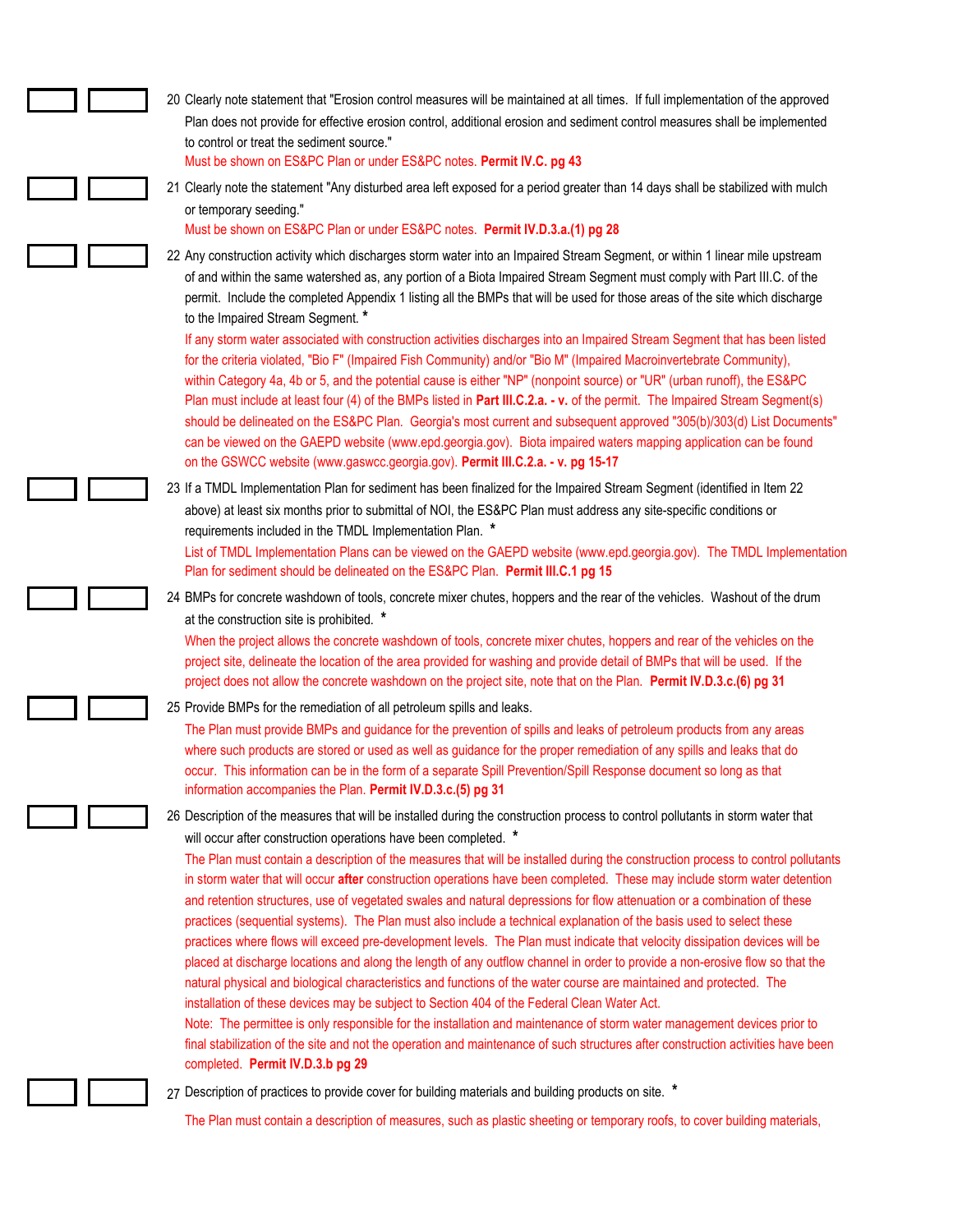| building products, construction wastes, trash, landscape materials, fertilizers, pesticides, herbicides, detergents, sanitary waste,<br>and other materials in order to minimize exposure to precipitation and to stormwater. Permit IV.D.3.c.(2) pg 30                                                                                                                                                                                                                                                                                                                                                                                                                                                                                                                                                                                                                                                                                                                                                                                                                           |
|-----------------------------------------------------------------------------------------------------------------------------------------------------------------------------------------------------------------------------------------------------------------------------------------------------------------------------------------------------------------------------------------------------------------------------------------------------------------------------------------------------------------------------------------------------------------------------------------------------------------------------------------------------------------------------------------------------------------------------------------------------------------------------------------------------------------------------------------------------------------------------------------------------------------------------------------------------------------------------------------------------------------------------------------------------------------------------------|
| 28 Description of the practices that will be used to reduce the pollutants in storm water discharges. *                                                                                                                                                                                                                                                                                                                                                                                                                                                                                                                                                                                                                                                                                                                                                                                                                                                                                                                                                                           |
| The Plan must identify all potential sources of storm water pollution expected to be present on the site and provide a<br>narrative explaining how the pollutants will be minimized in the storm water discharges. Permit IV pg 24                                                                                                                                                                                                                                                                                                                                                                                                                                                                                                                                                                                                                                                                                                                                                                                                                                                |
| 29 Description and chart or timeline of the intended sequence of major activities which disturb soils for the major portions of<br>the site (i.e., initial perimeter and sediment storage BMPs, clearing and grubbing activities, excavation activities, utility<br>activities, temporary and final stabilization).<br>Activity schedule must be site specific. The narrative description and timeline for each phase of construction may be shown                                                                                                                                                                                                                                                                                                                                                                                                                                                                                                                                                                                                                                |
| on ES&PC Plan sheet or under ES&PC notes. Permit IV.D.2.b pg 27                                                                                                                                                                                                                                                                                                                                                                                                                                                                                                                                                                                                                                                                                                                                                                                                                                                                                                                                                                                                                   |
| 30 Provide complete requirements of Inspections and record keeping by the primary permittee. *                                                                                                                                                                                                                                                                                                                                                                                                                                                                                                                                                                                                                                                                                                                                                                                                                                                                                                                                                                                    |
| The Plan must include all of the <i>Inspections</i> and record keeping requirements of the primary permittee as stated in<br>Part IV.D.4.a. on pages 31-33 of the current permit. The complete Inspection and record keeping requirements shall be<br>shown on the Plan under ES&PS notes.                                                                                                                                                                                                                                                                                                                                                                                                                                                                                                                                                                                                                                                                                                                                                                                        |
| 31 Provide complete requirements of Sampling Frequency and Reporting of sampling results. *                                                                                                                                                                                                                                                                                                                                                                                                                                                                                                                                                                                                                                                                                                                                                                                                                                                                                                                                                                                       |
| See Part IV.D.6.d pages 35-37 Sampling Frequency and Part IV.E page 37 Reporting in the current permit. Complete<br>Sampling Frequency and Reporting requirements are to be shown on the Plan under ES&PC notes.                                                                                                                                                                                                                                                                                                                                                                                                                                                                                                                                                                                                                                                                                                                                                                                                                                                                  |
| 32 Provide complete details for Retention of Records as per Part IV.F. of the permit. *                                                                                                                                                                                                                                                                                                                                                                                                                                                                                                                                                                                                                                                                                                                                                                                                                                                                                                                                                                                           |
| See Part IV.F page 38 Retention of Records in the current permit. Complete details of Retention of Records are to be shown<br>on the Plan under ES&PC notes.                                                                                                                                                                                                                                                                                                                                                                                                                                                                                                                                                                                                                                                                                                                                                                                                                                                                                                                      |
| 33 Description of analytical methods to be used to collect and analyze the samples from each location. *                                                                                                                                                                                                                                                                                                                                                                                                                                                                                                                                                                                                                                                                                                                                                                                                                                                                                                                                                                          |
| This narrative must be shown on the Plan under ES&PC notes and shall include quality control/assurance procedures<br>and precise sampling methodology for each sampling location. Permit IV.D.6.a. - c. pg 33-35                                                                                                                                                                                                                                                                                                                                                                                                                                                                                                                                                                                                                                                                                                                                                                                                                                                                  |
| 34 Appendix B rationale for NTU values at all outfall sampling points where applicable. *                                                                                                                                                                                                                                                                                                                                                                                                                                                                                                                                                                                                                                                                                                                                                                                                                                                                                                                                                                                         |
| When the permittee has determined that some or all outfalls will be monitored, a rationale must be shown on the Plan under<br>ES&PC notes which includes the NTU limit(s) selected from Appendix B. This rationale must include the size of the<br>construction site, the calculation of the size of the surface water drainage area, and the type of receiving water(s) (i.e.,<br>trout stream or supporting warm water fisheries). Permit IV.D.6.a.(3) pg 33                                                                                                                                                                                                                                                                                                                                                                                                                                                                                                                                                                                                                    |
| 35 Delineate all sampling locations, perennial and intermittent streams and other water bodies into which storm water is<br>discharged. *                                                                                                                                                                                                                                                                                                                                                                                                                                                                                                                                                                                                                                                                                                                                                                                                                                                                                                                                         |
| The Plan shall include a USGS topographic map, a topographic map or a drawing (referred to as a topographic map) that<br>is a scale equal to or more detailed than a 1:24000 map showing the locations of the site or the common development. The<br>map must include (a) the location of all perennial and intermittent streams and other water bodies as shown on a USGS<br>topographic map, and all other perennial and intermittent streams and other water bodies located during the mandatory field<br>verification, into which the storm water is discharged and (b) the receiving water and/or outfall sampling locations. When<br>the permittee has chosen to use a USGS topographic map and the receiving water(s) is not shown on the USGS<br>topographic map, the location of the receiving water(s) must be hand-drawn on the USGS topographic map from where<br>the storm water(s) enters the receiving water(s) to the point where the receiving water(s) combines with the first blue line<br>stream shown on the USGS topographic map. Permit IV.D.6.a.(1) pg 33 |
| 36 A description of appropriate controls and measures that will be implemented at the construction site including: (1) initial<br>sediment storage requirements and perimeter control BMPs, (2) intermediate grading and drainage BMPs, and (3) final<br>BMPs. For construction sites where there will be no mass grading and the sediment storage requirements and initial                                                                                                                                                                                                                                                                                                                                                                                                                                                                                                                                                                                                                                                                                                       |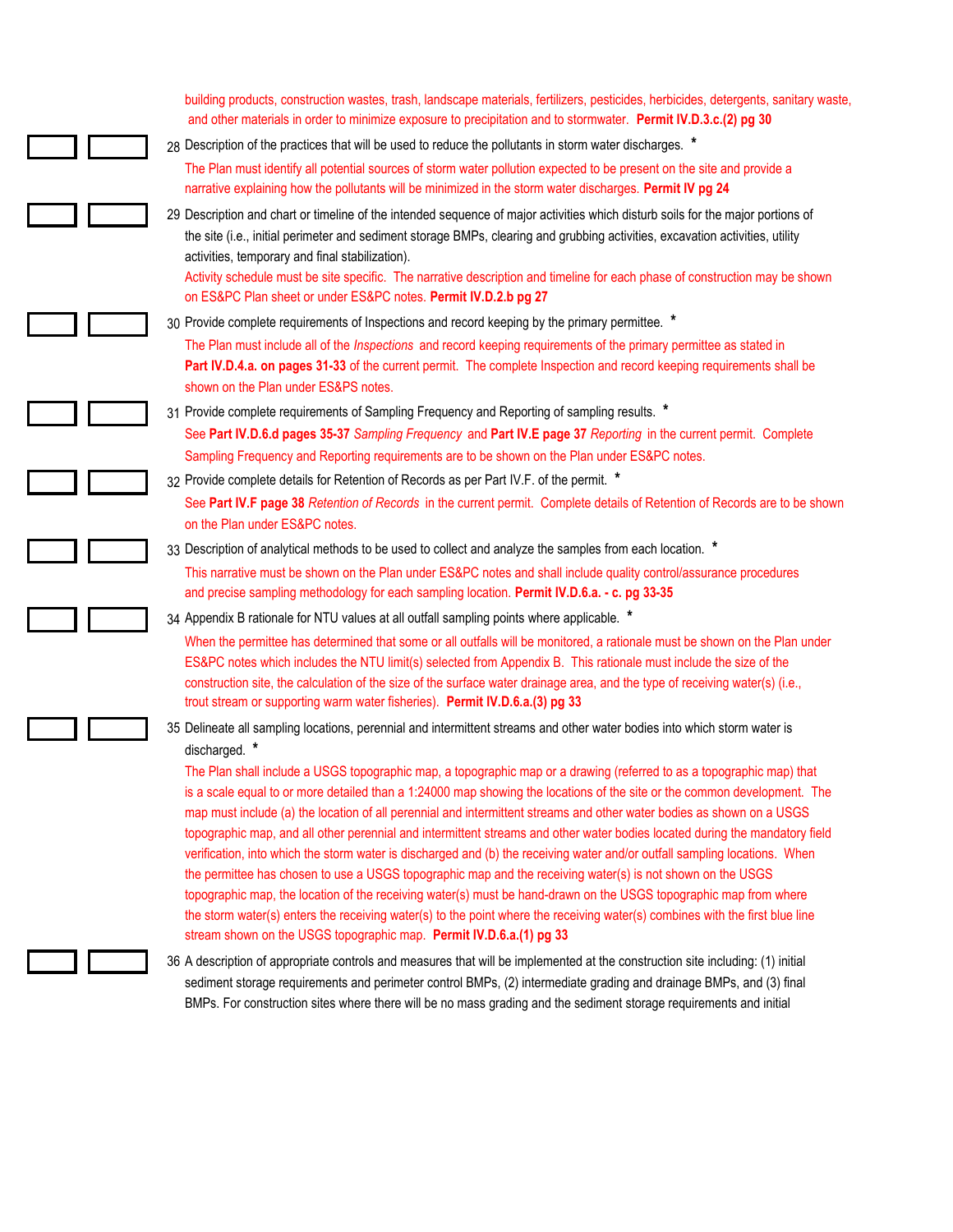perimeter control BMPs, intermediate grading and drainage BMPs, and final BMPs are the same, the Plan may combine all of the BMPs into a single phase. **\***

The Plan must be shown in a minimum of three phases with each phase shown on a separate sheet. Initial phase of the Plan must include the required 67 cy per acre sediment storage, construction exit, tree-save fence if applicable and any other BMPs necessary to prevent sediment from leaving the site such as silt fence, inlet protection on existing storm drain structures, diversions, check dams, temporary ground cover, etc. Limits of disturbance for the initial phase are to be only the areas needed to install initial BMPs. The intermediate phase should show rough grading and utility construction. BMPs should include initial inlet protection, additional silt fence as needed, any revised sediment storage needed as drainage basins are altered, outlet protection, retrofit if applicable, matting with temporary or permanent vegetation as needed, temporary down drains, filter rings, etc. Final phase of Plan should show finished grade, curbing and paving if applicable, building construction if applicable, etc. BMPs should include permanent vegetation, appropriate inlet protection, etc. For construction sites where there will be no mass grading and the initial perimeter control BMPs, intermediate grading and drainage BMPs, and the final BMPs are the same, the Plan may combine all of the BMPs into a single phase Plan. The Plan will include appropriate staging and access requirements for construction equipment. **Permit IV.D.3 pg 27**

37 Graphic scale and North arrow.

The graphic scale and North arrow must be clearly shown on all phases of the ES&PC Plan sheets.

| Map Scale            | Ground Slope          | Contour Intervals, ft. |
|----------------------|-----------------------|------------------------|
| 1 inch = $100$ ft or | Flat $0 - 2%$         | $0.5$ or 1             |
| larger scale         | <b>Rolling 2 - 8%</b> | 1 or $2$               |
|                      | Steep 8% +            | 2,5 or 10              |

38 Existing and proposed contour lines with contour lines drawn at an interval in accordance with the following:

The initial, intermediate, and final phase sheets of the Plan must show the proposed grade in bold contour lines with the above intervals overlaying the original contour lines. Elevations of both the existing and proposed contour lines must be shown.

39 Use of alternative BMPs whose performance has been documented to be equivalent to or superior to conventional BMPs as certified by a Design Professional (unless disapproved by GAEPD or the Georgia Soil and Water Conservation Commission). Please refer to the Alternative BMP Guidance Document found at www.gaswcc.georgia.gov. Please refer to the Alternative BMP Guidance Document found at www.gaswcc.georgia.gov. **Permit IV.D.3.a (4) pg 29**

40 Use of alternative BMP for application to the Equivalent BMP List. Please refer to Appendix A-2 of the Manual for Erosion & Sediment Control in Georgia 2016 Edition. **\***

Please refer to Appendix A-2 of the Manual for Erosion & Sediment Control in Georgia 2016 Edition.

41 Delineation of the applicable 25-foot or 50-foot undisturbed buffers adjacent to State waters and any additional buffers required by the Local Issuing Authority. Clearly note and delineate all areas of impact. The State Law of Georgia mandates these minimum undisturbed buffers, but the Local Issuing Authorities are allowed to require more stringent buffers of State waters. The minimum undisturbed buffers required by the State and all other buffers of State waters required by the issuing authority must be delineated. Any undisturbed buffer area that is impacted by the project site must be noted on the Plan. **Permit IV.D.2.e pg 27**

42 Delineation of on-site wetlands and all State waters located on and within 200 feet of the project site.

ALL STATE WATERS LOCATED ON AND WITHIN 200 FEET OF THE PROJECT SITE MUST BE DELINEATED ON ALL PHASES OF THE PLAN. When a project is located in a jurisdiction with a certified Local Issuing Authority and the LIA must make a determination of State waters that are not delineated on the Plan, the Plan review could be delayed for beyond the full forty-five day review time allowed to the LIA, or the full thirty-five day review time allowed to the District if the District is reviewing the Plan. For all projects in a jurisdiction where there is no certified Local Issuing Authority regulating that project, GAEPD is responsible for State waters determinations and there are no time limits for reviewing the Plan. ALL WETLANDS LOCATED WITHIN THE PROJECT SITE ONLY MUST BE DELINEATED.

If the Local Issuing Authority requires an undisturbed buffer of wetlands, delineate required buffer.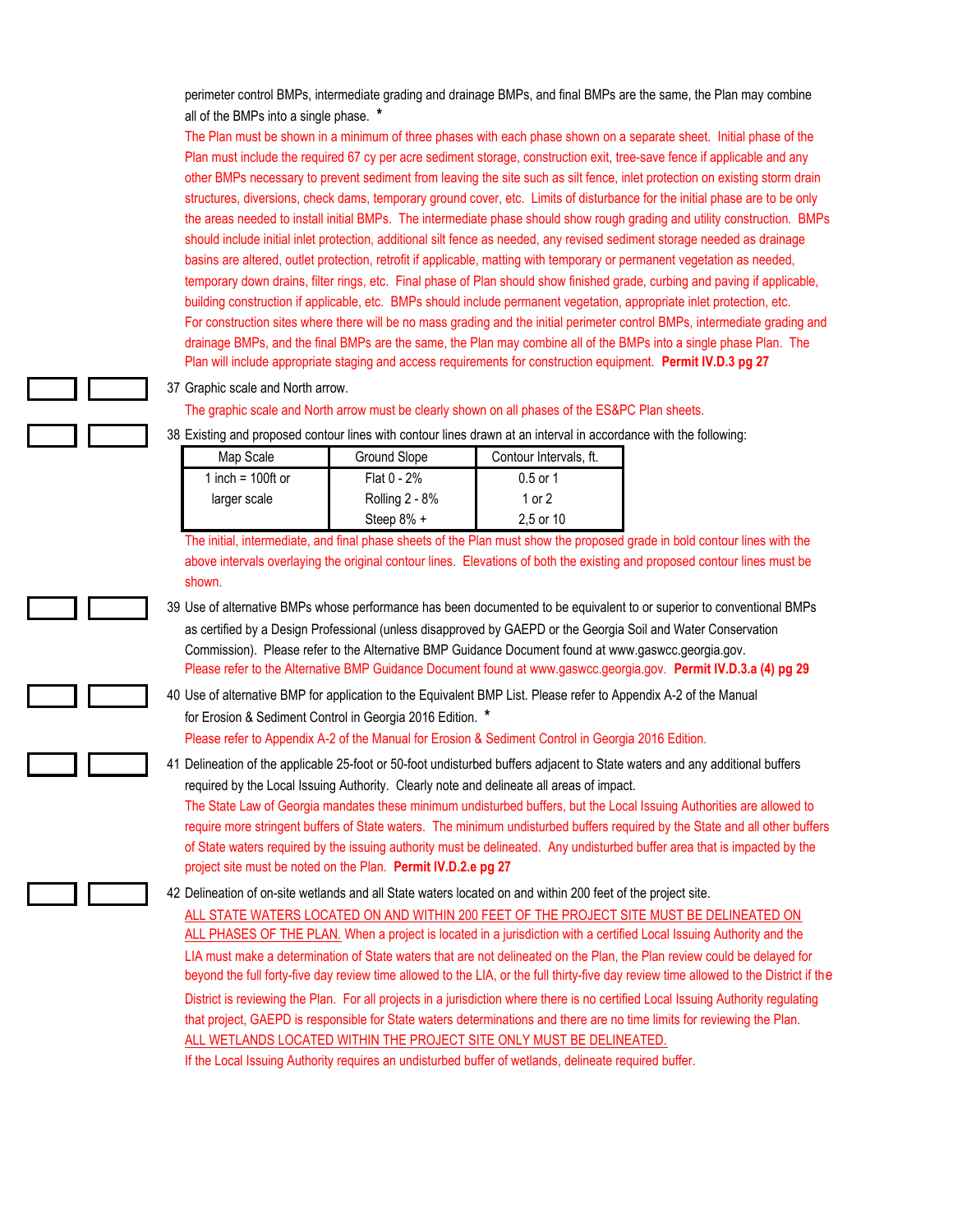43 Delineation and acreage of contributing drainage basins on the project site. All existing drainage basins on the project site and their acreage must be delineated on the existing conditions and/or on the initial phase of the Plan. As the basins are altered or new ones created during intermediate and fnal phases, the new basins and their acreage must be delineated throughout each phase of the Plan. **Permit IV.D.2.e pg 27** 44 Provide hydrology study and maps of drainage basins for both the pre- and post-developed conditions. **\*** Hydrology study and drainage maps should be separate from the Plan. Maps should include each individual basin draining to, through, and from, the project site, with each one delineated, labeled and showing its total acreage. 45 An estimate of the runoff coefficient or peak discharge flow of the site prior to and after construction activities are completed. The Plan must provide both pre- and post-construction estimates of the runoff coefficient or peak discharge flow for the site. This can be in the form of a hydrologic study so long as that study is made a part of the Plan and accompanies the Plan. A complete hydrologic study is not a required element of the Plan, only the pre and post-construction estimates of the run-off coefficient or peak discharge flow for the site. **Permit IV.D.2.d pg 27** 46 Storm-drain pipe and weir velocities with appropriate outlet protection to accommodate discharges without erosion. Identify/Delineate all storm water discharge points. The storm-drain pipe and weir velocities must show the flow characteristics of the pipe at full flow including pipe diameter, flow rate (cfs), velocity (fps), and tailwater conditions. This information should be shown in a chart on the storm-drain profile sheet, ES&PC intermediate phase sheet, or on the ES&PC detail sheet that shows outlet protection. The dimensions of the apron must include length (La), width at the headwall (W1), down-stream width (W2), average stone diameter (d50), and stone depth (D) designed in accordance with Figures 6-34.1 and 6-34.2 in the Manual. These should be shown in a chart on ES&PC intermediate and/or final phase sheet or ES&PC detail sheet with outlet protection. Velocity dissipation devices shall be placed at all discharge locations and along the length of any outfall channel for the purpose of providing a non-erosive velocity flow from the structure to a water course so that the natural physical and biological functions and characteristics are maintained and protected. 47 Soil series for the project site and their delineation. Soil series delineations are required for the Plan review and can be found on the NRCS web site. The highest level of soil survey required for the project site, such as a level three or level four survey for projects that will be using septic systems, must be delineated on the Plan. The soil series delineation should be shown on the existing site Plan or the initial phase Plan. A chart listing the soils located on the project should be shown on the sheet with their delineation. 48 The limits of disturbance for each phase of construction. The limits of disturbance for the initial phase should delineate only the area required to be disturbed for the installation of perimeter control and initial sediment storage. The intermediate phase should delineate the entire area to be disturbed for that phase, such as grading, drainage, utilities installed, etc. The final phase should delineate any additional areas to be disturbed such as individual lots, etc. 49 Provide a minimum of 67 cubic yards of sediment storage per acre drained using a temporary sediment basin, retrofitted detention pond, and/or excavated inlet sediment traps for each common drainage location. Sediment storage volume must be in place prior to and during all land disturbance activities until final stabilization of the site has been achieved. A written justification explaining the decision to use equivalent controls when a sediment basin is not attainable must be included in the Plan for each common drainage location in which a sediment basin is not provided. A written justification as to why 67 cubic yards of storage is not attainable must also be given. Worksheets from the Manual must be included for structural BMPs and all calculations used by the design professional to obtain the required sediment storage

> when using equivalent controls. When discharging from sediment basins and impoundments, permittees are required to utilize outlet structures that withdraw water from the surface, unless infeasible. If outlet structures that withdraw water from

the surface are not feasible, a written justification explaining this decision must be included in the Plan.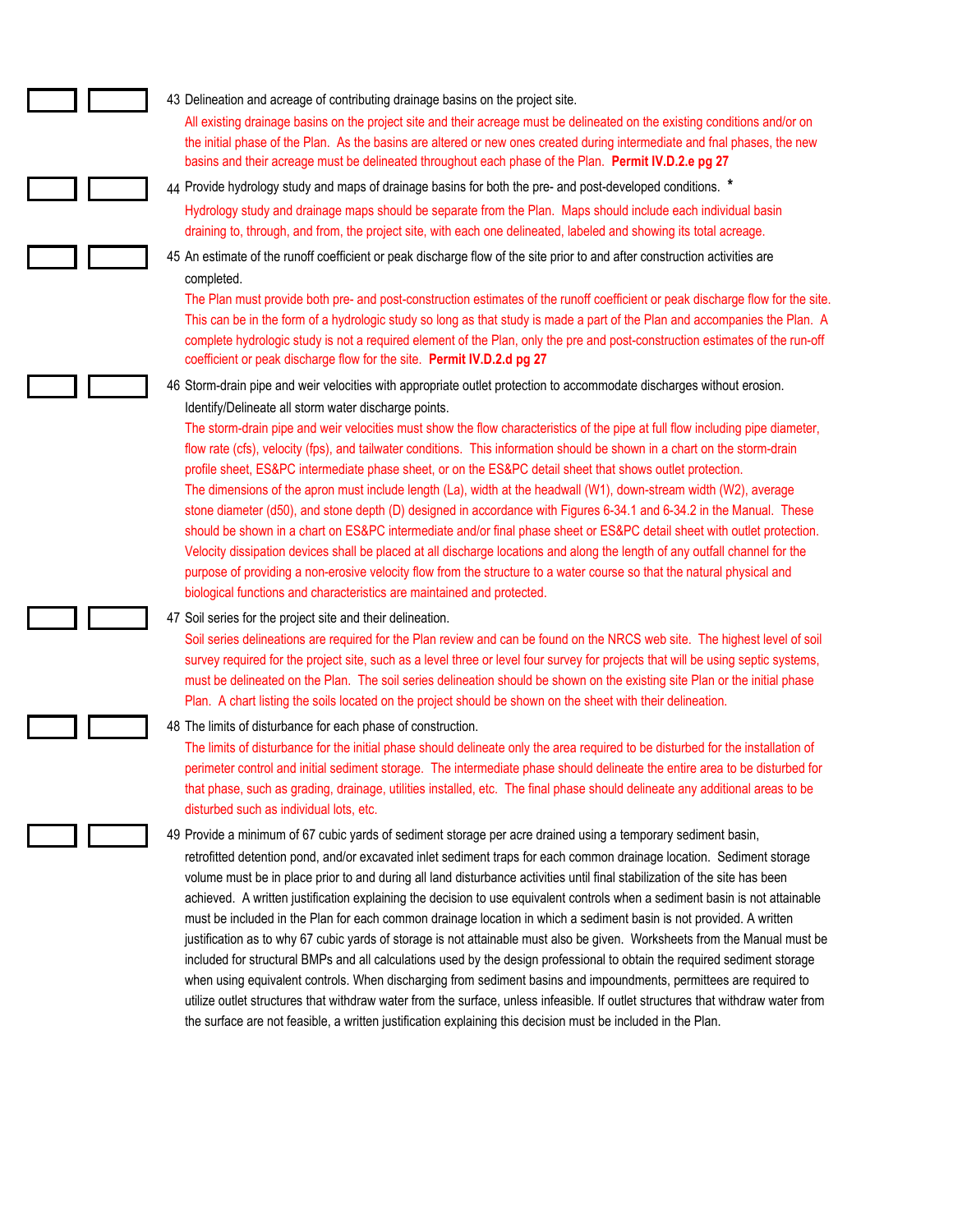For each common drainage location, a temporary (or Permanent) sediment basin (Sd3, Sd4, Rt, or excavated Sd2) providing at least 67 cubic yards of storage **per acre drained**, or equivalent control measures, shall be provided until final stabilization of the site. The 67cubic yards of storage per acre does not apply to flows from off-site areas and flows from on-site areas that are either undisturbed or have undergone final stabilization where such flows are diverted around both the disturbed area and the sediment basin. Sediment basins may not be appropriate for some common drainage locations and a written justification explaining the decision not to use sediment basins must be included in the Plan. Worksheets from the Manual must be completed and shown on the Plan or attached to the Plan for each temporary sediment basin designed for the project. All cross sections and details required per the Manual for Sd3's must be shown on the ES&PC detail section of the Plan. Completed worksheets from the Manual must be shown on the Plan for each retrofit and excavated inlet sediment trap. When the design professional chooses to use equivalent controls, the calculations used to obtain the required 67 cubic yards per acre drained must be included on the Plan. If outlet structures that withdraw water from the surface are not feasible, a written justification explaining this decision must be included in the Plan. **Permit IV.D.3.a.(3) pg 28**

50 Location of Best Management Practices that are consistent with, and no less stringent than, the Manual for Erosion and Sediment Control in Georgia. Use uniform coding symbols from the Manual, Chapter 6, with legend. BMPs for all phases of the Plan must be consistent with and no less stringent than the Manual and shown using uniform coding symbols from the Manual. The uniform coding symbols legend from the Manual must be included and may be shown on detail sheet or any of the ES&PC Plan sheets.

51 Provide detailed drawings for all structural practices. Specifications must, at a minimum, meet the guidelines set forth in the Manual for Erosion and Sediment Control in Georgia. The erosion and sediment control detail sheet must show a detailed drawing for each structural BMP shown on the Plan. All BMPs and details shown must, at a minimum, meet the guidelines given in the Manual. Note that a worksheet is

provided in the Manual for most structural BMPs that must be included on the ES&PC Plan or detail sheet.

52 Provide vegetative plan, noting all temporary and permanent vegetative practices. Include species, planting dates and seeding, fertilizer, lime and mulching rates. Vegetative plan shall be site specific for appropriate time of year that seeding will take place and for the appropriate geographic region of Georgia. Must be shown on ES&PC Plan, on the ES&PC detail sheet or under ES&PC notes.

**\*** If using this checklist for a project that is less than 1 acre and not part of a common development but within 200 ft of a perennial stream the **\*** checklist items would be N/A.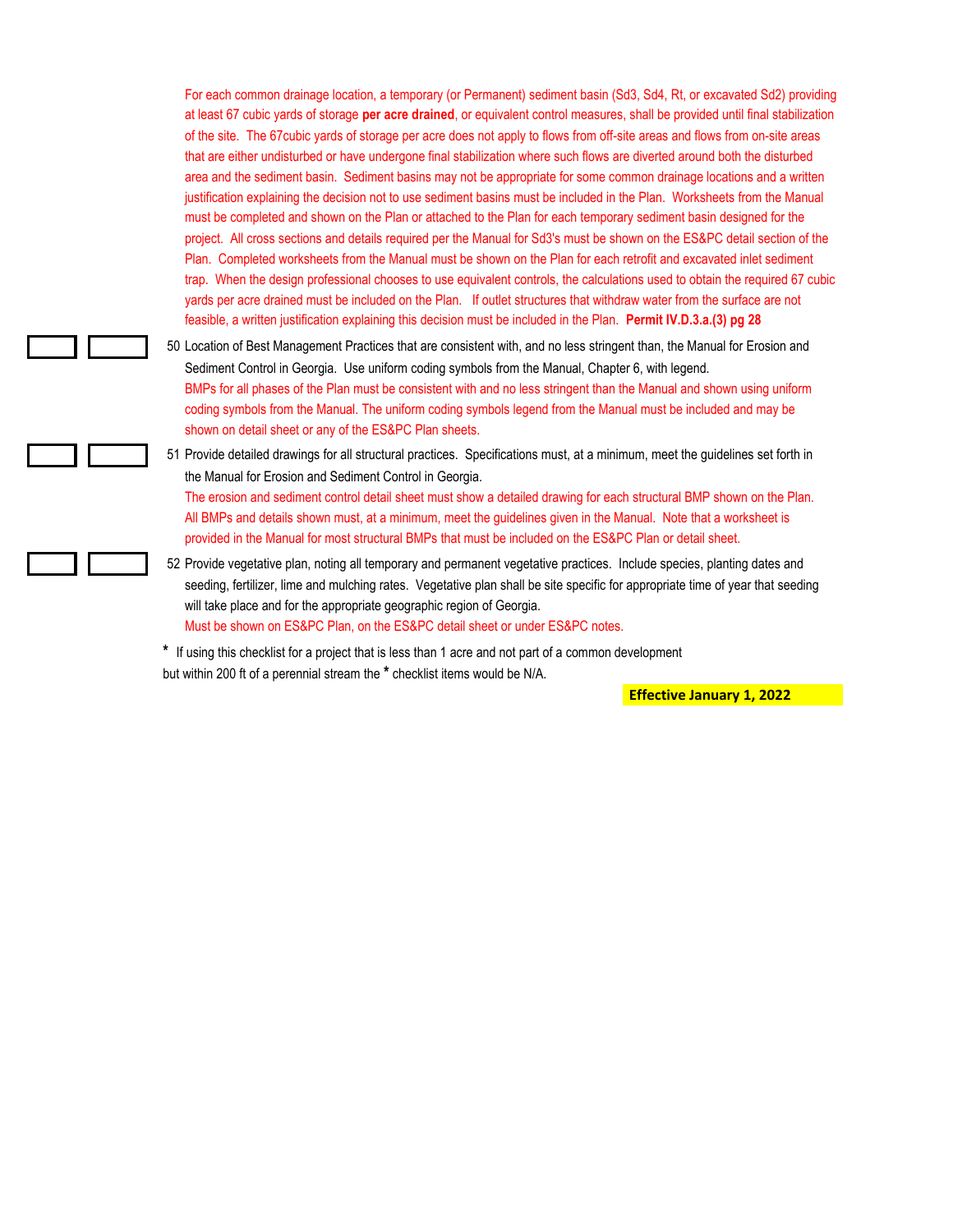## **EROSION, SEDIMENTATION & POLLUTION CONTROL PLAN CHECKLIST EROSION, SEDIMENTATION & POLLUTION CONTROL PLAN CHECKLIST INFRASTRUCTURE CONSTRUCTION PROJECTS**

| Address:<br><b>Project Name:</b><br><u> 1950 - Johann John Stone, markin amerikan ba</u> |                        |                                                                                                                                                                                                                                                                                                                                                                    |
|------------------------------------------------------------------------------------------|------------------------|--------------------------------------------------------------------------------------------------------------------------------------------------------------------------------------------------------------------------------------------------------------------------------------------------------------------------------------------------------------------|
|                                                                                          | City/County:           |                                                                                                                                                                                                                                                                                                                                                                    |
|                                                                                          |                        | Name & email of person filling out checklist:                                                                                                                                                                                                                                                                                                                      |
| Plan<br>Page #                                                                           | <b>Included</b><br>Y/N | TO BE SHOWN ON ES&PC PLAN                                                                                                                                                                                                                                                                                                                                          |
|                                                                                          |                        | 1 The applicable Erosion, Sedimentation and Pollution Control Plan Checklist established by the Commission as of January 1<br>of the year in which the land-disturbing activity was permitted.<br>(The completed Checklist must be submitted with the ES&PC Plan or the Plan will not be reviewed)                                                                 |
|                                                                                          |                        | 2 Level II certification number issued by the Commission, signature and seal of the certified design professional.<br>(Signature, seal and level II number must be on each sheet pertaining to ES&PC Plan or the Plan will not be reviewed)                                                                                                                        |
|                                                                                          |                        | 3 The name and phone number of the 24-hour contact responsible for erosion, sedimentation and pollution controls.                                                                                                                                                                                                                                                  |
|                                                                                          |                        | 4 Provide the name, address, email address, and phone number of primary permittee.                                                                                                                                                                                                                                                                                 |
|                                                                                          |                        | 5 Note total and disturbed acreages of the project or phase under construction.                                                                                                                                                                                                                                                                                    |
|                                                                                          |                        | 6 Provide the GPS locations of the beginning and end of the Infrastructure project. Give the Latitude and Longitude in<br>decimal degrees.                                                                                                                                                                                                                         |
|                                                                                          |                        | 7 Initial date of the Plan and the dates of any revisions made to the Plan including the entity who requested the revisions.                                                                                                                                                                                                                                       |
|                                                                                          |                        | 8 Descriptions of the nature of construction activity and existing site conditions.                                                                                                                                                                                                                                                                                |
|                                                                                          |                        | 9 Provide vicinity map showing site's relation to surrounding areas. Include designation of specific phase, if necessary.                                                                                                                                                                                                                                          |
|                                                                                          |                        | 10 Identify the project receiving waters and describe all sensitive adjacent areas including streams, lakes, residential areas,<br>wetlands, marshlands, etc. which may be affected.                                                                                                                                                                               |
|                                                                                          |                        | 11 Design professional's certification statement and signature that the site was visited prior to development of the ES&PC<br>Plan as stated on Part IV page 21 of the permit.                                                                                                                                                                                     |
|                                                                                          |                        | 12 Design professional's certification statement and signature that the permittee's ES&PC Plan provides for an appropriate<br>and comprehensive system of BMPs and sampling to meet permit requirements as stated on Part IV page 20 of the permit. *                                                                                                              |
|                                                                                          |                        | 13 Design professional certification statement and signature that the permittee's ES&PC Plan provides for representative<br>sampling as stated on Part IV.D.6.c.(3) page 37 of the permit as applicable. *                                                                                                                                                         |
|                                                                                          |                        | 14 Clearly note the statement that "The design professional who prepared the ES&PC Plan is to inspect the installation of the<br>initial sediment storage requirements, perimeter control BMPs, and sediment basins within 7 days after installation."<br>in accordance with Part IV.A.5 page 26 of the permit.                                                    |
|                                                                                          |                        | 15 Clearly note the statement that "Non-exempt activities shall not be conducted within the 25 or 50-foot undisturbed stream<br>buffers as measured from the point of wrested vegetation or within 25-feet of the coastal marshland buffer as measured<br>from the Jurisdictional Determination Line without first acquiring the necessary variances and permits." |
|                                                                                          |                        | 16 Provide a description of any buffer encroachments and indicate whether a buffer variance is required.                                                                                                                                                                                                                                                           |
|                                                                                          |                        | 17 Clearly note the statement that "Amendments/revisions to the ES&PC Plan which have a significant effect on BMPs with a<br>hydraulic component must be certified by the design professional." *                                                                                                                                                                  |
|                                                                                          |                        | 18 Clearly note the statement that "Waste materials shall not be discharged to waters of the State, except as authorized by a<br>Section 404 permit." *                                                                                                                                                                                                            |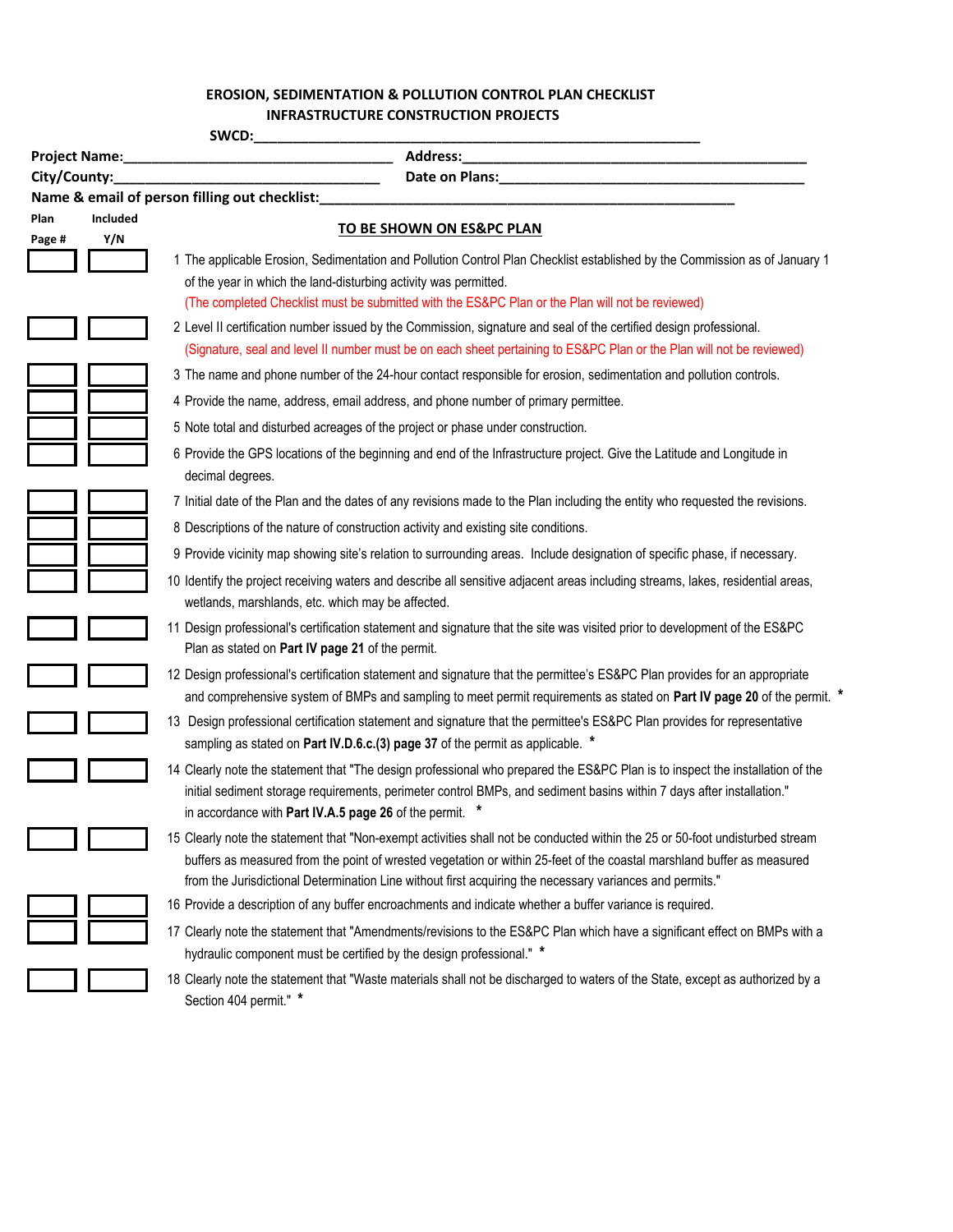| 19 Clearly note statement that "The escape of sediment from the site shall be prevented by the installation of erosion and<br>sediment control measures and practices prior to land disturbing activities."                                                                                                                                                                                                                                                                                              |
|----------------------------------------------------------------------------------------------------------------------------------------------------------------------------------------------------------------------------------------------------------------------------------------------------------------------------------------------------------------------------------------------------------------------------------------------------------------------------------------------------------|
| 20 Clearly note statement that "Erosion control measures will be maintained at all times. If full implementation of the approved<br>Plan does not provide for effective erosion control, additional erosion and sediment control measures shall be implemented<br>to control or treat the sediment source."                                                                                                                                                                                              |
| 21 Clearly note the statement "Any disturbed area left exposed for a period greater than 14 days shall be stabilized with mulch<br>or temporary seeding."                                                                                                                                                                                                                                                                                                                                                |
| 22 Any construction activity which discharges storm water into an Impaired Stream Segment, or within 1 linear mile upstream<br>of and within the same watershed as, any portion of a Biota Impaired Stream Segment must comply with Part III. C. of the<br>permit. Include the completed Appendix 1 listing all the BMPs that will be used for those areas of the site which discharge<br>to the Impaired Stream Segment. *                                                                              |
| 23 If a TMDL Implementation Plan for sediment has been finalized for the Impaired Stream Segment (identified in item 22<br>above) at least six months prior to submittal of NOI, the ES&PC Plan must address any site-specific conditions or<br>requirements included in the TMDL Implementation Plan. *                                                                                                                                                                                                 |
| 24 BMPs for concrete washdown of tools, concrete mixer chutes, hoppers and the rear of the vehicles. Washout of the drum<br>at the construction site is prohibited. *                                                                                                                                                                                                                                                                                                                                    |
| 25 Provide BMPs for the remediation of all petroleum spills and leaks.                                                                                                                                                                                                                                                                                                                                                                                                                                   |
| 26 Description of the measures that will be installed during the construction process to control pollutants in storm water that<br>will occur after construction operations have been completed. *                                                                                                                                                                                                                                                                                                       |
| 27 Description of practices to provide cover for building materials and building products on site. *                                                                                                                                                                                                                                                                                                                                                                                                     |
| 28 Description of the practices that will be used to reduce the pollutants in storm water discharges. *                                                                                                                                                                                                                                                                                                                                                                                                  |
| 29 Description and chart or timeline of the intended sequence of major activities which disturb soils for the major portions of<br>the site (i.e., initial perimeter and sediment storage BMPs, clearing and grubbing activities, excavation activities, utility<br>activities, temporary and final stabilization).                                                                                                                                                                                      |
| 30 Provide complete requirements of Inspections and record keeping by the primary permittee. *                                                                                                                                                                                                                                                                                                                                                                                                           |
| 31 Provide complete requirements of Sampling Frequency and Reporting of sampling results. *                                                                                                                                                                                                                                                                                                                                                                                                              |
| 32 Provide complete details for Retention of Records as per Part IV.F. of the permit. *                                                                                                                                                                                                                                                                                                                                                                                                                  |
| 33 Description of analytical methods to be used to collect and analyze the samples from each location. *                                                                                                                                                                                                                                                                                                                                                                                                 |
| 34 Appendix B rationale for NTU values at all outfall sampling points where applicable. *                                                                                                                                                                                                                                                                                                                                                                                                                |
| 35 Delineate all sampling locations, perennial and intermittent streams and other water bodies into which storm water is<br>discharged also provide a summary chart of the justification and analysis for the representative sampling as applicable. *                                                                                                                                                                                                                                                   |
| 36 A description of appropriate controls and measures that will be implemented at the construction site including: (1) initial<br>sediment storage requirements and perimeter control BMPs, (2) intermediate grading and drainage BMPs, and (3) final<br>BMPs. For construction sites where there will be no mass grading and the initial perimeter control BMPs,<br>intermediate grading and drainage BMPs, and final BMPs are the same, the Plan may combine all of the BMPs into a single<br>phase. * |
| 37 Graphic scale and North arrow.                                                                                                                                                                                                                                                                                                                                                                                                                                                                        |
| 38 Existing and proposed contour lines with contour lines drawn at an interval in accordance with the following:                                                                                                                                                                                                                                                                                                                                                                                         |
| <b>Existing Contours</b><br>USGS 1": 2000' Topographical Sheets                                                                                                                                                                                                                                                                                                                                                                                                                                          |
| <b>Proposed Contours</b><br>1" : 400' Centerline Profile                                                                                                                                                                                                                                                                                                                                                                                                                                                 |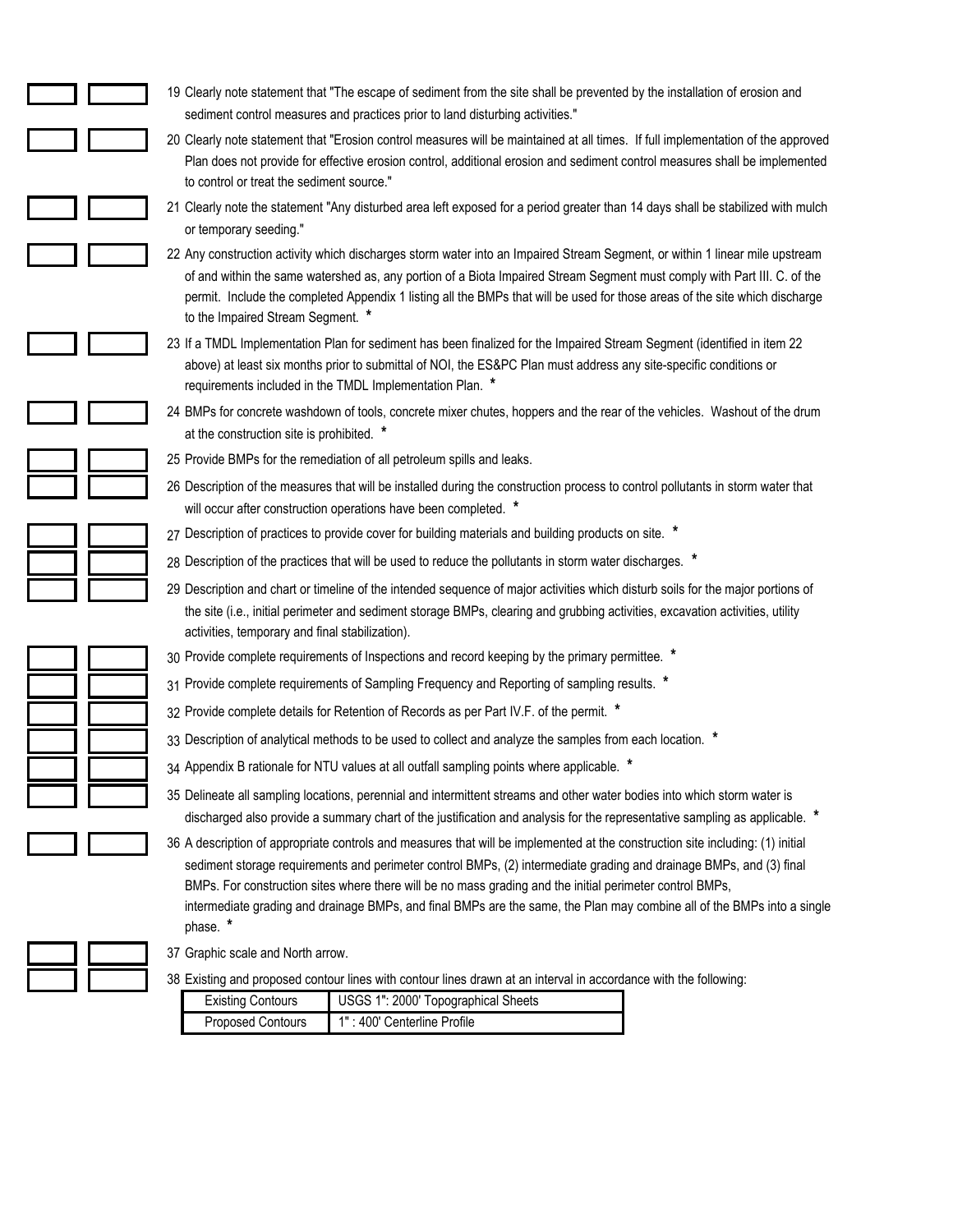- 39 Use of alternative BMPs whose performance has been documented to be equivalent to or superior to conventional BMPs as certified by a Design Professional (unless disapproved by GAEPD or the Georgia Soil and Water Conservation Commission). Please refer to the Alternative BMP Guidance Document found at www.gaswcc.georgia.gov.
- 40 Use of alternative BMP for application to the Equivalent BMP List. Please refer to Appendix A-2 of the Manual for Erosion & Sediment Control in Georgia 2016 Edition. **\***
- 41 Delineation of the applicable 25-foot or 50-foot undisturbed buffers adjacent to State waters and any additional buffers required by the Local Issuing Authority. Clearly note and delineate all areas of impact.
- 42 Delineation of on-site wetlands and all State waters located on and within 200 feet of the project site.
- 43 Delineation and acreage of contributing drainage basins on the project site.
- 44 Delineate on-site drainage and off-site watersheds using USGS 1" :2000' topographical sheets.
- 45 An estimate of the runoff coefficient or peak discharge flow of the site prior to and after construction activities are completed.
- 46 Storm-drain pipe and weir velocities with appropriate outlet protection to accommodate discharges without erosion. Identify/Delineate all storm water discharge points.

- 47 Soil series for the project site and their delineation.
- 48 The limits of disturbance for each phase of construction.
- 49 Provide a minimum of 67 cubic yards of sediment storage per acre drained using a temporary sediment basin, retrofitted detention pond, and/or excavated inlet sediment traps for each common drainage location. Sediment storage volume must be in place prior to and during all land disturbance activities until final stabilization of the site has been achieved. A written justification explaining the decision to use equivalent controls when a sediment basin is not attainable must be included in the Plan for each common drainage location in which a sediment basin is not provided. A written justification as to why 67 cubic yards of storage is not attainable must also be given. Worksheets from the Manual must be included for structural BMPs and all calculations used by the design professional to obtain the required sediment storage when using equivalent controls. When discharging from sediment basins and impoundments, permittees are required to utilize outlet structures that withdraw water from the surface, unless infeasible. If outlet structures that withdraw water from the surface are not feasible, a written justification explaining this decision must be included in the Plan.
- 50 Location of Best Management Practices that are consistent with and no less stringent than the Manual for Erosion and Sediment Control in Georgia. Use uniform coding symbols from the Manual, Chapter 6, with legend.
- 51 Provide detailed drawings for all structural practices. Specifications must, at a minimum, meet the guidelines set forth in the Manual for Erosion and Sediment Control in Georgia.
- 52 Provide vegetative plan, noting all temporary and permanent vegetative practices. Include species, planting dates and seeding, fertilizer, lime and mulching rates. Vegetative plan shall be site specific for appropriate time of year that seeding will take place and for the appropriate geographic region of Georgia.

**\*** If using this checklist for a project that is less than 1 acre and not part of a common development but within 200 ft of a perennial stream, the **\*** checklist items would be N/A.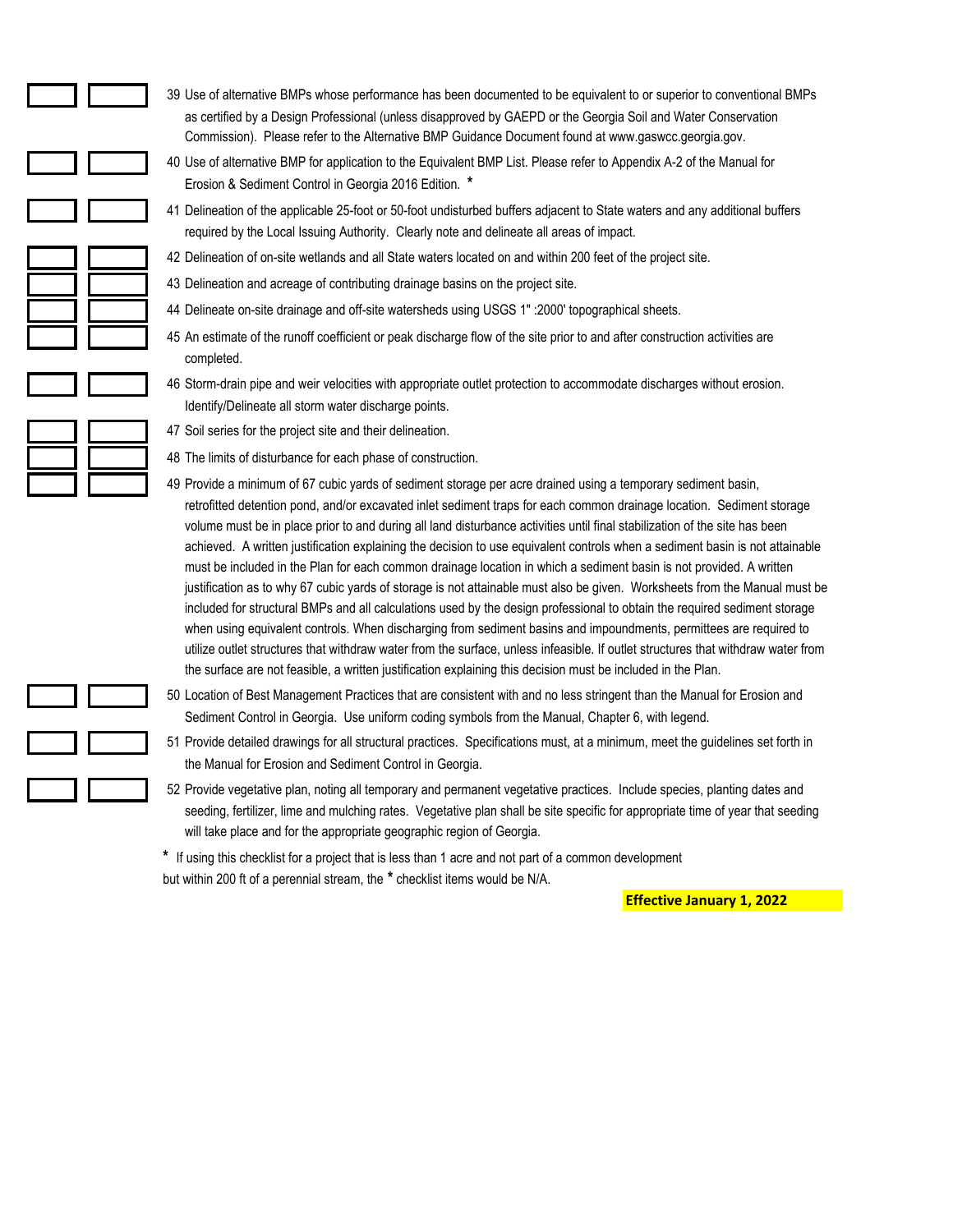## **EROSION, SEDIMENTATION & POLLUTION CONTROL PLAN CHECKLIST EROSION, SEDIMENTATION & POLLUTION CONTROL PLAN CHECKLIST INFRASTRUCTURE CONSTRUCTION PROJECTS**

| SWCD:          |                        |                                                                                                                                                                                                                                                                                                                                                                                                                                                                                                                                                                                                                                                                                                                                                                                                                        |
|----------------|------------------------|------------------------------------------------------------------------------------------------------------------------------------------------------------------------------------------------------------------------------------------------------------------------------------------------------------------------------------------------------------------------------------------------------------------------------------------------------------------------------------------------------------------------------------------------------------------------------------------------------------------------------------------------------------------------------------------------------------------------------------------------------------------------------------------------------------------------|
|                | Project Name:          | <b>Address:</b>                                                                                                                                                                                                                                                                                                                                                                                                                                                                                                                                                                                                                                                                                                                                                                                                        |
| City/County:   |                        |                                                                                                                                                                                                                                                                                                                                                                                                                                                                                                                                                                                                                                                                                                                                                                                                                        |
|                |                        | Name & email of person filling out checklist:                                                                                                                                                                                                                                                                                                                                                                                                                                                                                                                                                                                                                                                                                                                                                                          |
| Plan<br>Page # | <b>Included</b><br>Y/N | <b>TO BE SHOWN ON ES&amp;PC PLAN</b>                                                                                                                                                                                                                                                                                                                                                                                                                                                                                                                                                                                                                                                                                                                                                                                   |
|                |                        | 1 The applicable Erosion, Sedimentation and Pollution Control Plan Checklist established by the Commission as of January 1<br>of the year in which the land-disturbing activity was permitted.<br>(The completed Checklist must be submitted with the ES&PC Plan or the Plan will not be reviewed) Permit IV.D.1 pg 28                                                                                                                                                                                                                                                                                                                                                                                                                                                                                                 |
|                |                        | 2 Level II certification number issued by the Commission, signature and seal of the certified design professional.<br>(Signature, seal and level II number must be on each sheet pertaining to ES&PC Plan or the Plan will not be reviewed)<br>The Level II certification must be issued to the Design Professional whose signature and seal are on the Plan.                                                                                                                                                                                                                                                                                                                                                                                                                                                          |
|                |                        | 3 The name and phone number of the 24-hour contact responsible for erosion, sedimentation and pollution controls.<br>May be shown on ES&PC Plan sheets and/or ES&PC notes. Permit II.B.1.c pg 13                                                                                                                                                                                                                                                                                                                                                                                                                                                                                                                                                                                                                       |
|                |                        | 4 Provide the name, address, email address, and phone number of primary permittee.<br>May be shown on cover sheet, ES&PC Plan or under ES&PC notes. Permit II.B.1.b pg 13                                                                                                                                                                                                                                                                                                                                                                                                                                                                                                                                                                                                                                              |
|                |                        | 5 Note total and disturbed acreages of the project or phase under construction.<br>Must be shown on ES&PC Plan or under ES&PC notes. Permit IV.D.2.c pg 28                                                                                                                                                                                                                                                                                                                                                                                                                                                                                                                                                                                                                                                             |
|                |                        | 6 Provide the GPS locations of the beginning and end of the Infrastructure project. Give the Latitude and Longitude in<br>decimal degrees.<br>GPS locations of the beginning and end of the infrastructure project must be shown on ES&PC Plan sheets<br>and ES&PC notes. It must match the NOI. Permit II.B.1.a pg 13                                                                                                                                                                                                                                                                                                                                                                                                                                                                                                 |
|                |                        | 7 Initial date of the Plan and the dates of any revisions made to the Plan including the entity who requested the revisions.<br>The initial Plan date should be shown on all pages. With each resubmittal, the revision date, and the entity requesting<br>revisions should be shown on cover sheet and each sheet that has been revised.                                                                                                                                                                                                                                                                                                                                                                                                                                                                              |
|                |                        | 8 Descriptions of the nature of construction activity and existing site conditions.<br>Provide a description of the existing site and a description of the proposed project. These must be shown on ES&PC Plan<br>or under ES&PC notes. Permit IV.D.2.a pg 28                                                                                                                                                                                                                                                                                                                                                                                                                                                                                                                                                          |
|                |                        | 9 Provide vicinity map showing site's relation to surrounding areas. Include designation of specific phase, if necessary.<br>Site location must be delineated showing surrounding area roads and highways. If the project is being done in phases,<br>each individual phase must be delineated and labeled. This information is important for Plan Reviewers if a site visit is<br>needed, or if the site needs to be located on another map. Permit IV.D.2.e pg 28                                                                                                                                                                                                                                                                                                                                                    |
|                |                        | 10 Identify the project receiving waters and describe all sensitive adjacent areas including streams, lakes, residential areas,<br>wetlands, marshlands, etc. which may be affected.<br>The name of the initial receiving water(s) or if unnamed the first named blue line stream indicated on the appropriate<br>USGS Topographic map, and when the discharge is through a municipal separate storm sewer system (MS4), the name<br>of the local government operating the municipal separate storm sewer system and the name of the receiving water(s)<br>which receives the discharge from the MS4, and the permittee's determination of whether the receiving water(s)<br>supports warm water fisheries or is a trout stream. Describe any neighboring area which could be affected by the<br>Permit IV.D.2.f pg 28 |
|                |                        | 11 Design professional's certification statement and signature that the site was visited prior to development of the ES&PC<br>Plan as stated on Part IV page 21 of the permit.<br>The following statement and the signature of the design professional must be shown on the ES&PC Plan or under ES&PC<br>notes. "I certify under penalty of law that this Plan was prepared after a site visit to the locations described herein by myself<br>or my authorized agent, under my supervision."                                                                                                                                                                                                                                                                                                                           |
|                |                        | 12 Design professional's certification statement and signature that the permittee's ES&PC Plan provides for an appropriate<br>and comprehensive system of BMPs and sampling to meet permit requirements as stated on Part IV page 20 of the permit. *                                                                                                                                                                                                                                                                                                                                                                                                                                                                                                                                                                  |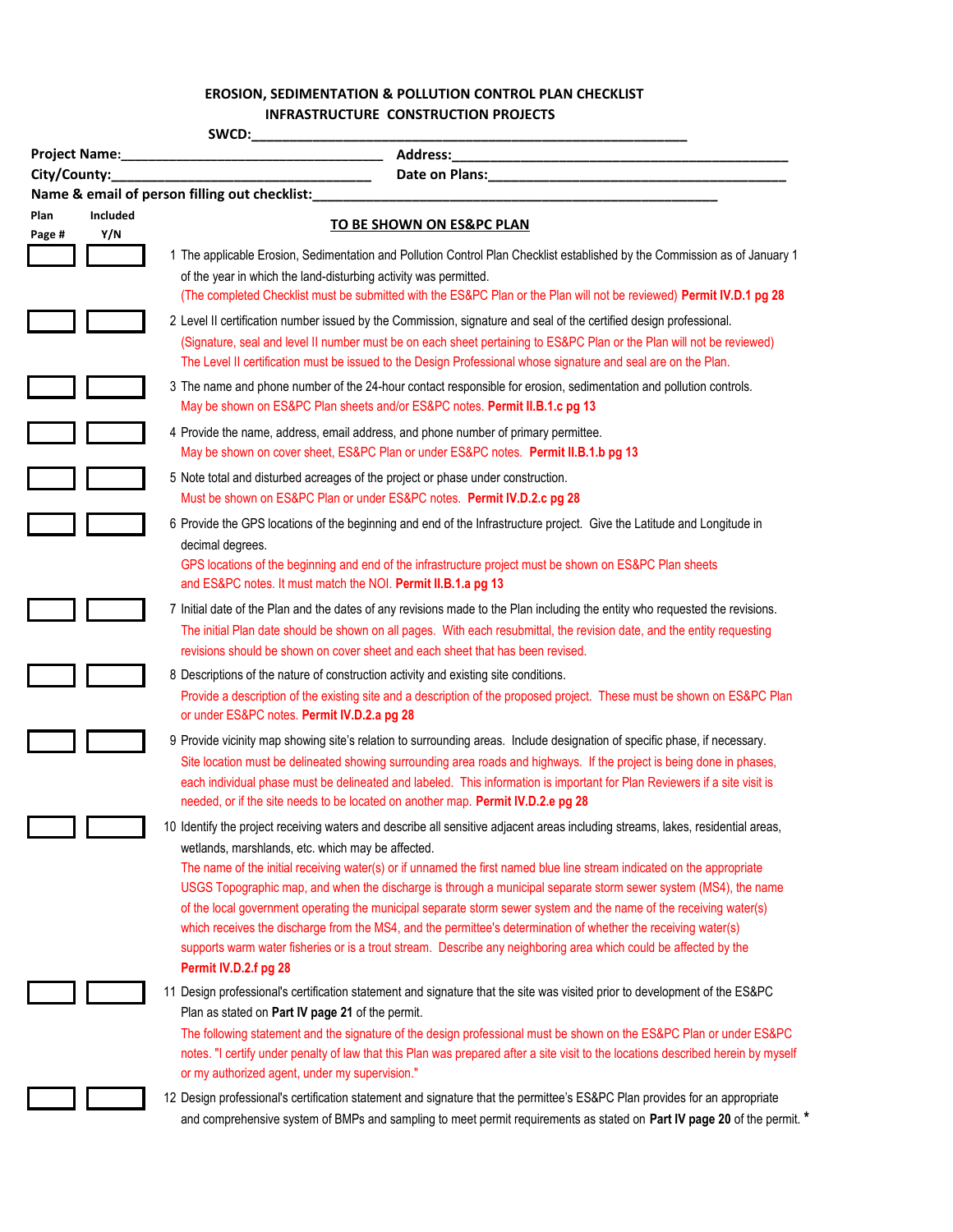The following statement and the signature of the design professional must be shown on the ES&PC Plan or under ES&PC notes. "I certify that the permittee's Erosion, Sedimentation and Pollution Control Plan provides for an appropriate and comprehensive system of Best Management Practices required by the Georgia Water Quality Control Act and the document "Manual for Erosion and Sediment Control in Georgia" (Manual) published by the Georgia Soil and Water Conservation Commission as of January 1 of the year in which the land-disturbing activity was permitted, provides for the sampling of the receiving water(s) or the sampling of the storm water outfalls and that the designed system of Best Management Practices and sampling methods is expected to meet the requirements contained in the General NPDES Permit No. GAR 100002."

13 Design professional certification statement and signature that the permittee's ES&PC Plan provides for representative sampling as stated on **Part IV.D.6.c.(3) page 37** of the permit as applicable. **\***

The following statement and the signature of the design professional must be shown on the ES&PC Plan or under ES&PC notes. "I certify that the permittee's Erosion, Sedimentation and Pollution Control Plan provides for the monitoring of: (a) all perennial and intermittent streams and other water bodies shown on the USGS topographic map and all other field verified perennial and intermittent steams and other water bodies, or (b) where any such specific identified perennial or intermittent stream and other water body is not proposed to be sampled, I have determined in my professional judgment, utilizing the factors required in the General NPDES Permit No. GAR 100002, that the increase in the turbidity of each specific identified sampled receiving water will be representative of the increase in the turbidity of a specific identified un-sampled receiving water."

14 Clearly note the statement that "The design professional who prepared the ES&PC Plan is to inspect the installation of the initial sediment storage requirements, perimeter control BMPs, and sediment basins within 7 days after installation." **\*** The Plan must include a statement indicating that the primary permittee must retain the design professional who prepared the Plan, or an alternative professional approved by GAEPD in writing, to inspect the installation of the initial sediment storage requirements and perimeter control BMPs within (7) days after installation. Alternatively, for linear infrastructure projects, the primary permittee must retain the design professional who prepared the Plan, or alternative design professional approved by GAEPD in writing to inspect (a) the installation of sediment storage requirements and perimeter control BMPs for the "initial segment" of the linear infrastructure project and (b) all sediment basins within the entire linear infrastructure project within (7) days after the installation. For the purposes of the specific requirements in Part IV.A.5., the disturbed acreage of the "initial segment" of a linear infrastructure project must be equal to or greater than 10% of the total estimated disturbed acreage for the linear infrastructure project but not less than one (1) acre. The design professional shall determine if these BMPs have been installed and are being maintained as designed. The design professional shall report the results of the inspection to the primary permittee within (7) days and the permittee must correct all deficiencies within (2) business days of receipt of the inspection report from the design professional unless weather related site conditions are such that additional time is required. **Permit IV.A.5 pg 26**

15 Clearly note the statement that "Non-exempt activities shall not be conducted within the 25 or 50-foot undisturbed stream buffers as measured from the point of wrested vegetation or within 25-feet of the coastal marshland buffer as measured from the Jurisdictional Determination Line without first acquiring the necessary variances and permits." See **Part IV.(i) - (iv) on pages 21-25** of the permit and show under ES&PC notes.

16 Provide a description of any buffer encroachments and indicate whether a buffer variance is required. When the project requires an approved State Water or Coastal Marshland Interface buffer variance from the GAEPD, an indication shall be shown on the ES&PC Plan. A description of the encroachment activity must be shown on the ES&PC Plan or under ES&PC notes.

17 Clearly note the statement that "Amendments/revisions to the ES&PC Plan which have a significant effect on BMPs with a hydraulic component must be certified by the design professional." **\*** See **Part IV.C. on page 27** of the permit. This can be clarified in a narrative and shown under ES&PC notes. Revisions or amendments should be submitted to the Local Issuing Authority for review.

18 Clearly note the statement that "Waste materials shall not be discharged to waters of the State, except as authorized by a Section 404 permit." **\***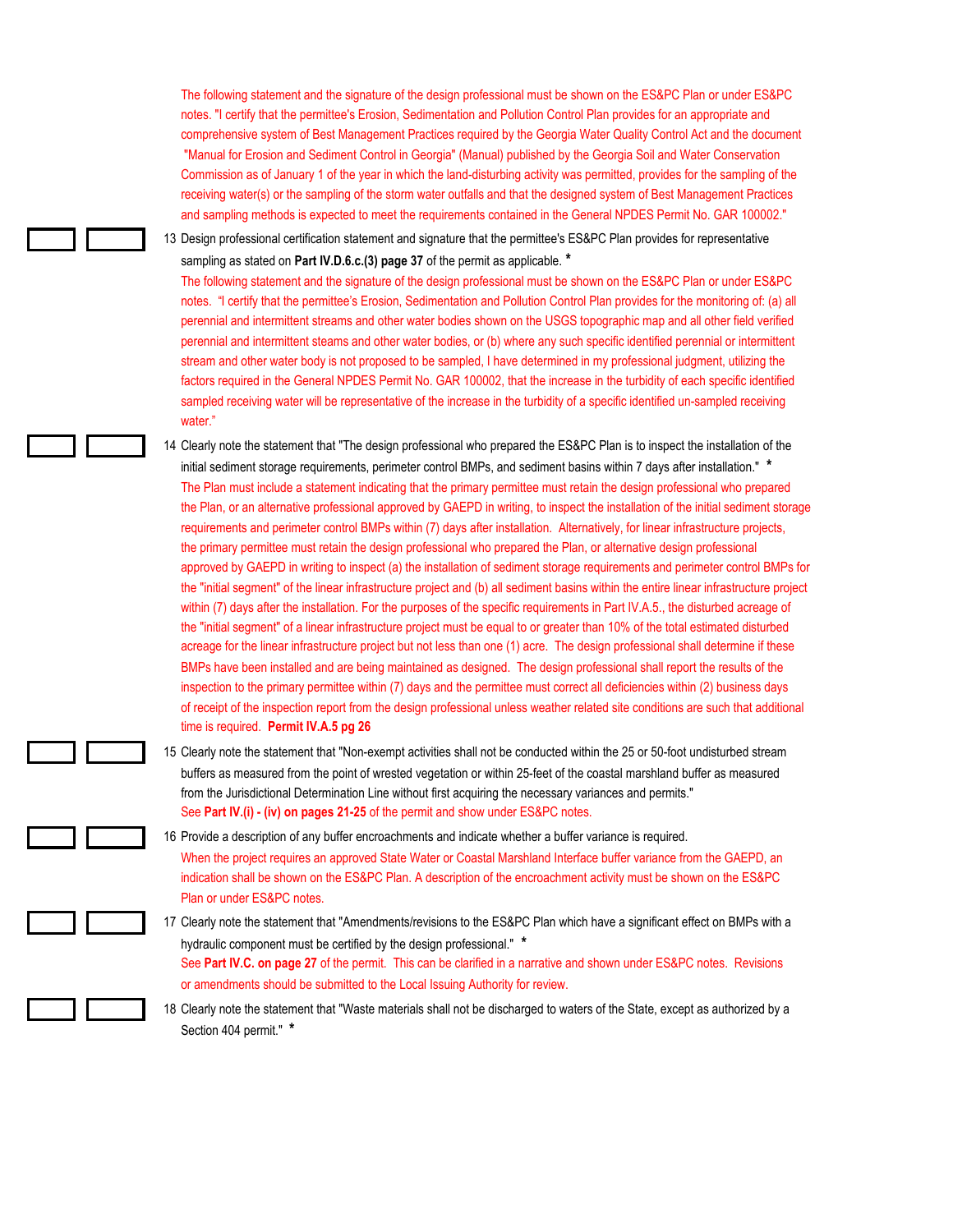| The Plan must include a description of how waste materials, including waste building materials, construction and demolition<br>debris, concrete washout, excavated sediment, etc., will be properly disposed of. Any disposal of solid waste to waters of<br>the State is prohibited unless authorized by a Section 404 permit. Permit IV.D.3.c.(1) pg 31                                                                                                                                                                                                                                                                                                                                                                                                                                                                                                                                                                                                                                                                                                                                                                                                                                                   |
|-------------------------------------------------------------------------------------------------------------------------------------------------------------------------------------------------------------------------------------------------------------------------------------------------------------------------------------------------------------------------------------------------------------------------------------------------------------------------------------------------------------------------------------------------------------------------------------------------------------------------------------------------------------------------------------------------------------------------------------------------------------------------------------------------------------------------------------------------------------------------------------------------------------------------------------------------------------------------------------------------------------------------------------------------------------------------------------------------------------------------------------------------------------------------------------------------------------|
| 19 Clearly note statement that "The escape of sediment from the site shall be prevented by the installation of erosion and<br>sediment control measures and practices prior to land disturbing activities."<br>Must be shown on ES&PC Plan or under ES&PC notes. Permit III.D.2. pg 19                                                                                                                                                                                                                                                                                                                                                                                                                                                                                                                                                                                                                                                                                                                                                                                                                                                                                                                      |
| 20 Clearly note statement that "Erosion control measures will be maintained at all times. If full implementation of the approved<br>Plan does not provide for effective erosion control, additional erosion and sediment control measures shall be implemented<br>to control or treat the sediment source."<br>Must be shown on ES&PC Plan or under ES&PC notes. Permit IV.C. pg 27                                                                                                                                                                                                                                                                                                                                                                                                                                                                                                                                                                                                                                                                                                                                                                                                                         |
| 21 Clearly note the statement "Any disturbed area left exposed for a period greater than 14 days shall be stabilized with mulch<br>or temporary seeding."<br>Must be shown on ES&PC Plan or under ES&PC notes. Permit IV.D.3.a.(1) pg 29                                                                                                                                                                                                                                                                                                                                                                                                                                                                                                                                                                                                                                                                                                                                                                                                                                                                                                                                                                    |
| 22 Any construction activity which discharges storm water into an Impaired Stream Segment, or within 1 linear mile upstream<br>of and within the same watershed as, any portion of a Biota Impaired Stream Segment must comply with Part III.C. of the<br>permit. Include the completed Appendix 1 listing all the BMPs that will be used for those areas of the site which discharge<br>to the Impaired Stream Segment. *                                                                                                                                                                                                                                                                                                                                                                                                                                                                                                                                                                                                                                                                                                                                                                                  |
| If any storm water associated with construction activities discharges into an Impaired Stream Segment that has been listed<br>for the criteria violated, "Bio F" (Impaired Fish Community) and/or "Bio M" (Impaired Macroinvertebrate Community),<br>within Category 4a, 4b or 5, and the potential cause is either "NP" (nonpoint source) or "UR" (urban runoff), the ES&PC<br>Plan must include at least four (4) of the BMPs listed in Part III.C.2.a. - v. of the permit. The Impaired Stream Segment(s)<br>should be delineated on the ES&PC Plan. Georgia's most current and subsequent approved "305(b)/303(d) List Documents"<br>can be viewed on the GAEPD website (www.epd.georgia.gov). Biota impaired waters mapping application can be found on the<br>GSWCC website (www.gaswcc.georgia.gov). Permit III.C.2.a. - v. pg 17-19                                                                                                                                                                                                                                                                                                                                                                 |
| 23 If a TMDL Implementation Plan for sediment has been finalized for the Impaired Stream Segment (identified in Item 22<br>above) at least six months prior to submittal of NOI, the ES&PC Plan must address any site-specific conditions or<br>requirements included in the TMDL Implementation Plan. *<br>List of TMDL Implementation Plans can be viewed on the GAEPD website (www.epd.georgia.gov). The TMDL Implementation<br>Plan for sediment should be delineated on the ES&PC Plan. Permit III.C.1 pg 16                                                                                                                                                                                                                                                                                                                                                                                                                                                                                                                                                                                                                                                                                           |
| 24 BMPs for concrete washdown of tools, concrete mixer chutes, hoppers and the rear of the vehicles. Washout of the drum<br>at the construction site is prohibited. *<br>When the project allows the concrete washdown of tools, concrete mixer chutes, hoppers and rear of the vehicles on the<br>project site, delineate the location of the area provided for washing and provide detail of BMPs that will be used. If the<br>project does not allow the concrete washdown on the project site, note that on the Plan. Permit IV.D.3.c.(6) pg 32                                                                                                                                                                                                                                                                                                                                                                                                                                                                                                                                                                                                                                                         |
| 25 Provide BMPs for the remediation of all petroleum spills and leaks.<br>The Plan must provide BMPs and guidance for the prevention of spills and leaks of petroleum products from any areas<br>where such products are stored or used as well as guidance for the proper remediation of any spills and leaks that do<br>occur. This information can be in the form of a separate Spill Prevention/Spill Response document so long as that<br>information accompanies the Plan. Permit IV.D.3.c.(5) pg 32                                                                                                                                                                                                                                                                                                                                                                                                                                                                                                                                                                                                                                                                                                  |
| 26 Description of the measures that will be installed during the construction process to control pollutants in storm water that<br>will occur after construction operations have been completed. *<br>The Plan must contain a description of the measures that will be installed during the construction process to control pollutants<br>in storm water that will occur after construction operations have been completed. These may include storm water detention<br>and retention structures, use of vegetated swales and natural depressions for flow attenuation or a combination of these<br>practices (sequential systems). The Plan must also include a technical explanation of the basis used to select these<br>practices where flows will exceed pre-development levels. The Plan must indicate that velocity dissipation devices will be<br>placed at discharge locations and along the length of any outflow channel in order to provide a non-erosive flow so that the<br>natural physical and biological characteristics and functions of the water course are maintained and protected. The<br>installation of these devices may be subject to Section 404 of the Federal Clean Water Act. |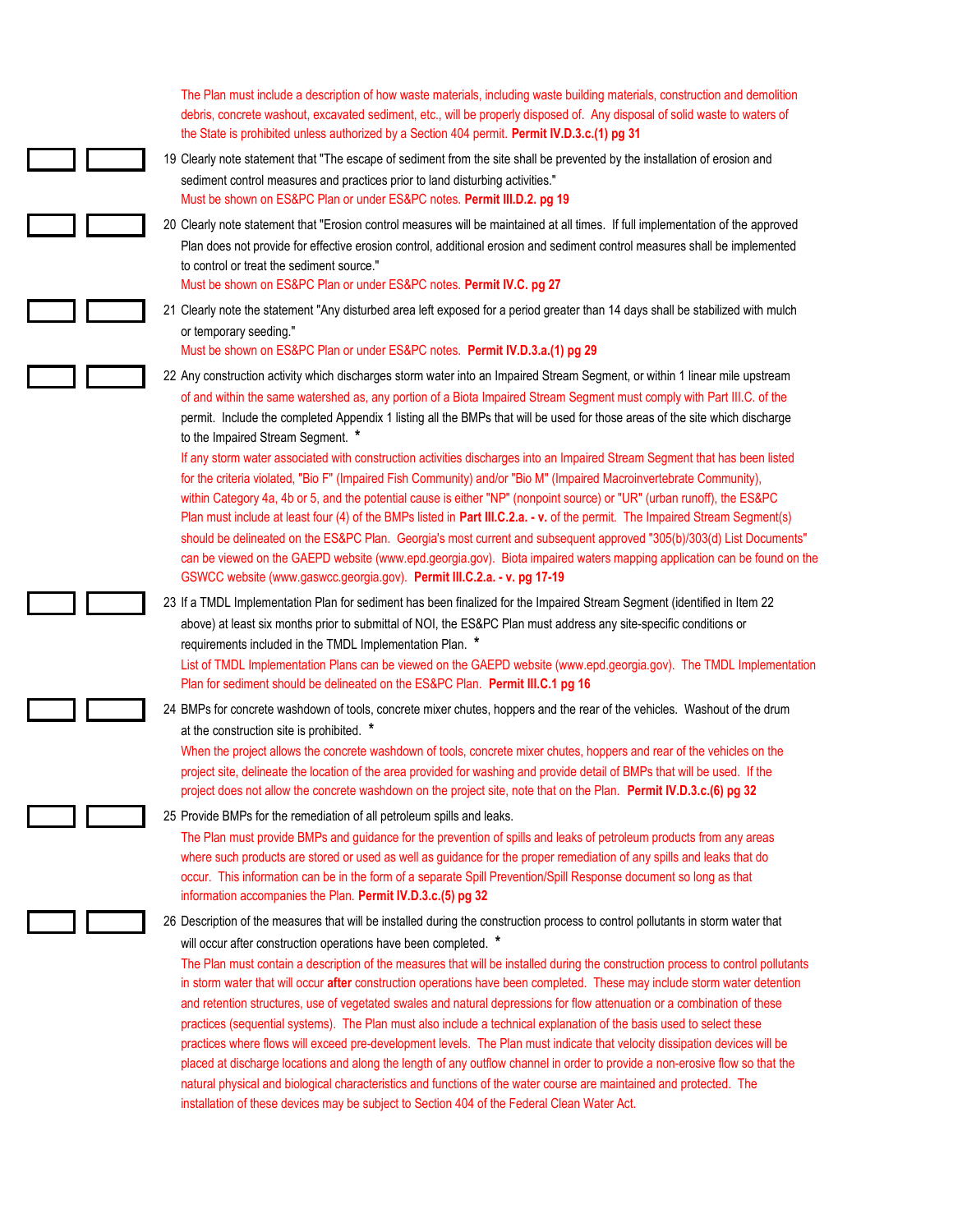| Note: The permittee is only responsible for the installation and maintenance of storm water management devices prior to<br>final stabilization of the site and not the operation and maintenance of such structures after construction activities have been<br>completed. Permit IV.D.3.b pg 30                                                                                                                                                                                                                                                                                                                                                                                                                                                                                                                                                                                                                                                                                                                                                                                                    |
|----------------------------------------------------------------------------------------------------------------------------------------------------------------------------------------------------------------------------------------------------------------------------------------------------------------------------------------------------------------------------------------------------------------------------------------------------------------------------------------------------------------------------------------------------------------------------------------------------------------------------------------------------------------------------------------------------------------------------------------------------------------------------------------------------------------------------------------------------------------------------------------------------------------------------------------------------------------------------------------------------------------------------------------------------------------------------------------------------|
| 27 Description of practices to provide cover for building materials and building products on site. *                                                                                                                                                                                                                                                                                                                                                                                                                                                                                                                                                                                                                                                                                                                                                                                                                                                                                                                                                                                               |
| The Plan must contain a description of measures, such as plastic sheeting or temporary roofs, to cover building materials,<br>building products, construction wastes, trash, landscape materials, fertilizers, pesticides, herbicides, detergents, sanitary waste,<br>and other materials in order to minimize exposure to precipitation and to stormwater. Permit IV.D.3.c.(2) pg 31                                                                                                                                                                                                                                                                                                                                                                                                                                                                                                                                                                                                                                                                                                              |
| 28 Description of the practices that will be used to reduce the pollutants in storm water discharges. *                                                                                                                                                                                                                                                                                                                                                                                                                                                                                                                                                                                                                                                                                                                                                                                                                                                                                                                                                                                            |
| The Plan must identify all potential sources of storm water pollution expected to be present on the site and provide a<br>narrative explaining how the pollutants will be minimized in the storm water discharges. Permit IV pg 25                                                                                                                                                                                                                                                                                                                                                                                                                                                                                                                                                                                                                                                                                                                                                                                                                                                                 |
| 29 Description and chart or timeline of the intended sequence of major activities which disturb soils for the major portions of                                                                                                                                                                                                                                                                                                                                                                                                                                                                                                                                                                                                                                                                                                                                                                                                                                                                                                                                                                    |
| the site (i.e., initial perimeter and sediment storage BMPs, clearing and grubbing activities, excavation activities, utility<br>activities, temporary and final stabilization).                                                                                                                                                                                                                                                                                                                                                                                                                                                                                                                                                                                                                                                                                                                                                                                                                                                                                                                   |
| Activity schedule must be site specific. The narrative description and timeline for each phase of construction may be shown<br>on ES&PC Plan sheet or under ES&PC notes. Permit IV.D.2.b pg 28                                                                                                                                                                                                                                                                                                                                                                                                                                                                                                                                                                                                                                                                                                                                                                                                                                                                                                     |
| 30 Provide complete requirements of Inspections and record keeping by the primary permittee. *                                                                                                                                                                                                                                                                                                                                                                                                                                                                                                                                                                                                                                                                                                                                                                                                                                                                                                                                                                                                     |
| The Plan must include all of the Inspections and record keeping requirements of the primary permittee as stated in<br>Part IV.D.4.a on pages 32-34 of the current permit. The complete Inspection and record keeping requirements shall be<br>shown on the Plan under ES&PS notes.                                                                                                                                                                                                                                                                                                                                                                                                                                                                                                                                                                                                                                                                                                                                                                                                                 |
| 31 Provide complete requirements of Sampling Frequency and Reporting of sampling results. *                                                                                                                                                                                                                                                                                                                                                                                                                                                                                                                                                                                                                                                                                                                                                                                                                                                                                                                                                                                                        |
| See Part IV.D.6.d pages 38-39 Sampling Frequency and Part IV.E page 40 Reporting in the current permit. Complete                                                                                                                                                                                                                                                                                                                                                                                                                                                                                                                                                                                                                                                                                                                                                                                                                                                                                                                                                                                   |
| Sampling Frequency and Reporting requirements are to be shown on the Plan under ES&PC notes.                                                                                                                                                                                                                                                                                                                                                                                                                                                                                                                                                                                                                                                                                                                                                                                                                                                                                                                                                                                                       |
| 32 Provide complete details for Retention of Records as per Part IV.F. of the permit. *                                                                                                                                                                                                                                                                                                                                                                                                                                                                                                                                                                                                                                                                                                                                                                                                                                                                                                                                                                                                            |
| See Part IV.F pages 40-41 Retention of Records in the current permit. Complete details of Retention of Records are to be<br>shown on the Plan under ES&PC notes.                                                                                                                                                                                                                                                                                                                                                                                                                                                                                                                                                                                                                                                                                                                                                                                                                                                                                                                                   |
| 33 Description of analytical methods to be used to collect and analyze the samples from each location. *                                                                                                                                                                                                                                                                                                                                                                                                                                                                                                                                                                                                                                                                                                                                                                                                                                                                                                                                                                                           |
| This narrative must be shown on the Plan under ES&PC notes and shall include quality control/assurance procedures<br>and precise sampling methodology for each sampling location. Permit IV.D.6.a. - c. pg 34-38                                                                                                                                                                                                                                                                                                                                                                                                                                                                                                                                                                                                                                                                                                                                                                                                                                                                                   |
| 34 Appendix B rationale for NTU values at all outfall sampling points where applicable. *                                                                                                                                                                                                                                                                                                                                                                                                                                                                                                                                                                                                                                                                                                                                                                                                                                                                                                                                                                                                          |
| When the permittee has determined that some or all outfalls will be monitored, a rationale must be shown on the Plan under<br>ES&PC notes which includes the NTU limit(s) selected from Appendix B. This rationale must include the size of the<br>construction site, the calculation of the size of the surface water drainage area, and the type of receiving water(s) (i.e.,<br>trout stream or supporting warm water fisheries). Permit IV.D.6.a.(3) pg 34                                                                                                                                                                                                                                                                                                                                                                                                                                                                                                                                                                                                                                     |
| 35 Delineate all sampling locations, perennial and intermittent streams and other water bodies into which storm water is                                                                                                                                                                                                                                                                                                                                                                                                                                                                                                                                                                                                                                                                                                                                                                                                                                                                                                                                                                           |
| discharged. *<br>The Plan shall include a USGS topographic map, a topographic map or a drawing (referred to as a topographic map) that<br>is a scale equal to or more detailed than a 1:24000 map showing the locations of the site or the common development. The<br>map must include (a) the location of all perennial and intermittent streams and other water bodies as shown on a USGS<br>topographic map, and all other perennial and intermittent streams and other water bodies located during the mandatory field<br>verification, into which the storm water is discharged and (b) the receiving water and/or outfall sampling locations. When<br>the permittee has chosen to use a USGS topographic map and the receiving water(s) is not shown on the USGS<br>topographic map, the location of the receiving water(s) must be hand-drawn on the USGS topographic map from where<br>the storm water(s) enters the receiving water(s) to the point where the receiving water(s) combines with the first blue line<br>stream shown on the USGS topographic map. Permit IV.D.6.a.(1) pg 34 |
| 36 A description of appropriate controls and measures that will be implemented at the construction site including: (1) initial                                                                                                                                                                                                                                                                                                                                                                                                                                                                                                                                                                                                                                                                                                                                                                                                                                                                                                                                                                     |
| sediment storage requirements and perimeter control BMPs, (2) intermediate grading and drainage BMPs, and (3) final<br>BMPs. For construction sites where there will be no mass grading and the initial sediment storage requirements and<br>perimeter control BMPs, intermediate grading and drainage BMPs, and final BMPs are the same, the Plan may combine                                                                                                                                                                                                                                                                                                                                                                                                                                                                                                                                                                                                                                                                                                                                     |

all of the BMPs into a single phase. **\***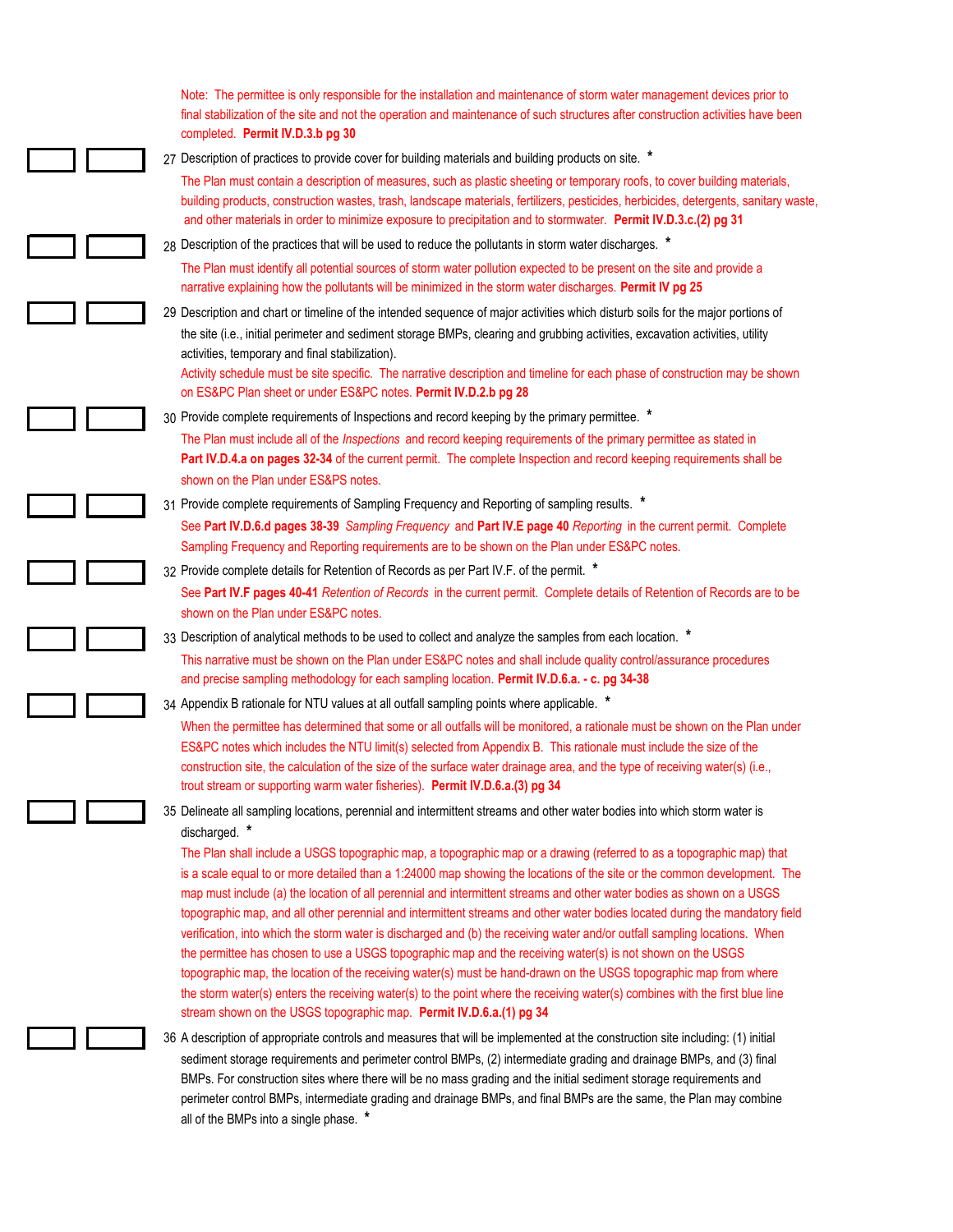The Plan must be shown in a minimum of three phases with each phase shown on a separate sheet. Initial phase of the Plan must include the required 67 cy per acre sediment storage, construction exit, tree-save fence if applicable and any other BMPs necessary to prevent sediment from leaving the site such as silt fence, inlet protection on existing storm drain structures, diversions, check dams, temporary ground cover, etc. Limits of disturbance for the initial phase are to be only the areas needed to install initial BMPs. The intermediate phase should show rough grading and utility construction. BMPs should include initial inlet protection, additional silt fence as needed, any revised sediment storage needed as drainage basins are altered, outlet protection, retrofit if applicable, matting with temporary or permanent vegetation as needed, temporary down drains, filter rings, etc. Final phase of Plan should show finished grade, curbing and paving if applicable, building construction if applicable, etc. BMPs should include permanent vegetation, appropriate inlet protection, etc. For construction sites where there will be no mass grading and the initial perimeter control BMPs, intermediate grading and drainage BMPs, and the final BMPs are the same, the Plan may combine all of the BMPs into a single phase Plan. The Plan will include appropriate staging and access requirements for construction equipment. **Permit IV.D.3 pg 28**

#### 37 Graphic scale and North arrow.

The graphic scale and North arrow must be clearly shown on all phases of the ES&PC Plan sheets.

38 Existing and proposed contour lines with contour lines drawn at an interval in accordance with the following:

| <b>Existing Contours</b> | USGS 1": 2000' Topographical Sheets |
|--------------------------|-------------------------------------|
| <b>Proposed Contours</b> | 1": 400' Centerline Profile         |

The initial, intermediate, and final phase sheets of the Plan must show the proposed grade in bold contour lines with the above intervals overlaying the original contour lines. Elevations of both the existing and proposed contour lines must be shown.

39 Use of alternative BMPs whose performance has been documented to be equivalent to or superior to conventional BMPs as certified by a Design Professional (unless disapproved by GAEPD or the Georgia Soil and Water Conservation Commission). Please refer to the Alternative BMP Guidance Document found at www.gaswcc.georgia.gov. Please refer to the Alternative BMP Guidance Document found at www.gaswcc.georgia.gov **Permit IV.D.3.a.(4) pg 49**

# 40 Use of alternative BMP for application to the Equivalent BMP List. Please refer to Appendix A-2 of the Manual for Erosion & Sediment Control in Georgia 2016 Edition. **\*** Please refer to Appendix A-2 of the Manual for Erosion & Sediment Control in Georgia 2016 Edition.

41 Delineation of the applicable 25-foot or 50-foot undisturbed buffers adjacent to State waters and any additional buffers required by the Local Issuing Authority. Clearly note and delineate all areas of impact.

The State Law of Georgia mandates these minimum undisturbed buffers, but the Local Issuing Authorities are allowed to require more stringent buffers of State waters. The minimum undisturbed buffers required by the State and all other buffers of State waters required by the issuing authority must be delineated. Any undisturbed buffer area that is impacted by the project site must be noted on the Plan. **Permit IV.D.2.e pg 28**

42 Delineation of on-site wetlands and all State waters located on and within 200 feet of the project site. ALL STATE WATERS LOCATED ON AND WITHIN 200 FEET OF THE PROJECT SITE MUST BE DELINEATED ON ALL PHASES OF THE PLAN. When a project is located in a jurisdiction with a certified Local Issuing Authority and the LIA must make a determination of State waters that are not delineated on the Plan, the Plan review could be delayed for beyond the full forty-five day review time allowed to the LIA, or the full thirty-five day review time allowed to the District if the District is reviewing the Plan. For all projects in a jurisdiction where there is no certified Local Issuing Authority regulating that project, GAEPD is responsible for State waters determinations and there is no time limit for reviewing the Plan. ALL WETLANDS LOCATED WITHIN THE PROJECT SITE ONLY MUST BE DELINEATED. If the Local Issuing Authority requires an undisturbed buffer of wetlands, delineate required buffer.

#### 43 Delineation and acreage of contributing drainage basins on the project site.

All existing drainage basins on the project site and their acreage must be delineated on the existing conditions and/or on the initial phase of the Plan. As the basins are altered or new ones created during intermediate and final phases, the new basins and their acreage must be delineated throughout each phase of the Plan. **Permit IV.D.2.e pg 28**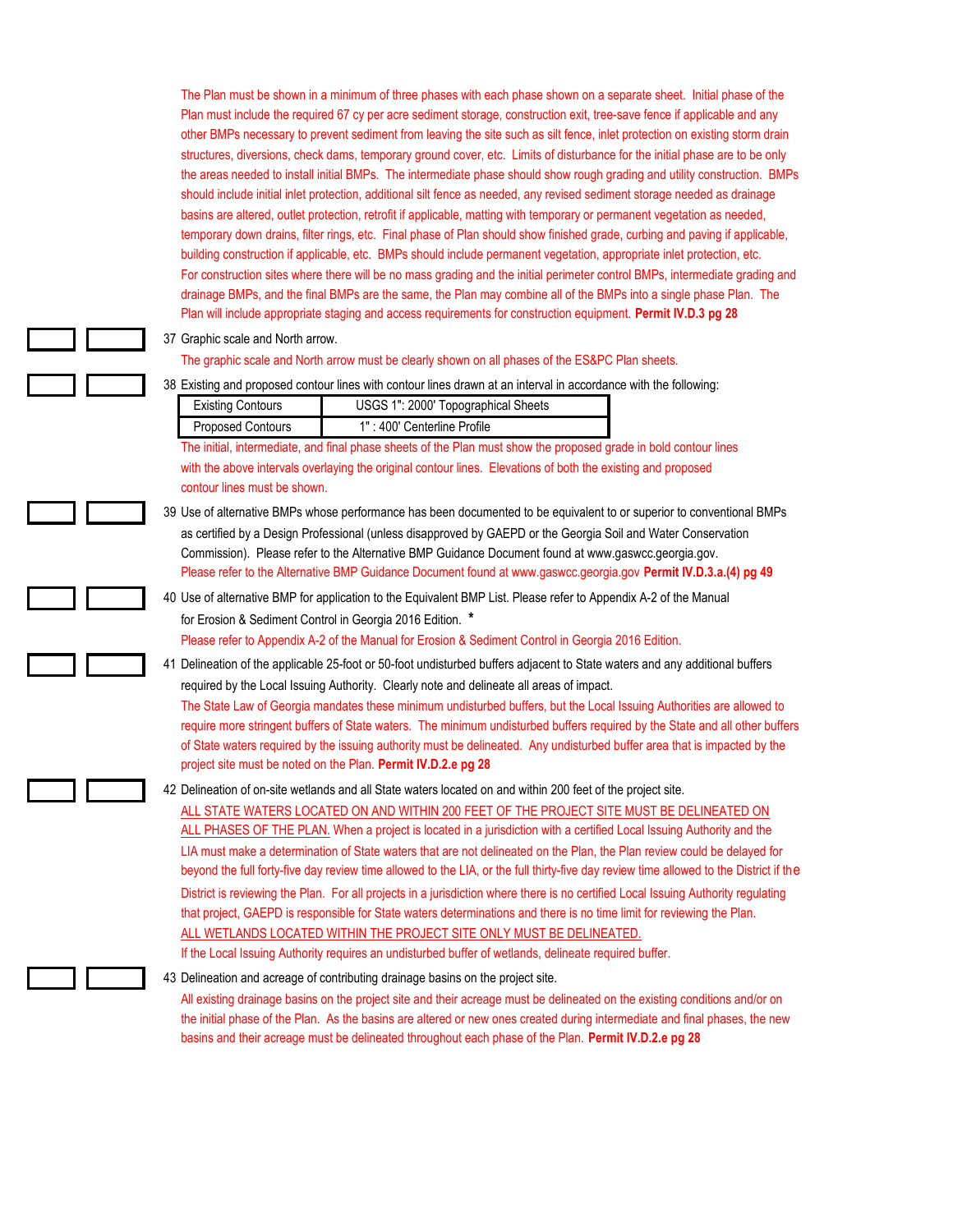| 44 Delineate on-site drainage and off-site watersheds using USGS 1" : 2000' topographical sheets.<br>Hydrology study and drainage maps should be separate from the Plan. Maps should include each individual basin<br>draining to, through and from the project site, with each one delineated, labeled and showing its total acreage.                                                                                                                                                                                                                                                                                                                                                                                                                                                                                                                                                                                                                                                                                                                                                                                                                                                                                                                                                                                                                                                                                                                                                                                                                                                                                                                                                                                                                                                                                                                                                                                                                                                                                                                                                                                                                                                                                                                                                                                                                                                                                                                                                                                                                      |
|-------------------------------------------------------------------------------------------------------------------------------------------------------------------------------------------------------------------------------------------------------------------------------------------------------------------------------------------------------------------------------------------------------------------------------------------------------------------------------------------------------------------------------------------------------------------------------------------------------------------------------------------------------------------------------------------------------------------------------------------------------------------------------------------------------------------------------------------------------------------------------------------------------------------------------------------------------------------------------------------------------------------------------------------------------------------------------------------------------------------------------------------------------------------------------------------------------------------------------------------------------------------------------------------------------------------------------------------------------------------------------------------------------------------------------------------------------------------------------------------------------------------------------------------------------------------------------------------------------------------------------------------------------------------------------------------------------------------------------------------------------------------------------------------------------------------------------------------------------------------------------------------------------------------------------------------------------------------------------------------------------------------------------------------------------------------------------------------------------------------------------------------------------------------------------------------------------------------------------------------------------------------------------------------------------------------------------------------------------------------------------------------------------------------------------------------------------------------------------------------------------------------------------------------------------------|
| 45 An estimate of the runoff coefficient or peak discharge flow of the site prior to and after construction activities are<br>completed.<br>The Plan must provide both pre- and post-construction estimates of the runoff coefficient or peak discharge flow for the site.<br>This can be in the form of a hydrologic study so long as that study is made a part of the Plan and accompanies the Plan. A<br>complete hydrologic study is not a required element of the Plan, only the pre and post-construction estimates of the run-off<br>coefficient or peak discharge flow for the site. Permit IV.D.2.d pg 28                                                                                                                                                                                                                                                                                                                                                                                                                                                                                                                                                                                                                                                                                                                                                                                                                                                                                                                                                                                                                                                                                                                                                                                                                                                                                                                                                                                                                                                                                                                                                                                                                                                                                                                                                                                                                                                                                                                                          |
| 46 Storm-drain pipe and weir velocities with appropriate outlet protection to accommodate discharges without erosion.<br>Identify/Delineate all storm water discharge points.<br>The storm-drain pipe and weir velocities must show the flow characteristics of the pipe at full flow, including pipe diameter,<br>flow rate (cfs), velocity (fps), and tailwater conditions. This information should be shown in a chart shown on storm-drain<br>profile sheet, ES&PC intermediate phase sheet or on the ES&PC detail sheet that shows outlet protection.<br>The dimensions of the apron must include length (La), width at the headwall (W1), down-stream width (W2), average<br>stone diameter (d50), and stone depth (D) designed in accordance with Figures 6-34.1 and 6-34.2 in the Manual. These<br>should be shown in a chart on ES&PC intermediate and/or final phase sheet or ES&PC detail sheet with outlet protection.<br>Velocity dissipation devices shall be placed at all discharge locations and along the length of any outfall channel for the<br>purpose of providing a non-erosive velocity flow from the structure to a water course so that the natural physical and<br>biological functions and characteristics are maintained and protected.                                                                                                                                                                                                                                                                                                                                                                                                                                                                                                                                                                                                                                                                                                                                                                                                                                                                                                                                                                                                                                                                                                                                                                                                                                                                                       |
| 47 Soil series for the project site and their delineation.<br>Soil series delineations are required for the Plan review and can be found on the NRCS web site. The highest level of soil<br>survey required for the project site, such as a level three or level four survey for projects that will be using septic systems,<br>must be delineated on the Plan. The soil series delineation should be shown on the existing site Plan or the initial phase<br>Plan. A chart listing the soils located on the project should be shown on the sheet with their delineation.                                                                                                                                                                                                                                                                                                                                                                                                                                                                                                                                                                                                                                                                                                                                                                                                                                                                                                                                                                                                                                                                                                                                                                                                                                                                                                                                                                                                                                                                                                                                                                                                                                                                                                                                                                                                                                                                                                                                                                                   |
| 48 The limits of disturbance for each phase of construction.<br>The limits of disturbance for the initial phase should delineate only the area required to be disturbed for the installation of<br>perimeter control and initial sediment storage. The intermediate phase should delineate the entire area to be disturbed for<br>that phase, such as grading, drainage, utilities installed, etc. The final phase should delineate any additional areas to be<br>disturbed such as individual lots, etc.                                                                                                                                                                                                                                                                                                                                                                                                                                                                                                                                                                                                                                                                                                                                                                                                                                                                                                                                                                                                                                                                                                                                                                                                                                                                                                                                                                                                                                                                                                                                                                                                                                                                                                                                                                                                                                                                                                                                                                                                                                                   |
| 49 Provide a minimum of 67 cubic yards of sediment storage per acre drained using a temporary sediment basin,<br>retrofitted detention pond, and/or excavated inlet sediment traps for each common drainage location. Sediment storage<br>volume must be in place prior to and during all land disturbance activities until final stabilization of the site has been<br>achieved. A written justification explaining the decision to use equivalent controls when a sediment basin is not attainable<br>must be included in the Plan for each common drainage location in which a sediment basin is not provided. A written<br>justification as to why 67 cubic yards of storage is not attainable must also be given. Worksheets from the Manual must be<br>included for structural BMPs and all calculations used by the design professional to obtain the required sediment storage<br>when using equivalent controls. When discharging from sediment basins and impoundments, permittees are required to<br>utilize outlet structures that withdraw water from the surface, unless infeasible. If outlet structures that withdraw water from<br>the surface are not feasible, a written justification explaining this decision must be included in the Plan.<br>For each common drainage location, a temporary (or permanent) sediment basin (Sd3, Sd4, Rt, or excavated Sd2) providing<br>at least 67 cubic yards of storage per acre drained, or equivalent control measures, shall be provided until final stabilization<br>of the site. The 67cubic yards of storage per acre does not apply to flows from off-site areas and flows from on-site areas<br>that are either undisturbed or have undergone final stabilization where such flows are diverted around both the disturbed<br>area and the sediment basin. Sediment basins may not be appropriate for some common drainage locations and a written<br>justification explaining the decision not to use sediment basins must be included in the Plan. Worksheets from the Manual<br>must be completed and shown on the Plan or attached to the Plan for each temporary sediment basin designed for the<br>project. All cross sections and details required per the Manual for Sd3's must be shown on the ES&PC detail section of the<br>Plan. Completed worksheets from the Manual must be shown on the Plan for each retrofit and excavated inlet sediment<br>trap. When the design professional chooses to use equivalent controls, the calculations used to obtain the required 67 cubic |

yards per acre drained must be included on the Plan. If outlet structures that withdraw water from the surface are not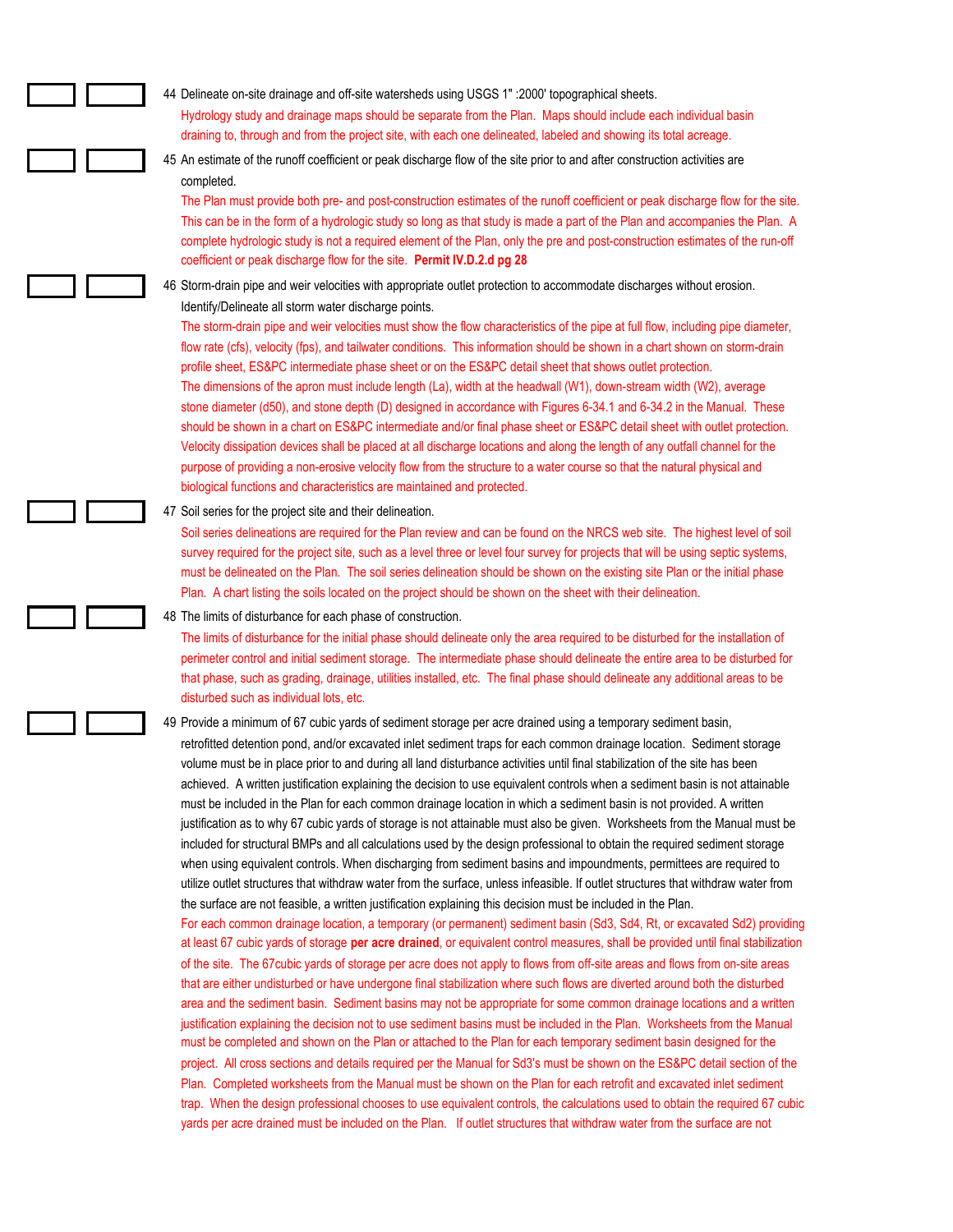feasible, a written justification explaining this decision must be included in the Plan. **Permit IV.D.3.a.(3) pg 29**

50 Location of Best Management Practices that are consistent with and no less stringent than the Manual for Erosion and Sediment Control in Georgia. Use uniform coding symbols from the Manual, Chapter 6, with legend. BMPs for all phases of the Plan must be consistent with and no less stringent than the Manual and shown using uniform coding symbols from the Manual. The uniform coding symbols legend from the Manual must be included and may be shown on detail sheet or any of the ES&PC Plan sheets.

51 Provide detailed drawings for all structural practices. Specifications must, at a minimum, meet the guidelines set forth in the Manual for Erosion and Sediment Control in Georgia.

The erosion and sediment control detail sheet must show a detailed drawing for each structural BMP shown on the Plan. All BMPs and details shown must, at a minimum, meet the guidelines given in the Manual. Note that a worksheet is provided in the Manual for most structural BMPs that must be included on the ES&PC Plan or detail sheet.

52 Provide vegetative plan, noting all temporary and permanent vegetative practices. Include species, planting dates and seeding, fertilizer, lime and mulching rates. Vegetative plan shall be site specific for appropriate time of year that seeding will take place and for the appropriate geographic region of Georgia. Must be shown on ES&PC Plan, on the ES&PC detail sheet or under ES&PC notes.

**\*** If using this checklist for a project that is less than 1 acre and not part of a common development but within 200 ft of a perennial stream, the **\*** checklist items would be N/A.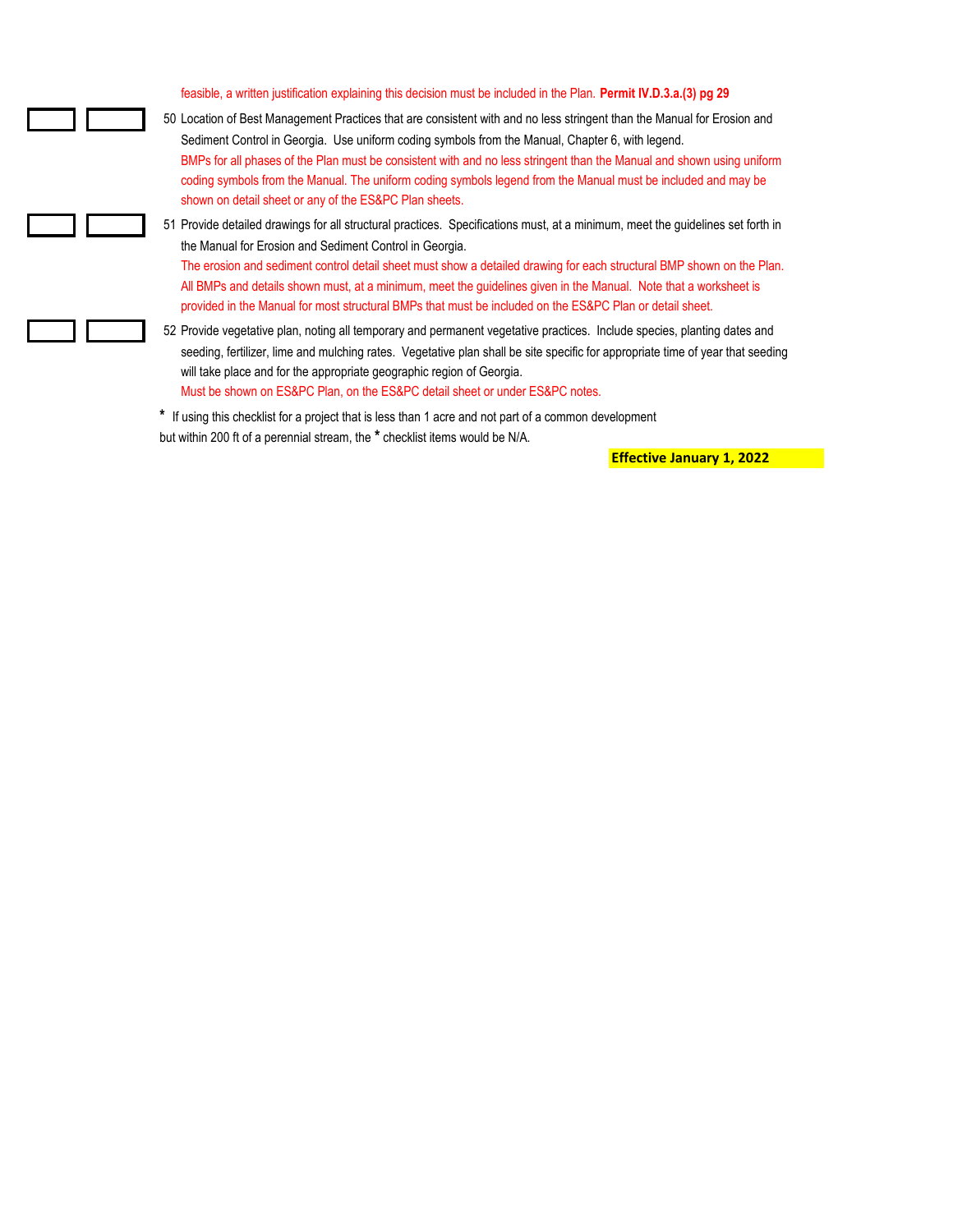# **EROSION, SEDIMENTATION & POLLUTION CONTROL PLAN CHECKLIST EROSION, SEDIMENTATION & POLLUTION CONTROL PLAN CHECKLIST COMMON DEVELOPMENT CONSTRUCTION PROJECTS (Primary and Tertiary Permittees)**<br>CWCD:

| SWCD:        |               |                                                                                                                                                                                                                                                                                                                                                                                                                                                           |
|--------------|---------------|-----------------------------------------------------------------------------------------------------------------------------------------------------------------------------------------------------------------------------------------------------------------------------------------------------------------------------------------------------------------------------------------------------------------------------------------------------------|
|              | Project Name: | Address:                                                                                                                                                                                                                                                                                                                                                                                                                                                  |
| City/County: |               | Date on Plans:<br>Name & email of person filling out checklist:                                                                                                                                                                                                                                                                                                                                                                                           |
| Plan         | Included      |                                                                                                                                                                                                                                                                                                                                                                                                                                                           |
| Page #       | Y/N           | <b>TO BE SHOWN ON ES&amp;PC PLAN</b>                                                                                                                                                                                                                                                                                                                                                                                                                      |
|              |               | 1 The applicable Erosion, Sedimentation and Pollution Control Plan Checklist established by the Commission as<br>of January 1 of the year in which the land-disturbing activity was permitted.<br>(The completed Checklist must be submitted with the ES&PC Plan or the Plan will not be reviewed)                                                                                                                                                        |
|              |               | 2 Level II certification number issued by the Commission, signature and seal of the certified design professional.<br>(Signature, seal and level II number must be on each sheet pertaining to ES&PC Plan or the Plan will not be<br>reviewed)                                                                                                                                                                                                            |
|              |               | 3 Limit of disturbance shall be no greater than 50 acres at any one time without prior written authorization from<br>the GAEPD District Office. If GAEPD approves the request to disturb 50 acres or more at any one time, the Plan<br>must include at least 4 of the BMPs listed in Appendix 1 of this checklist and the GAEPD approval letter. *<br>(A copy of the written approval by GAEPD must be attached to the Plan for the Plan to be reviewed.) |
|              |               | 4 The name and phone number of the 24-hour contact responsible for erosion, sedimentation and pollution controls.                                                                                                                                                                                                                                                                                                                                         |
|              |               | 5 Provide the name, address, email address, and phone number of the primary permittee or tertiary permittee.                                                                                                                                                                                                                                                                                                                                              |
|              |               | 6 Note total and disturbed acreages of the project or phase under construction.                                                                                                                                                                                                                                                                                                                                                                           |
|              |               | 7 Provide the GPS location of the construction exit for the site. Give the Latitude and Longitude in decimal degrees.                                                                                                                                                                                                                                                                                                                                     |
|              |               | 8 Initial date of the Plan and the dates of any revisions made to the Plan including the entity who requested the<br>revisions.                                                                                                                                                                                                                                                                                                                           |
|              |               | 9 Descriptions of the nature of construction activity and existing site conditions.                                                                                                                                                                                                                                                                                                                                                                       |
|              |               | 10 Provide vicinity map showing site's relation to surrounding areas. Include designation of specific phase, if<br>necessary.                                                                                                                                                                                                                                                                                                                             |
|              |               | 11 Identify the project receiving waters and describe all sensitive adjacent areas including streams, lakes,<br>residential areas, wetlands, marshlands, etc. which may be affected.                                                                                                                                                                                                                                                                      |
|              |               | 12 Design professional's certification statement and signature that the site was visited prior to development of the<br>ES&PC Plan as stated on Part IV page 23 of the permit.                                                                                                                                                                                                                                                                            |
|              |               | 13 Design professional's certification statement and signature that the permittee's ES&PC Plan provides for an<br>appropriate and comprehensive system of BMPs and sampling to meet permit requirements as stated on<br>Part IV pg 22 of the permit.                                                                                                                                                                                                      |
|              |               | 14 Clearly note the statement that "The design professional who prepared the ES&PC Plan is to inspect the installation of the<br>initial sediment storage requirements and perimeter control BMPs within 7 days after installation."<br>in accordance with Part IV.A.5 page 27 of the permit. *                                                                                                                                                           |
|              |               | 15 Clearly note the statement that "Non-exempt activities shall not be conducted within the 25 or 50-foot undisturbed<br>stream buffers as measured from the point of wrested vegetation or within 25-feet of the coastal marshland buffer<br>as measured from the Jurisdictional Determination Line without first acquiring the necessary variances<br>and permits."                                                                                     |
|              |               | 16 Provide a description of any buffer encroachments and indicate whether a buffer variance is required.                                                                                                                                                                                                                                                                                                                                                  |
|              |               | 17 Clearly note the statement that "Amendments/revisions to the ES&PC Plan which have a significant effect on<br>BMPs with a hydraulic component must be certified by the design professional. *                                                                                                                                                                                                                                                          |
|              |               | 18 Clearly note the statement that "Waste materials shall not be discharged to waters of the State, except as<br>authorized by a Section 404 permit." *                                                                                                                                                                                                                                                                                                   |

I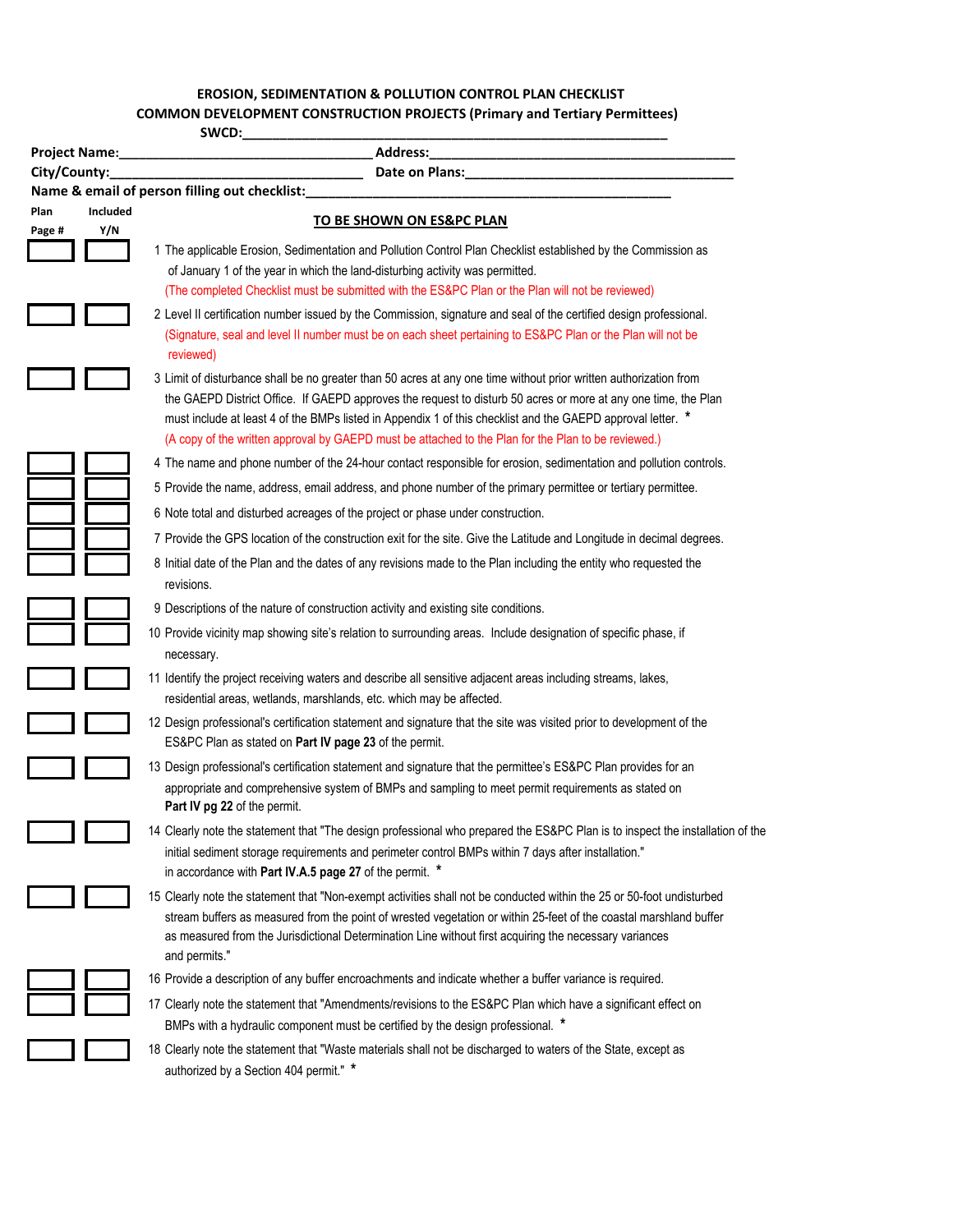| 19 Clearly note statement that "The escape of sediment from the site shall be prevented by the installation of<br>erosion and sediment control measures and practices prior to land disturbing activities."                                                                                                                                                                                                                                                                                            |
|--------------------------------------------------------------------------------------------------------------------------------------------------------------------------------------------------------------------------------------------------------------------------------------------------------------------------------------------------------------------------------------------------------------------------------------------------------------------------------------------------------|
| 20 Clearly note statement that "Erosion control measures will be maintained at all times. If full implementation of the<br>approved Plan does not provide for effective erosion control, additional erosion and sediment control<br>measures shall be implemented to control or treat the sediment source."                                                                                                                                                                                            |
| 21 Clearly note the statement "Any disturbed area left exposed for a period greater than 14 days shall be<br>stabilized with mulch or temporary seeding."                                                                                                                                                                                                                                                                                                                                              |
| 22 Indication that the applicable portion of the primary permittees ES&PC Plan is to be provided to each<br>secondary permittee prior to the secondary conducting any construction activity and that each secondary<br>shall sign the Plan or portion of the Plan applicable to their site. List the names and addresses of all secondary<br>permittees. *                                                                                                                                             |
| 23 Any construction activity which discharges storm water into an Impaired Stream Segment, or within 1 linear<br>mile upstream of and within the same watershed as any portion of a Biota Impaired Stream Segment, must<br>comply with Part III. C. of the permit. Include the completed Appendix 1 listing all the BMPs that will be used for<br>those areas of the site which discharge to the Impaired Stream Segment. *                                                                            |
| 24 If a TMDL Implementation Plan for sediment has been finalized for the Impaired Stream Segment (identified in<br>Item 23 above) at least six months prior to submittal of NOI, the ES&PC Plan must address any site-specific<br>conditions or requirements included in the TMDL Implementation Plan. *                                                                                                                                                                                               |
| 25 BMPs for concrete washdown of tools, concrete mixer chutes, hoppers and the rear of the vehicles. Washout<br>of the drum at the construction site is prohibited.                                                                                                                                                                                                                                                                                                                                    |
| 26 Provide BMPs for the remediation of all petroleum spills and leaks.                                                                                                                                                                                                                                                                                                                                                                                                                                 |
| 27 Description of practices to provide cover for building materials and building products on site. *                                                                                                                                                                                                                                                                                                                                                                                                   |
| 28 Description of the measures that will be installed during the construction process to control pollutants in storm<br>water that will occur after construction operations have been completed.                                                                                                                                                                                                                                                                                                       |
| 29 Description of the practices that will be used to reduce the pollutants in storm water discharges.                                                                                                                                                                                                                                                                                                                                                                                                  |
| 30 Description and chart or timeline of the intended sequence of major activities which disturb soils for the major<br>portions of the site (i.e., initial perimeter and sediment storage BMPs, clearing and grubbing activities,<br>excavation activities, utility activities, temporary and final stabilization).                                                                                                                                                                                    |
| 31 Provide complete requirements of Inspections and record keeping by the primary permittee or tertiary<br>permittee.                                                                                                                                                                                                                                                                                                                                                                                  |
| 32 Provide complete requirements of Sampling Frequency and Reporting of sampling results. *                                                                                                                                                                                                                                                                                                                                                                                                            |
| 33 Provide complete details for Retention of Records as per Part IV.F. of the permit.                                                                                                                                                                                                                                                                                                                                                                                                                  |
| 34 Description of analytical methods to be used to collect and analyze the samples from each location. *                                                                                                                                                                                                                                                                                                                                                                                               |
| 35 Appendix B rationale for NTU values at all outfall sampling points where applicable. *                                                                                                                                                                                                                                                                                                                                                                                                              |
| 36 Delineate all sampling locations if applicable, perennial and intermittent streams and other water bodies into<br>which storm water is discharged. *                                                                                                                                                                                                                                                                                                                                                |
| 37 A description of appropriate controls and measures that will be implemented at the construction site including:<br>(1) initial sediment storage requirements and perimeter control BMPs, (2) intermediate grading and drainage<br>BMPs, and (3) final BMPs. For construction sites where there will be no mass grading and the initial<br>perimeter control BMPs, intermediate grading and drainage BMPs, and final BMPs are the same, the Plan may<br>combine all of the BMPs into a single phase. |
| 38 Plan addresses BMPs for all phases of common development including individual building lots and out-parcels,<br>etc. regardless of who owns or operates the individual sites. Include a typical and any situational lots<br>annlicable                                                                                                                                                                                                                                                              |

applicable.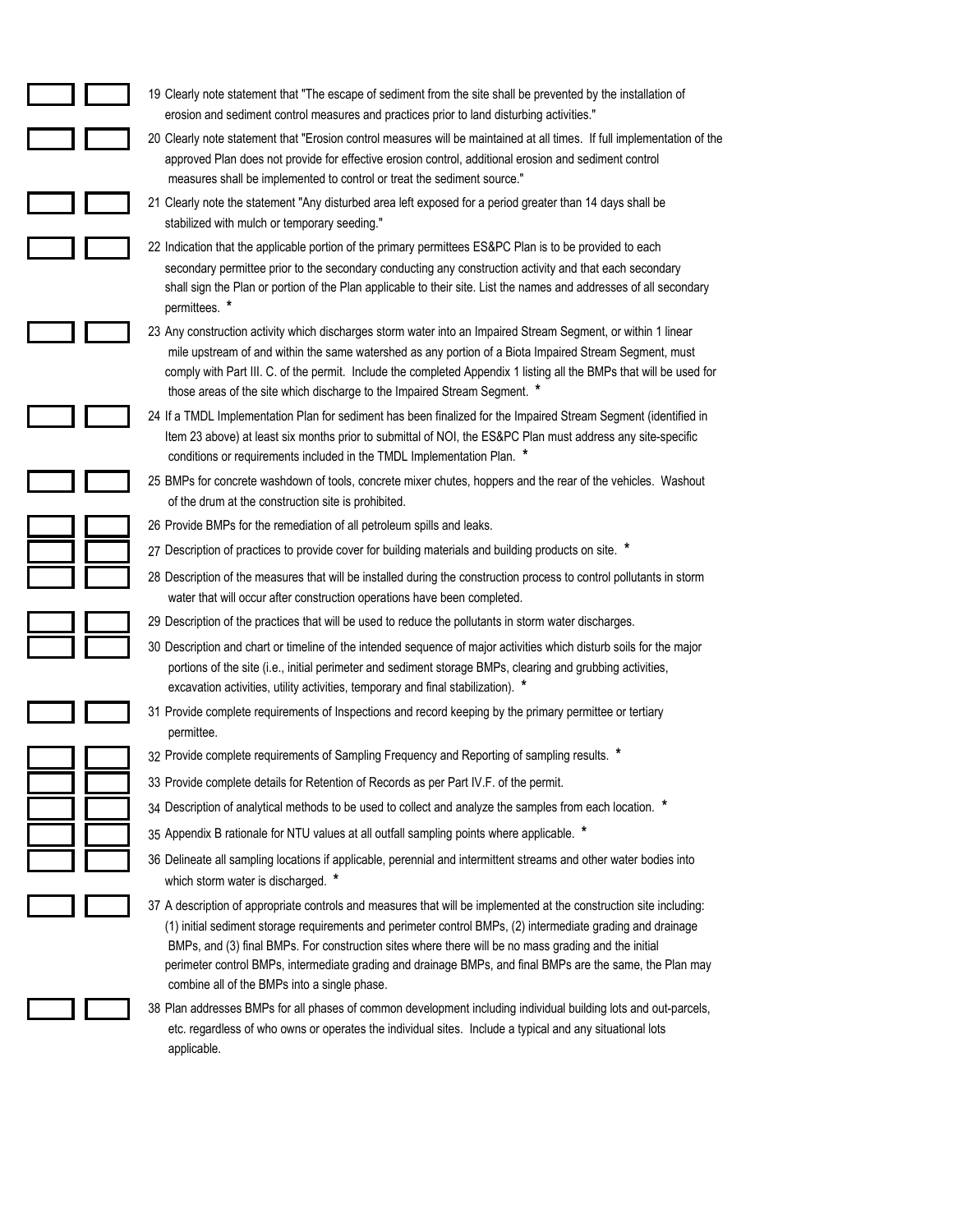39 Graphic scale and North arrow.

40 Existing and proposed contour lines with contour lines drawn at an interval in accordance with the following:

| Map Scale            | <b>Ground Slope</b> | Contour Intervals, ft. |
|----------------------|---------------------|------------------------|
| 1 inch = $100$ ft or | Flat $0 - 2%$       | $0.5$ or 1             |
| larger scale         | Rolling 2 - 8%      | 1 or 2                 |
|                      | Steep 8% +          | 2.5 or 10              |

41 Use of alternative BMPs whose performance has been documented to be equivalent to or superior to conventional BMPs as certified by a Design Professional (unless disapproved by GAEPD or the Georgia Soil and Water Conservation Commission). Please refer to the Alternative BMP Guidance Document found at www.gaswcc.georgia.gov.

42 Use of alternative BMP for application to the Equivalent BMP List. Please refer to Appendix A-2 of the Manual for Erosion & Sediment Control in Georgia 2016 Edition.

43 Delineation of the applicable 25-foot or 50-foot undisturbed buffers adjacent to State waters and any additional buffers required by the Local Issuing Authority. Clearly note and delineate all areas of impact.

44 Delineation of on-site wetlands and all State waters located on and within 200 feet of the project site.

45 Delineation and acreage of contributing drainage basins on the project site.

46 Provide hydrology study and maps of drainage basins for both the pre- and post-developed conditions. **\***

47 An estimate of the runoff coefficient or peak discharge flow of the site prior to and after construction activities are completed. **\***

48 Storm-drain pipe and weir velocities with appropriate outlet protection to accommodate discharges without erosion. Identify/Delineate all storm water discharge points.

49 Soil series for the project site and their delineation.

50 The limits of disturbance for each phase of construction.

51 Provide a minimum of 67 cubic yards of sediment storage per acre drained using a temporary sediment basin, retrofitted detention pond, and/or excavated inlet sediment traps for each common drainage location. Sediment storage volume must be in place prior to and during all land disturbance activities until final stabilization of the site has been achieved. A written justification explaining the decision to use equivalent controls when a sediment basin is not attainable must be included in the Plan for each common drainage location in which a sediment basin is not provided. A written justification as to why 67 cubic yards of storage is not attainable must also be given. Worksheets from the Manual must be included for structural BMPs and all calculations used by the design professional to obtain the required sediment storage when using equivalent controls. When discharging from sediment basins and impoundments, permittees are required to utilize outlet structures that withdraw water from the surface, unless infeasible. If outlet structures that withdraw water from the surface are not feasible, a written justification explaining this decision must be included in the Plan.

52 Location of Best Management Practices that are consistent with, and no less stringent than, the Manual for Erosion and Sediment Control in Georgia. Use uniform coding symbols from the Manual, Chapter 6, with legend.

53 Provide detailed drawings for all structural practices. Specifications must, at a minimum, meet the guidelines set forth in the Manual for Erosion and Sediment Control in Georgia.

54 Provide vegetative plan, noting all temporary and permanent vegetative practices. Include species, planting dates and seeding, fertilizer, lime and mulching rates. Vegetative plan shall be site specific for appropriate time of year that seeding will take place and for the appropriate geographic region of Georgia.

**\*** This requirement of the Common Development permit is not applicable to Tertiary Permittees with a Plan(s) for a typical individual lot(s), if the total land disturbance within the construction site is less than five (5) acres and the total land disturbance within each individual lot is less than one (1) acre. If applicable, the **\*** checklist item would be N/A.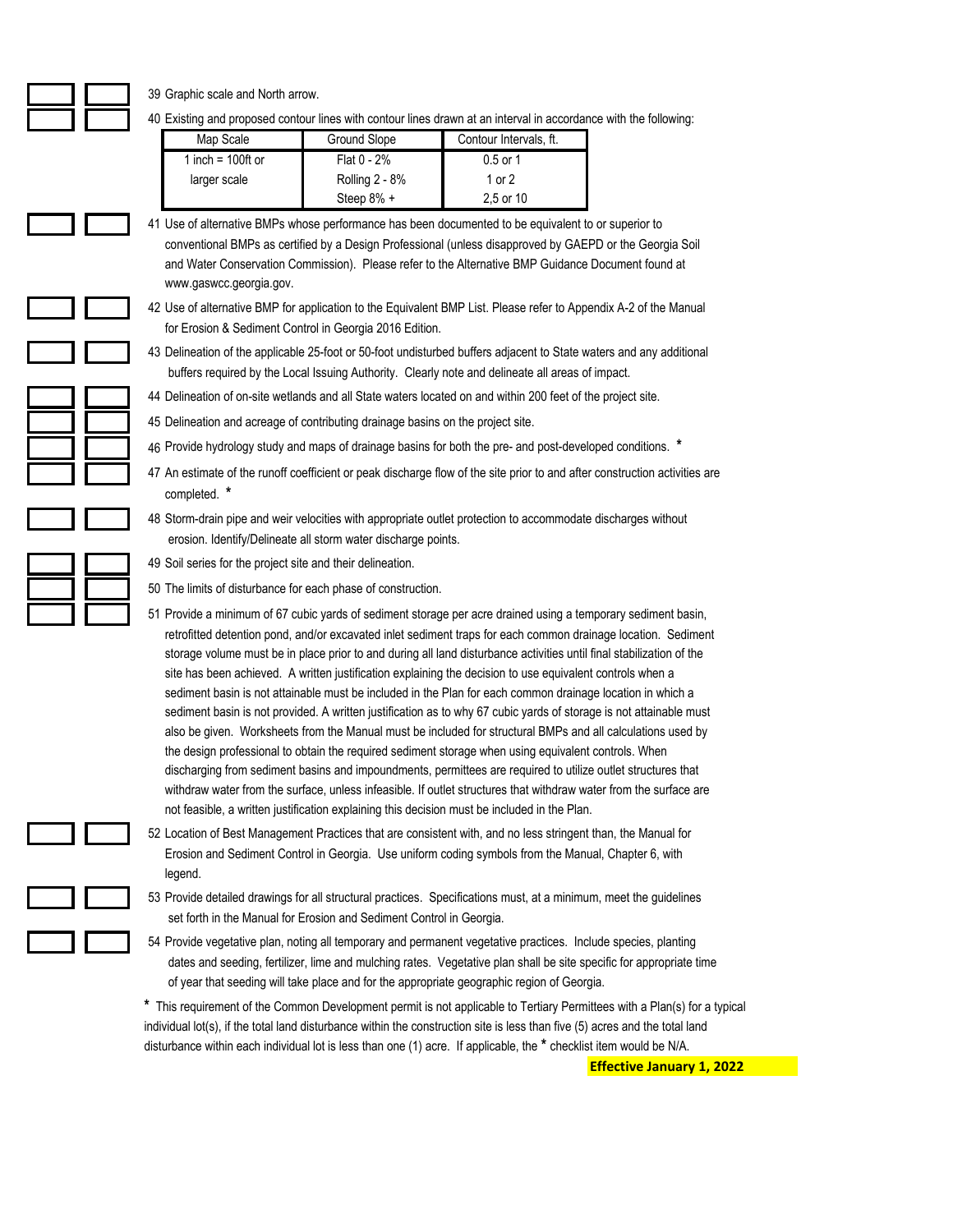#### **EROSION, SEDIMENTATION & POLLUTION CONTROL PLAN CHECKLIST EROSION, SEDIMENTATION & POLLUTION CONTROL PLAN CHECKLIST**

# **COMMON DEVELOPMENT CONSTRUCTION PROJECTS (Primary and Tertiary Permittees)**

| SWCD:          |                        |                                                                                                                                                                                                                                                                                                                                                                                                                                                                                                                                                                                                                                                                                                                                                                                                                                                             |
|----------------|------------------------|-------------------------------------------------------------------------------------------------------------------------------------------------------------------------------------------------------------------------------------------------------------------------------------------------------------------------------------------------------------------------------------------------------------------------------------------------------------------------------------------------------------------------------------------------------------------------------------------------------------------------------------------------------------------------------------------------------------------------------------------------------------------------------------------------------------------------------------------------------------|
|                | <b>Project Name:</b>   | Address:                                                                                                                                                                                                                                                                                                                                                                                                                                                                                                                                                                                                                                                                                                                                                                                                                                                    |
| City/County:   |                        |                                                                                                                                                                                                                                                                                                                                                                                                                                                                                                                                                                                                                                                                                                                                                                                                                                                             |
|                |                        | Name & email of person filling out checklist:                                                                                                                                                                                                                                                                                                                                                                                                                                                                                                                                                                                                                                                                                                                                                                                                               |
| Plan<br>Page # | <b>Included</b><br>Y/N | TO BE SHOWN ON ES&PC PLAN                                                                                                                                                                                                                                                                                                                                                                                                                                                                                                                                                                                                                                                                                                                                                                                                                                   |
|                |                        | 1 The applicable Erosion, Sedimentation and Pollution Control Plan Checklist established by the Commission as of January 1<br>of the year in which the land-disturbing activity was permitted.<br>(The completed Checklist must be submitted with the ES&PC Plan or the Plan will not be reviewed) Permit IV.D.1 pg 29                                                                                                                                                                                                                                                                                                                                                                                                                                                                                                                                      |
|                |                        | 2 Level II certification number issued by the Commission, signature and seal of the certified design professional.<br>(Signature, seal and level II number must be on each sheet pertaining to ES&PC Plan or the Plan will not be reviewed)<br>The Level II certification must be issued to the Design Professional whose signature and seal are on the Plan.                                                                                                                                                                                                                                                                                                                                                                                                                                                                                               |
|                |                        | 3 Limit of disturbance shall be no greater than 50 acres at any one time without prior written authorization from the GAEPD<br>District Office. If GAEPD approves the request to disturb 50 acres or more at any one time, the Plan must include at least 4 of<br>the BMPs listed in Appendix 1 of this checklist and the GAEPD approval letter. *<br>(A copy of the written approval by EPD must be attached to the Plan for the Plan to be reviewed.) Permit IV.D.3 pg 30                                                                                                                                                                                                                                                                                                                                                                                 |
|                |                        | 4 The name and phone number of the 24-hour contact responsible for erosion, sedimentation and pollution controls.<br>May be shown on ES&PC Plan sheets and/or ES&PC notes. Permit II.B.1.c pg 12, II.B.2.e pg 14, II.B.3.d pg 15                                                                                                                                                                                                                                                                                                                                                                                                                                                                                                                                                                                                                            |
|                |                        | 5 Provide the name, address, email address, and phone number of the primary permittee or tertiary permittee.<br>May be shown on cover sheet, ES&PC Plan or under ES&PC notes. Permit II.B.1.b pg 12, II.B.2.c pg 14, II.B.3.b pg 15                                                                                                                                                                                                                                                                                                                                                                                                                                                                                                                                                                                                                         |
|                |                        | 6 Note total and disturbed acreages of the project or phase under construction.<br>Must be shown on ES&PC Plan or under ES&PC notes. Permit IV.D.2.c pg 30                                                                                                                                                                                                                                                                                                                                                                                                                                                                                                                                                                                                                                                                                                  |
|                |                        | 7 Provide the GPS location of the construction exit for the site. Give the Latitude and Longitude in decimal degrees.<br>GPS location of the construction exit must be shown on ES&PC Plan sheets and ES&PC notes. It must match the NOI.<br>Permit II.B.1.a pg 12, II.B.3.a pg 15                                                                                                                                                                                                                                                                                                                                                                                                                                                                                                                                                                          |
|                |                        | 8 Initial date of the Plan and the dates of any revisions made to the Plan including the entity who requested the revisions.<br>The initial Plan date should be shown on all pages. With each resubmittal the revision date and entity requesting revisions<br>should be shown on cover sheet and each sheet that has been revised.                                                                                                                                                                                                                                                                                                                                                                                                                                                                                                                         |
|                |                        | 9 Descriptions of the nature of construction activity and existing site conditions.<br>Provide a description of the existing site and a description of the proposed project. These must be shown on ES&PC Plan<br>or under ES&PC notes. Permit IV.D.2.a pg 29                                                                                                                                                                                                                                                                                                                                                                                                                                                                                                                                                                                               |
|                |                        | 10 Provide vicinity map showing site's relation to surrounding areas. Include designation of specific phase, if necessary.<br>Site location must be delineated showing surrounding area roads and highways. If the project is being done in phases,<br>each individual phase must be delineated and labeled. This information is important for Plan reviewers if a site visit is<br>needed, or if the site needs to be located on another map. Permit IV.D.2.e pg 30                                                                                                                                                                                                                                                                                                                                                                                        |
|                |                        | 11 Identify the project receiving waters and describe all sensitive adjacent areas including streams, lakes, residential areas,<br>wetlands, marshlands, etc. which may be affected.<br>The name of the initial receiving water(s) or if unnamed the first named blue line stream indicated on the appropriate<br>USGS Topographic map, and when the discharge is through a municipal separate storm sewer system (MS4), the name<br>of the local government operating the municipal separate storm sewer system and the name of the receiving water(s)<br>which receives the discharge from the MS4, and the permittee's determination of whether the receiving water(s)<br>supports warm water fisheries or is a trout stream. Describe any neighboring area which could be affected by the<br>post-developed runoff from the site. Permit IV.D.2.f pg 30 |
|                |                        | 12 Design professional's certification statement and signature that the site was visited prior to development of the ES&PC<br>Plan as stated on Part IV page 23 of the permit.                                                                                                                                                                                                                                                                                                                                                                                                                                                                                                                                                                                                                                                                              |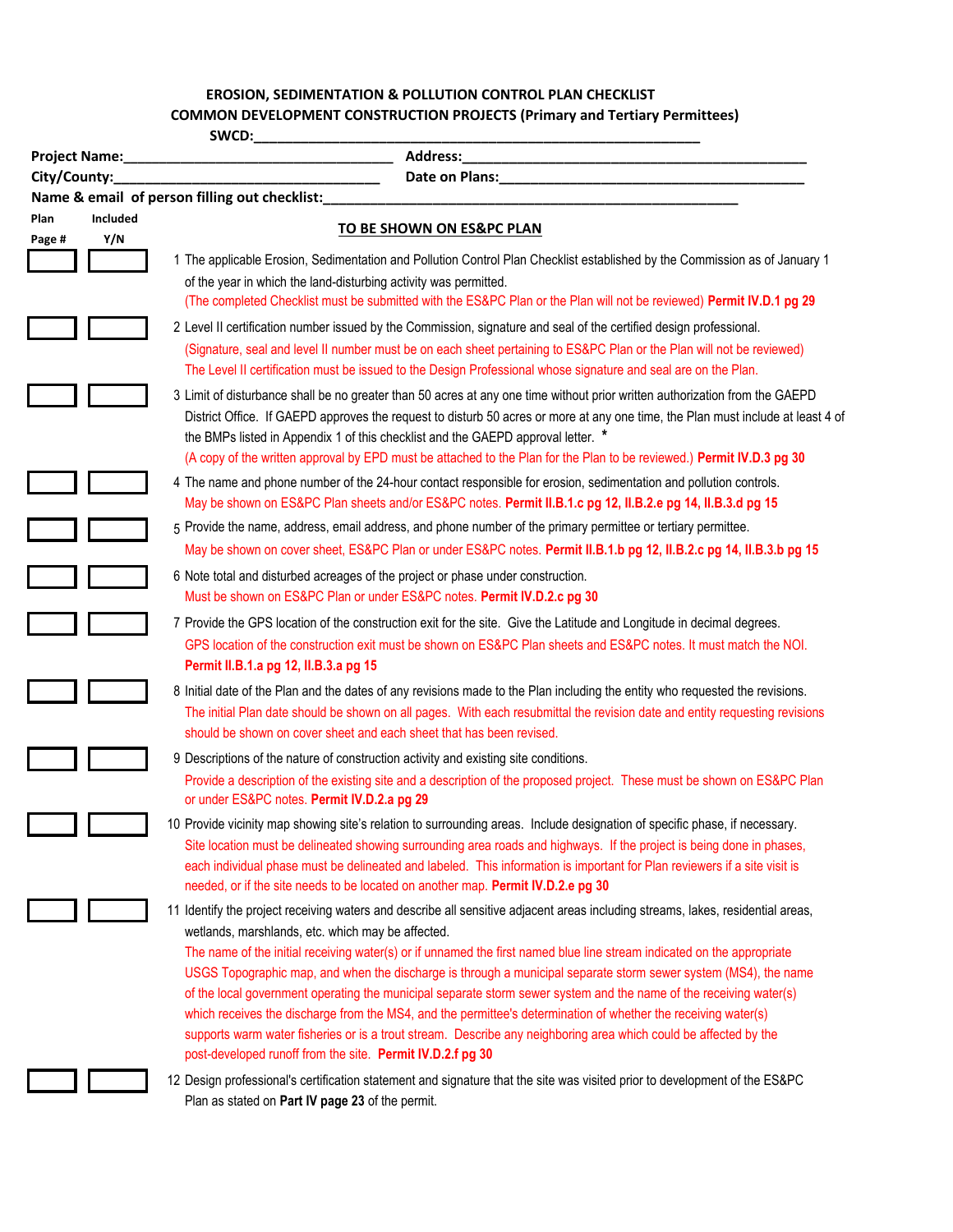The following statement and the signature of the design professional must be shown on the ES&PC Plan or under ES&PC notes. "I certify under penalty of law that this Plan was prepared after a site visit to the locations described herein by myself or my authorized agent, under my supervision."

13 Design professional's certification statement and signature that the permittee's ES&PC Plan provides for an appropriate and comprehensive system of BMPs and sampling to meet permit requirements as stated on **Part IV page 22** of the permit. The following statement and the signature of the design professional must be shown on the ES&PC Plan or under ES&PC notes. "I certify that the permittee's Erosion, Sedimentation and Pollution Control Plan provides for an appropriate and comprehensive system of Best Management Practices required by the Georgia Water Quality Control Act and the document "Manual for Erosion and Sediment Control in Georgia" (Manual) published by the Georgia Soil and Water Conservation Commission as of January 1 of the year in which the land-disturbing activity was permitted, provides for the sampling of the receiving water(s) or the sampling of the storm water outfalls and that the designed system of best management practices and sampling methods is expected to meet the requirements contained in the General NPDES Permit No. GAR 100003."

14 Clearly note the statement that "The design professional who prepared the ES&PC Plan is to inspect the installation of the initial sediment storage requirements and perimeter control BMPs within 7 days after installation." **\*** The Plan must include a statement indicating that the primary permittee must retain the design professional who prepared the Plan, except when the primary permittee has requested in writing and GAEPD has agreed to an alternate design professional, to inspect the installation of the initial sediment storage requirements and perimeter control BMPs which the design professional designed within seven (7) days after installation. The design professional shall determine if these BMPs have been installed and are being maintained as designed. The design professional shall report the results of the inspection to the primary permittee within seven (7) days and the permittee must correct all deficiencies within two (2) business days of receipt of the inspection report from the design professional unless weather related site conditions are such that additional time is required. **Permit IV.A.5 pg 27**

15 Clearly note the statement that "Non-exempt activities shall not be conducted within the 25 or 50-foot undisturbed stream buffers as measured from the point of wrested vegetation or within 25-feet of the coastal marshland buffer as measured from the Jurisdictional Determination Line without first acquiring the necessary variances and permits." See **Part IV.(i) - (iv) on pages 23-26** of the permit and show under ES&PC notes.

16 Provide a description of any buffer encroachments and indicate whether a buffer variance is required. When the project requires an approved State Water or Coastal Marshland Interface buffer variance from the GAEPD, an indication shall be shown on the ES&PC Plan. A description of the encroachment activity must be shown on the ES&PC Plan or under ES&PC notes.

17 Clearly note the statement that "Amendments/revisions to the ES&PC Plan which have a significant effect on BMPs with a hydraulic component must be certified by the design professional." **\*** See **Part IV.C on page 29** of the permit. This can be clarified in a narrative and shown under ES&PC notes.

Revisions or amendments should be submitted to the Local Issuing Authority for review.

18 Clearly note the statement that "Waste materials shall not be discharged to waters of the State, except as authorized by a Section 404 permit." **\***

The Plan must include a description of how waste materials, including waste building materials, construction and demolition debris, concrete washout, excavated sediment, etc., will be properly disposed of. Any disposal of solid waste to waters of the State is prohibited unless authorized by a Section 404 permit. **Permit IV.D.3.c.(1) pg 33**

- 19 Clearly note statement that "The escape of sediment from the site shall be prevented by the installation of erosion and sediment control measures and practices prior to land disturbing activities." Must be shown on ES&PC Plan or under ES&PC notes. **Permit III.D.2. pg 21**
- 20 Clearly note statement that "Erosion control measures will be maintained at all times. If full implementation of the approved Plan does not provide for effective erosion control, additional erosion and sediment control measures shall be implemented to control or treat the sediment source."

Must be shown on ES&PC Plan or under ES&PC notes. **Permit IV.C. pg 29**

21 Clearly note the statement "Any disturbed area left exposed for a period greater than 14 days shall be stabilized with mulch or temporary seeding." Must be shown on ES&PC Plan or under ES&PC notes. **Permit IV.D.3.a.(1) pg 31**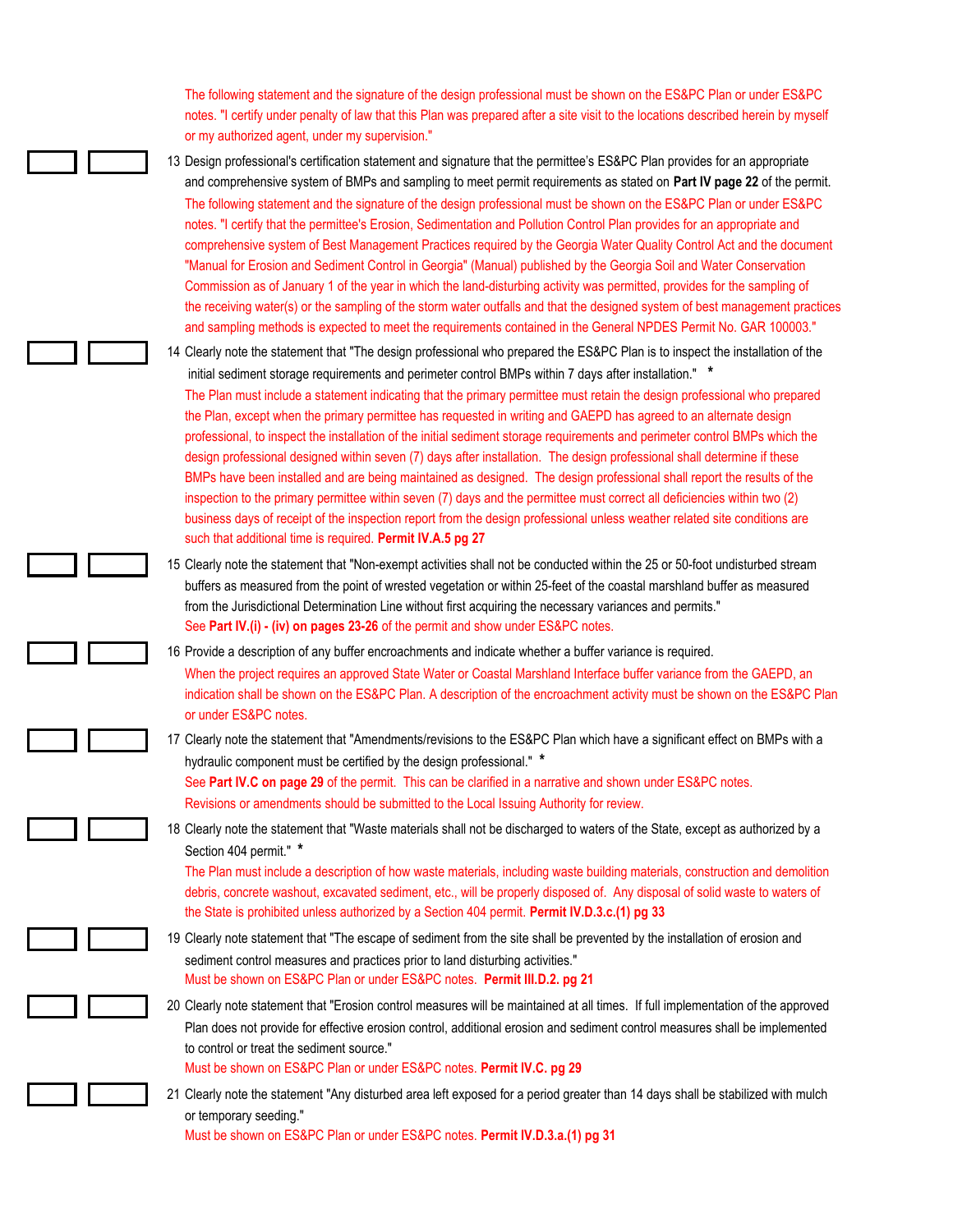| 22 Indication that the applicable portion of the primary permittees ES&PC Plan is to be provided to each secondary permittee                                                                                                                                                                                                                                                                                                                                                                                                                                                                                                                                                                                                                                                                                                                                                                                                                                                                                                                                                                                                                                                                                                                                                                                                                                                                                                                                             |
|--------------------------------------------------------------------------------------------------------------------------------------------------------------------------------------------------------------------------------------------------------------------------------------------------------------------------------------------------------------------------------------------------------------------------------------------------------------------------------------------------------------------------------------------------------------------------------------------------------------------------------------------------------------------------------------------------------------------------------------------------------------------------------------------------------------------------------------------------------------------------------------------------------------------------------------------------------------------------------------------------------------------------------------------------------------------------------------------------------------------------------------------------------------------------------------------------------------------------------------------------------------------------------------------------------------------------------------------------------------------------------------------------------------------------------------------------------------------------|
| prior to the secondary conducting any construction activity and that each secondary shall sign the Plan or portion of the<br>Plan applicable to their site. List the names and addresses of all secondary permittees. *<br>The Plan must contain a list of and contact information for all secondary permittees and a statement that the primary permittee<br>shall provide a copy of the Plan (and any subsequent revisions to the Plan) to each secondary permittee. The Plan must<br>include a section for each secondary to sign indicating that they have made a written acknowledgement of receipt of the<br>Plan and a copy of the acknowledgement must be kept in the primary's records. Permit IV.D.2.g pg 30                                                                                                                                                                                                                                                                                                                                                                                                                                                                                                                                                                                                                                                                                                                                                   |
| 23 Any construction activity which discharges storm water into an Impaired Stream Segment, or within 1 linear mile upstream<br>of and within the same watershed as, any portion of a Biota Impaired Stream Segment must comply with Part III.C of the<br>permit. Include the completed Appendix 1 listing all the BMPs that will be used for those areas of the site which discharge<br>to the Impaired Stream Segment. *<br>If any storm water associated with construction activities discharges into an Impaired Stream Segment that has been listed<br>for the criteria violated, "Bio F" (Impaired Fish Community) and/or "Bio M" (Impaired Macroinvertebrate Community),<br>within Category 4a, 4b or 5, and the potential cause is either "NP" (nonpoint source) or "UR" (urban runoff), the ES&PC<br>Plan must include at least four (4) of the BMPs listed in Part III.C.2.a. - v. of the permit. The Impaired Stream Segment(s)<br>should be delineated on the ES&PC Plan. Georgia's most current and subsequent approved "305(b)/303(d) List Documents"<br>can be viewed on the GAEPD website (www.epd.georgia.gov). Biota impaired waters mapping application can<br>be found on the GSWCC website (www.gaswcc.georgia.gov). Permit III.C.2.a. - v. pg 19-21                                                                                                                                                                                                 |
| 24 If a TMDL Implementation Plan for sediment has been finalized for the Impaired Stream Segment (identified in Item 23<br>above) at least six months prior to submittal of NOI, the ES&PC Plan must address any site-specific conditions or<br>requirements included in the TMDL Implementation Plan. *<br>List of TMDL Implementation Plans can be viewed on the GAEPD website (www.epd.georgia.gov). The TMDL Implementation<br>Plan for sediment should be delineated on the ES&PC Plan. Permit III.C.1 pg 19                                                                                                                                                                                                                                                                                                                                                                                                                                                                                                                                                                                                                                                                                                                                                                                                                                                                                                                                                        |
| 25 BMPs for concrete washdown of tools, concrete mixer chutes, hoppers and the rear of the vehicles. Washout of the drum<br>at the construction site is prohibited.<br>When the project allows the concrete washdown of tools, concrete mixer chutes, hoppers and rear of the vehicles on the<br>project site, delineate the location of the area provided for washing and provide detail of BMPs that will be used. If the<br>project does not allow the concrete washdown on the project site, note that on the Plan. Permit IV.D.3.c.(6) pg 34                                                                                                                                                                                                                                                                                                                                                                                                                                                                                                                                                                                                                                                                                                                                                                                                                                                                                                                        |
| 26 Provide BMPs for the remediation of all petroleum spills and leaks.<br>The Plan must provide BMPs and guidance for the prevention of spills and leaks of petroleum products from any areas<br>where such products are stored or used as well as guidance for the proper remediation of any spills and leaks that do<br>occur. This information can be in the form of a separate Spill Prevention/Spill Response document so long as that<br>information accompanies the Plan. Permit IV.D.3.c.(5) pg 34                                                                                                                                                                                                                                                                                                                                                                                                                                                                                                                                                                                                                                                                                                                                                                                                                                                                                                                                                               |
| 27 Description of practices to provide cover for building materials and building products on site. *<br>The Plan must contain a description of measures, such as plastic sheeting or temporary roofs, to cover building materials,<br>building products, construction wastes, trash, landscape materials, fertilizers, pesticides, herbicides, detergents, sanitary waste,<br>and other materials in order to minimize exposure to precipitation and to stormwater. Permit IV.D.3.c.(2) pg 33                                                                                                                                                                                                                                                                                                                                                                                                                                                                                                                                                                                                                                                                                                                                                                                                                                                                                                                                                                            |
| 28 Description of the measures that will be installed during the construction process to control pollutants in storm water that<br>will occur after construction operations have been completed.<br>The Plan must contain a description of the measures that will be installed during the construction process to control pollutants<br>in storm water that will occur after construction operations have been completed. These may include storm water detention<br>and retention structures, use of vegetated swales and natural depressions for flow attenuation or a combination of these<br>practices (sequential systems). The Plan must also include a technical explanation of the basis used to select these<br>practices where flows will exceed pre-development levels. The Plan must indicate that velocity dissipation devices will be<br>placed at discharge locations and along the length of any outflow channel in order to provide a non-erosive flow so that the<br>natural physical and biological characteristics and functions of the water course are maintained and protected. The<br>installation of these devices may be subject to Section 404 of the Federal Clean Water Act.<br>Note: The permittee is only responsible for the installation and maintenance of storm water management devices prior to<br>final stabilization of the site and not the operation and maintenance of such structures after construction activities have been |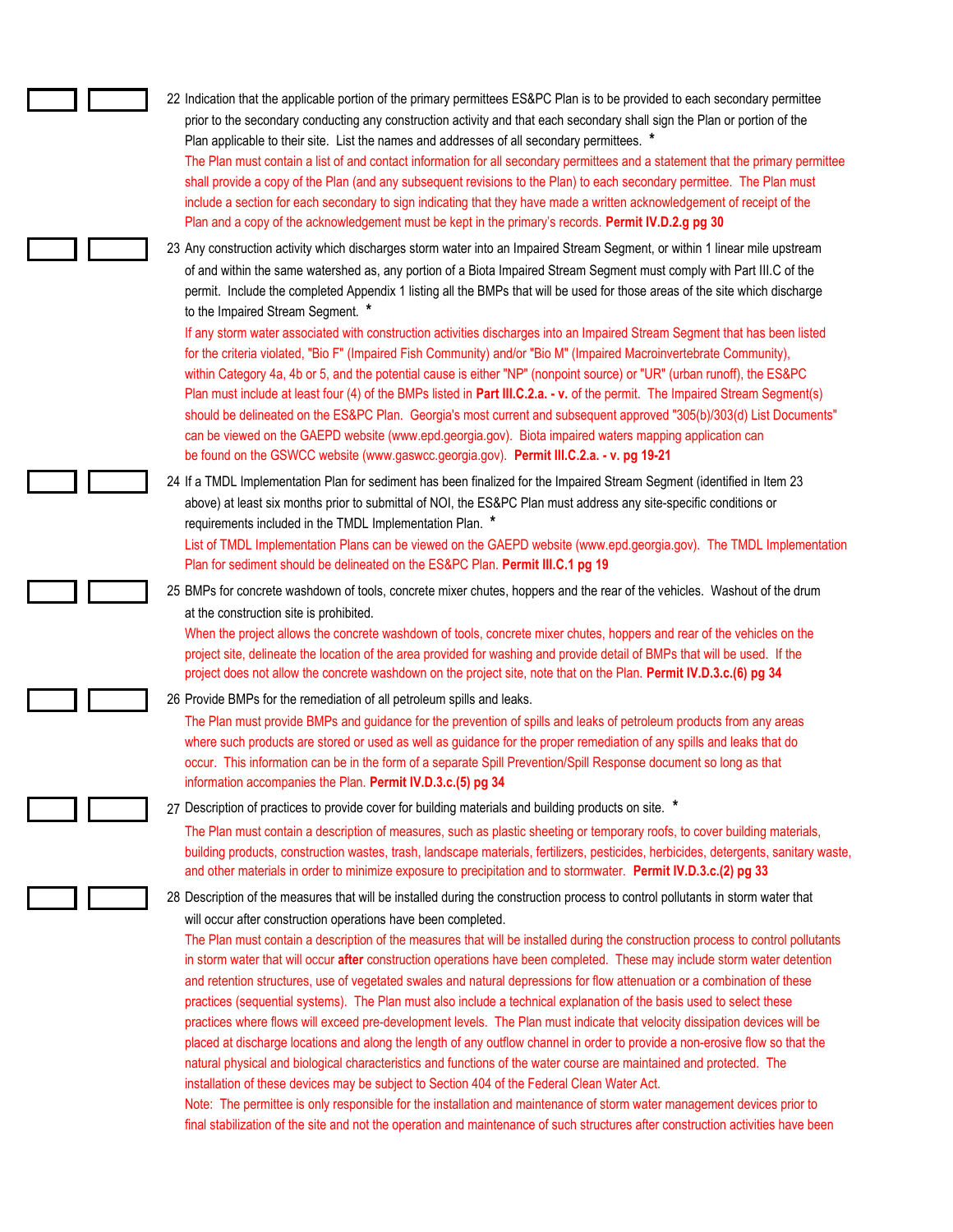### completed. **Permit IV.D.3.b pg 32**

| 29 Description of the practices that will be used to reduce the pollutants in storm water discharges.                                                                                                                                                                                                                                                                                                                                                                                                                                                                                                                                                                                                                                                                                                                                                                                                                                                                                                                                                                             |
|-----------------------------------------------------------------------------------------------------------------------------------------------------------------------------------------------------------------------------------------------------------------------------------------------------------------------------------------------------------------------------------------------------------------------------------------------------------------------------------------------------------------------------------------------------------------------------------------------------------------------------------------------------------------------------------------------------------------------------------------------------------------------------------------------------------------------------------------------------------------------------------------------------------------------------------------------------------------------------------------------------------------------------------------------------------------------------------|
| The Plan must identify all potential sources of storm water pollution expected to be present on the site and provide a<br>narrative explaining how the pollutants will be minimized in the storm water discharges. Permit IV pg 26                                                                                                                                                                                                                                                                                                                                                                                                                                                                                                                                                                                                                                                                                                                                                                                                                                                |
| 30 Description and chart or timeline of the intended sequence of major activities which disturb soils for the major portions of<br>the site (i.e., initial perimeter and sediment storage BMPs, clearing and grubbing activities, excavation activities, utility<br>activities, temporary and final stabilization). *                                                                                                                                                                                                                                                                                                                                                                                                                                                                                                                                                                                                                                                                                                                                                             |
| Activity schedule must be site specific. The narrative description and timeline for each phase of construction may be shown<br>on ES&PC Plan sheet or under ES&PC notes. Permit IV.D.2.b pg 30                                                                                                                                                                                                                                                                                                                                                                                                                                                                                                                                                                                                                                                                                                                                                                                                                                                                                    |
| 31 Provide complete requirements of Inspections and record keeping by the primary permittee or tertiary permittee.<br>The Plan must include all of the <i>Inspections</i> and record keeping requirements of the primary permittee or tertiary permittee<br>as stated in Part IV.D.4.a. - c. on pages 34-40 of the current permit. The complete Inspection and record keeping requirements<br>shall be shown on the Plan under ES&PS notes.                                                                                                                                                                                                                                                                                                                                                                                                                                                                                                                                                                                                                                       |
| 32 Provide complete requirements of Sampling Frequency and Reporting of sampling results. *                                                                                                                                                                                                                                                                                                                                                                                                                                                                                                                                                                                                                                                                                                                                                                                                                                                                                                                                                                                       |
| See Part IV.D.6.d pages 43-44 Sampling Frequency and Part IV.E pages 44-45 Reporting in the current permit. Complete<br>Sampling Frequency and Reporting requirements are to be shown on the Plan under ES&PC notes.                                                                                                                                                                                                                                                                                                                                                                                                                                                                                                                                                                                                                                                                                                                                                                                                                                                              |
| 33 Provide complete details for Retention of Records as per Part IV.F. of the permit.<br>See Part IV.F page 45 Retention of Records in the current permit. Complete details of Retention of Records are to be shown<br>on the Plan under ES&PC notes.                                                                                                                                                                                                                                                                                                                                                                                                                                                                                                                                                                                                                                                                                                                                                                                                                             |
| 34 Description of analytical methods to be used to collect and analyze the samples from each location. *                                                                                                                                                                                                                                                                                                                                                                                                                                                                                                                                                                                                                                                                                                                                                                                                                                                                                                                                                                          |
| This narrative must be shown on the Plan under ES&PC notes and shall include quality control/assurance procedures<br>and precise sampling methodology for each sampling location. Permit IV.D.6.a. - c. pg 40-42                                                                                                                                                                                                                                                                                                                                                                                                                                                                                                                                                                                                                                                                                                                                                                                                                                                                  |
| 35 Appendix B rationale for NTU values at all outfall sampling points where applicable. *                                                                                                                                                                                                                                                                                                                                                                                                                                                                                                                                                                                                                                                                                                                                                                                                                                                                                                                                                                                         |
| When the permittee has determined that some or all outfalls will be monitored, a rationale must be shown on the Plan under<br>ES&PC notes which includes the NTU limit(s) selected from Appendix B. This rationale must include the size of the<br>construction site, the calculation of the size of the surface water drainage area, and the type of receiving water(s) (i.e.,<br>trout stream or supporting warm water fisheries). Permit IV.D.6.a.(3) pg 40                                                                                                                                                                                                                                                                                                                                                                                                                                                                                                                                                                                                                    |
| 36 Delineate all sampling locations if applicable, perennial and intermittent streams and other water bodies into which<br>storm water is discharged. *                                                                                                                                                                                                                                                                                                                                                                                                                                                                                                                                                                                                                                                                                                                                                                                                                                                                                                                           |
| The Plan shall include a USGS topographic map, a topographic map or a drawing (referred to as a topographic map) that<br>is a scale equal to or more detailed than a 1:24000 map showing the locations of the site or the common development. The<br>map must include (a) the location of all perennial and intermittent streams and other water bodies as shown on a USGS<br>topographic map, and all other perennial and intermittent streams and other water bodies located during the mandatory field<br>verification, into which the storm water is discharged and (b) the receiving water and/or outfall sampling locations. When<br>the permittee has chosen to use a USGS topographic map and the receiving water(s) is not shown on the USGS<br>topographic map, the location of the receiving water(s) must be hand-drawn on the USGS topographic map from where<br>the storm water(s) enters the receiving water(s) to the point where the receiving water(s) combines with the first blue line<br>stream shown on the USGS topographic map. Permit IV.D.6.a.(1) pg 40 |
| 37 A description of appropriate controls and measures that will be implemented at the construction site including: (1) initial<br>sediment storage requirements and perimeter control BMPs, (2) intermediate grading and drainage BMPs, and (3) final<br>BMPs. For construction sites where there will be no mass grading and the initial perimeter control BMPs, intermediate<br>grading and drainage BMPs, and final BMPs are the same, the Plan may combine all of the BMPs into a single phase.<br>The Plan must be shown in a minimum of three phases with each phase shown on a separate sheet. Initial phase of the<br>Plan must include the required 67 cy per acre sediment storage, construction exit, tree-save fence if applicable and any<br>other BMPs necessary to prevent sediment from leaving the site such as silt fence, inlet protection on existing storm drain                                                                                                                                                                                             |

structures, diversions, check dams, temporary ground cover, etc. Limits of disturbance for the initial phase are to be only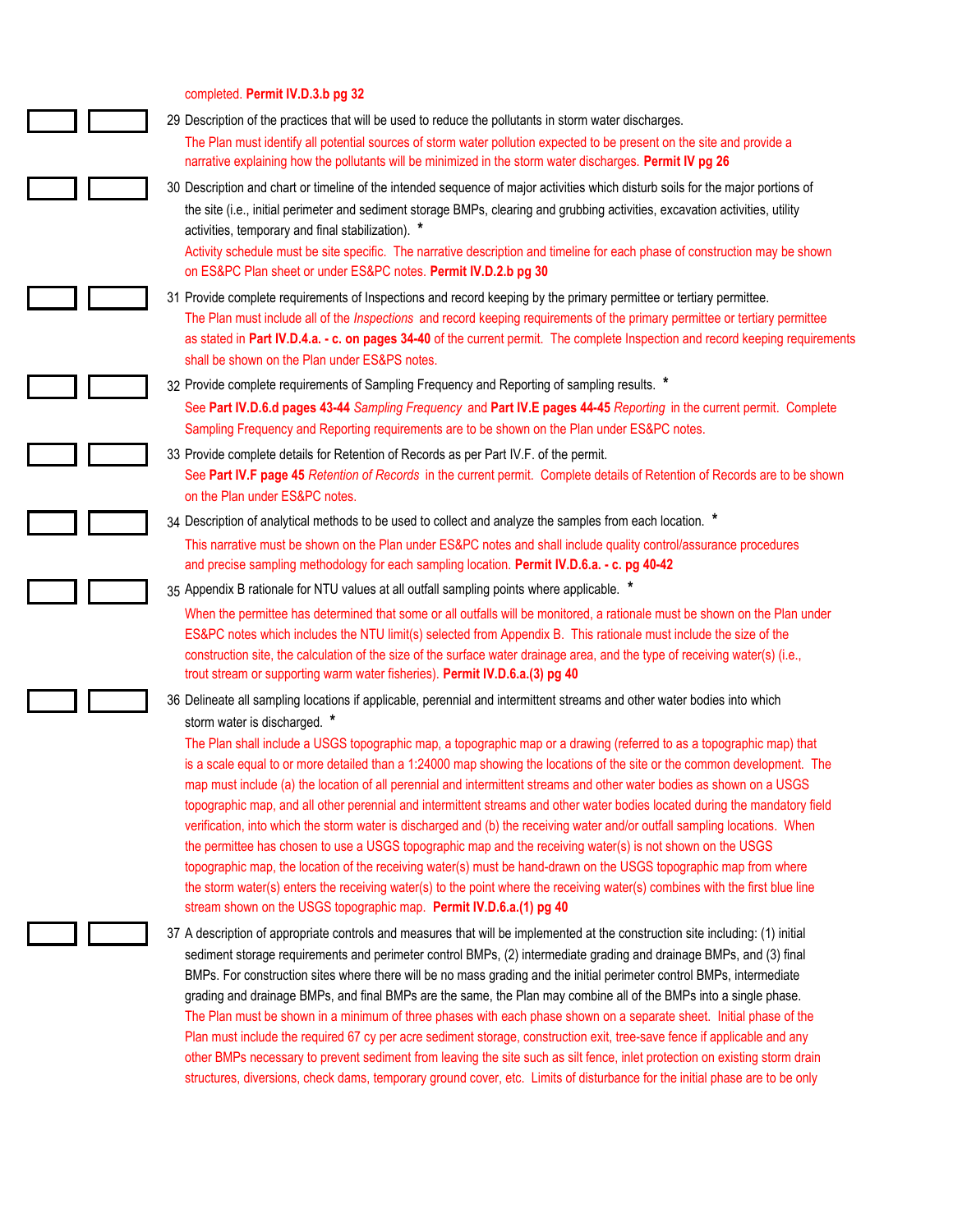the areas needed to install initial BMPs. The intermediate phase should show rough grading and utility construction. BMPs should include initial inlet protection, additional silt fence as needed, any revised sediment storage needed as drainage basins are altered, outlet protection, retrofit if applicable, matting with temporary or permanent vegetation as needed, temporary down drains, filter rings, etc. Final phase of Plan should show finished grade, curbing and paving if applicable, building construction if applicable, etc. BMPs should include permanent vegetation, appropriate inlet protection, etc. For construction sites where there will be no mass grading and the initial perimeter control BMPs, intermediate grading and drainage BMPs, and the final BMPs are the same, the Plan may combine all of the BMPs into a single phase Plan. The Plan will include appropriate staging and access requirements for construction equipment. **Permit IV.D.3 pg 30**

38 Plan addresses BMPs for all phases of common development including individual building lots and out-parcels, etc regardless of who owns or operates the individual sites. Include a typical and any situational lots applicable. The Erosion, Sedimentation & Pollution Control plans for a common development is designed for the life of the project and must include practices to be implemented by all secondary permittees involved, whether the primary permittee relinquishes ownership of the land rights or not. This includes providing an ES&PC Plan for typical and situational lots for each secondary permittee (builder) who purchases a lot from the primary permittee (developer). Situational lots may include, but are not limited to, lots adjacent to State waters buffers (in which a double row of Type S sediment barriers must be shown adjacent to wetlands, lots with an extreme grade, etc.

39 Graphic scale and North arrow.

#### The graphic scale and North arrow must be clearly shown on all phases of the ES&PC Plan sheets.

40 Existing and proposed contour lines with contour lines drawn at an interval in accordance with the following:

| Map Scale            | Ground Slope   | Contour Intervals, ft. |
|----------------------|----------------|------------------------|
| 1 inch = $100$ ft or | Flat $0 - 2%$  | $0.5$ or 1             |
| larger scale         | Rolling 2 - 8% | 1 or 2                 |
|                      | Steep 8% +     | 2.5 or 10              |

The initial, intermediate and final phase sheets of the Plan must show the proposed grade in bold contour lines with the above intervals overlaying the original contour lines. Elevations of both the existing and proposed contour lines must be shown.

41 Use of alternative BMPs whose performance has been documented to be equivalent to or superior to conventional BMPs as certified by a Design Professional (unless disapproved by GAEPD or the Georgia Soil and Water Conservation Commission). Please refer to the Alternative BMP Guidance Document found at www.gaswcc.georgia.gov. Please refer to the Alternative BMP Guidance Document found at www.gaswcc.georgia.gov **Permit IV.D.3.a.(4) pg 32**

42 Use of alternative BMP for application to the Equivalent BMP List. Please refer to Appendix A-2 of the Manual for Erosion & Sediment Control in Georgia 2016 Edition. Please refer to Appendix A-2 of the Manual for Erosion & Sediment Control in Georgia 2016 Edition.

43 Delineation of the applicable 25-foot or 50-foot undisturbed buffers adjacent to State waters and any additional buffers required by the Local Issuing Authority. Clearly note and delineate all areas of impact. The State Law of Georgia mandates these minimum undisturbed buffers, but the Local Issuing Authorities are allowed to require more stringent buffers of State waters. The minimum undisturbed buffers required by the State and all other buffers of State waters required by the issuing authority must be delineated. Any undisturbed buffer area that is impacted by the project site must be noted on the Plan. **Permit IV.D.2.e pg 30**

| 44 Delineation of on-site wetlands and all State waters located on and within 200 feet of the project site.                           |
|---------------------------------------------------------------------------------------------------------------------------------------|
| ALL STATE WATERS LOCATED ON AND WITHIN 200 FEET OF THE PROJECT SITE MUST BE DELINEATED ON                                             |
| ALL PHASES OF THE PLAN. When a project is located in a jurisdiction with a certified Local Issuing Authority and the                  |
| LIA must make a determination of State waters that are not delineated on the Plan, the Plan review could be delayed for               |
| beyond the full forty-five day review time allowed to the LIA, or the full thirty-five day review time allowed to the District if the |
| District is reviewing the Plan. For all projects in a jurisdiction where there is no certified Local Issuing Authority regulating     |
| that project, GAEPD is responsible for State waters determinations and there is no time limits for reviewing the Plan.                |
| ALL WETLANDS LOCATED WITHIN THE PROJECT SITE ONLY MUST BE DELINEATED.                                                                 |
| If the Local Issuing Authority requires an undisturbed buffer of wetlands, delineate required buffer.                                 |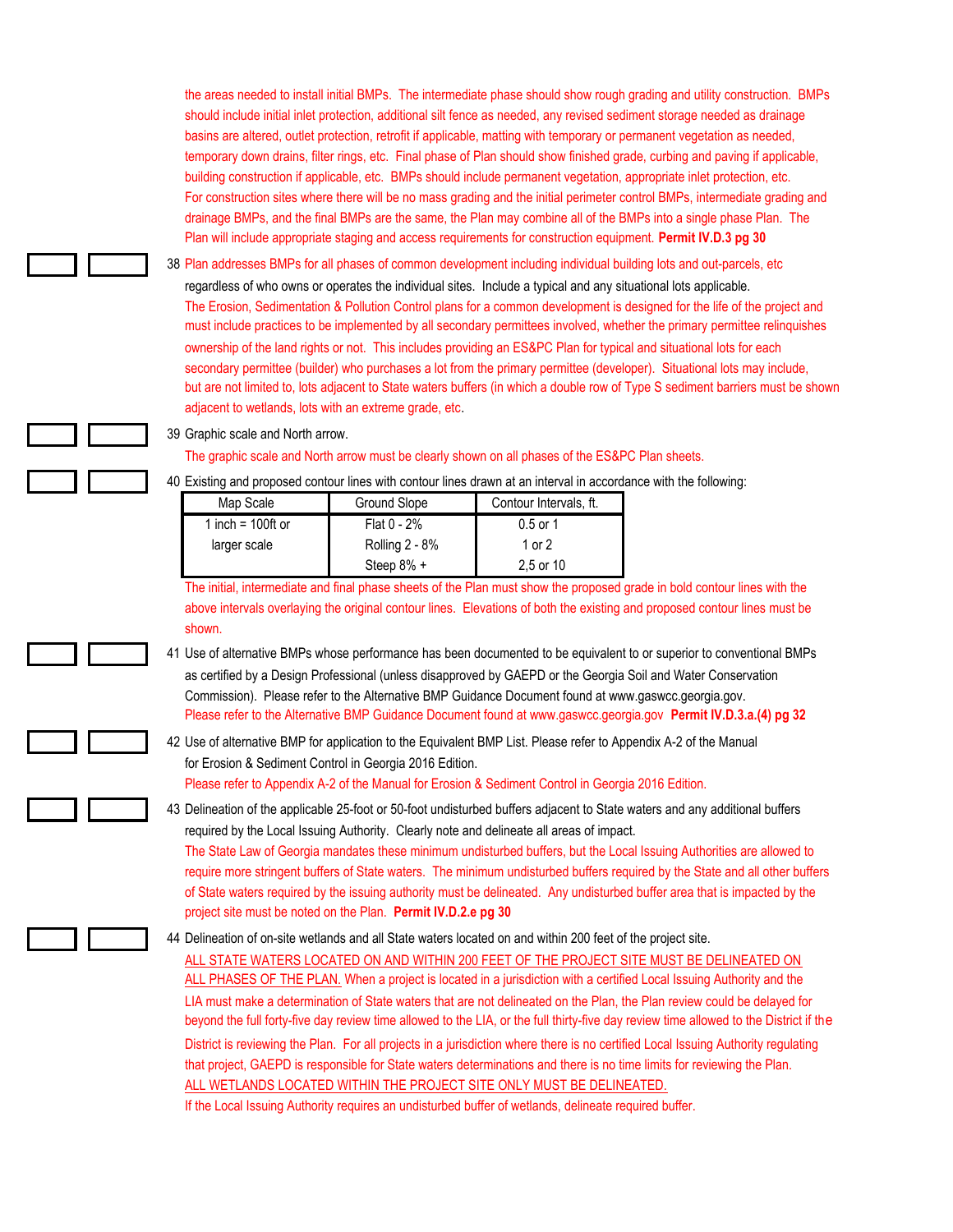45 Delineation and acreage of contributing drainage basins on the project site.

All existing drainage basins on the project site and their acreage must be delineated on the existing conditions and/or on the initial phase of the Plan. As the basins are altered or new ones created during intermediate and final phases, the new basins and their acreage must be delineated throughout each phase of the Plan. **Permit IV.D.2.e pg 30**

#### 46 Provide hydrology study and maps of drainage basins for both the pre- and post-developed conditions. **\***

Hydrology study and drainage maps should be separate from the Plan. Maps should include each individual basin draining to, through and from the project site, with each one delineated, labeled and showing its total acreage.

47 An estimate of the runoff coefficient or peak discharge flow of the site prior to and after construction activities are completed. **\***

The Plan must provide both pre- and post-construction estimates of the runoff coefficient or peak discharge flow for the site. This can be in the form of a hydrologic study so long as that study is made a part of the Plan and accompanies the Plan. A complete hydrologic study is not a required element of the Plan, only the pre and post-construction estimates of the run-off coefficient or peak discharge flow for the site. **Permit IV.D.2.d pg 30**

48 Storm-drain pipe and weir velocities with appropriate outlet protection to accommodate discharges without erosion. Identify/Delineate all storm water discharge points.

The storm-drain pipe and weir velocities must show the flow characteristics of the pipe at full flow including pipe diameter, flow rate (cfs), velocity (fps), and tailwater conditions. This information should be shown in a chart shown on storm-drain profile sheet, ES&PC intermediate phase sheet or on the ES&PC detail sheet that shows outlet protection. The dimensions of the apron must include length (La), width at the headwall (W1), down-stream width (W2), average stone diameter (d50), and stone depth (D) designed in accordance with Figures 6-34.1 and 6-34.2 in the Manual. These should be shown in a chart on ES&PC intermediate and/or final phase sheet or ES&PC detail sheet with outlet protection. Velocity dissipation devices shall be placed at all discharge locations and along the length of any outfall channel for the purpose of providing a non-erosive velocity flow from the structure to a water course so that the natural physical and biological functions and characteristics are maintained and protected.

#### 49 Soil series for the project site and their delineation.

Soil series delineations are required for the Plan review and can be found on the NRCS web site. The highest level of soil survey required for the project site, such as a level three or level four survey for projects that will be using septic systems, must be delineated on the Plan. The soil series delineation should be shown on the existing site Plan or the initial phase Plan. A chart listing the soils located on the project should be shown on the sheet with their delineation.

#### 50 The limits of disturbance for each phase of construction.

The limits of disturbance for the initial phase should delineate only the area required to be disturbed for the installation of perimeter control and initial sediment storage. The intermediate phase should delineate the entire area to be disturbed for that phase, such as grading, drainage, utilities installed, etc. The final phase should delineate any additional areas to be disturbed such as individual lots, etc.

51 Provide a minimum of 67 cubic yards of sediment storage per acre drained using a temporary sediment basin, retrofitted detention pond, and/or excavated inlet sediment traps for each common drainage location. Sediment storage volume must be in place prior to and during all land disturbance activities until final stabilization of the site has been achieved. A written justification explaining the decision to use equivalent controls when a sediment basin is not attainable must be included in the Plan for each common drainage location in which a sediment basin is not provided. A written justification as to why 67 cubic yards of storage is not attainable must also be given. Worksheets from the Manual must be included for structural BMPs and all calculations used by the design professional to obtain the required sediment storage when using equivalent controls. When discharging from sediment basins and impoundments, permittees are required to utilize outlet structures that withdraw water from the surface, unless infeasible. If outlet structures that withdraw water from the surface are not feasible, a written justification explaining this decision must be included in the Plan.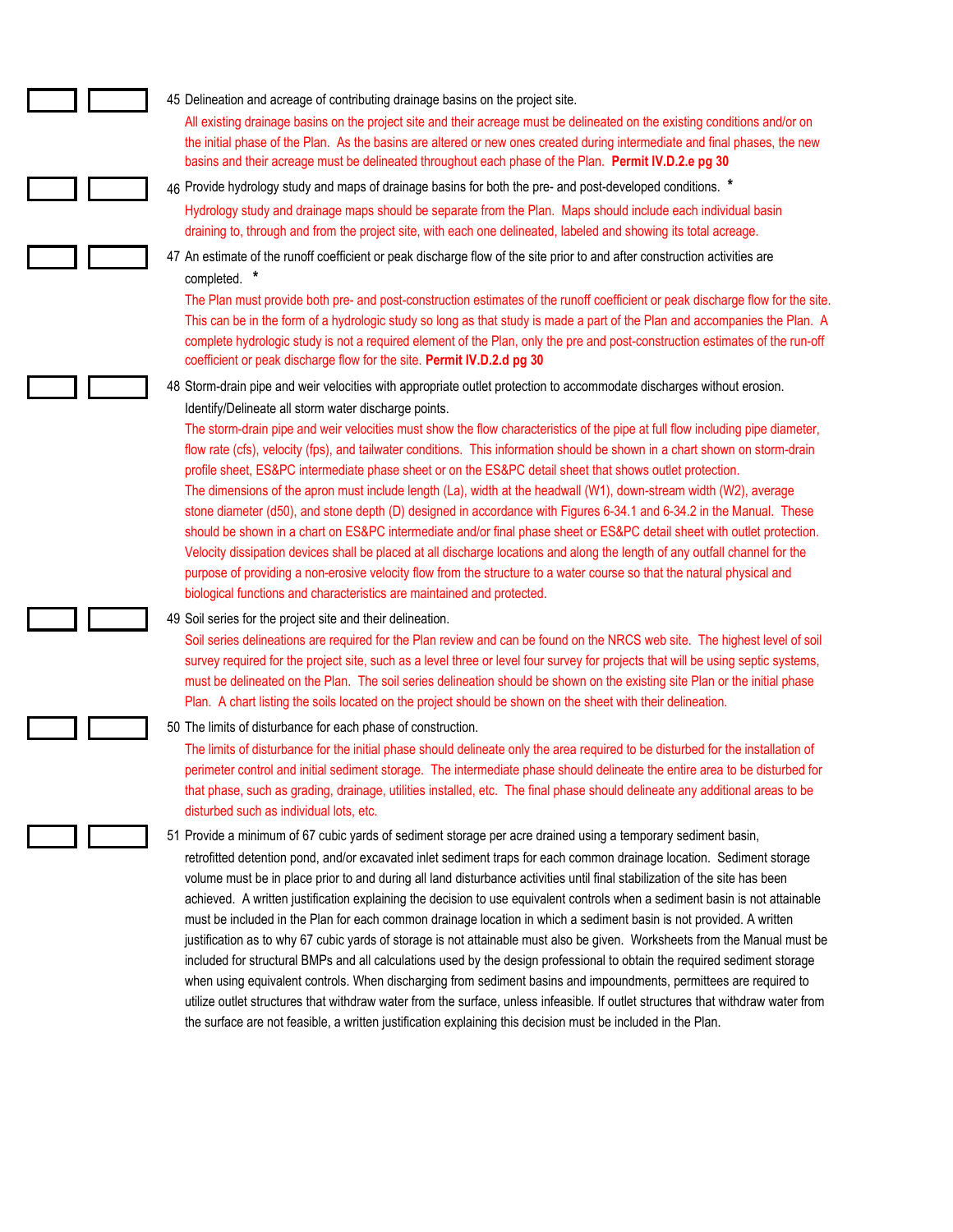For each common drainage location, a temporary (or Permanent) sediment basin (Sd3, Sd4, Rt, or excavated Sd2) providing at least 67 cubic yards of storage **per acre drained**, or equivalent control measures, shall be provided until final stabilization of the site. The 67cubic yards of storage per acre does not apply to flows from off-site areas and flows from on-site areas that are either undisturbed or have undergone final stabilization where such flows are diverted around both the disturbed area and the sediment basin. Sediment basins may not be appropriate for some common drainage locations and a written justification explaining the decision not to use sediment basins must be included in the Plan. Worksheets from the Manual must be completed and shown on the Plan or attached to the Plan for each temporary sediment basin designed for the project. All cross sections and details required per the Manual for Sd3's must be shown on the ES&PC detail section of the Plan. Completed worksheets from the Manual must be shown on the Plan for each retrofit and excavated inlet sediment trap. When the design professional chooses to use equivalent controls, the calculations used to obtain the required 67 cubic yards per acre drained must be included on the Plan. If outlet structures that withdraw water from the surface are not feasible, a written justification explaining this decision must be included in the Plan. **Permit IV.D.3.a.(3) pg 31**

52 Location of Best Management Practices that are consistent with and no less stringent than the Manual for Erosion and Sediment Control in Georgia. Use uniform coding symbols from the Manual, Chapter 6, with legend. BMPs for all phases of the Plan must be consistent with and no less stringent than the Manual and shown using uniform coding symbols from the Manual. The uniform coding symbols legend from the Manual must be included and may be shown on detail sheet or any of the ES&PC Plan sheets.

53 Provide detailed drawings for all structural practices. Specifications must, at a minimum, meet the guidelines set forth in the Manual for Erosion and Sediment Control in Georgia.

The erosion and sediment control detail sheet must show a detailed drawing for each structural BMP shown on the Plan. All BMPs and details shown must, at a minimum, meet the guidelines given in the Manual. Note that a worksheet is provided in the Manual for most structural BMPs that must be included on the ES&PC Plan or detail sheet.

54 Provide vegetative plan, noting all temporary and permanent vegetative practices. Include species, planting dates and seeding, fertilizer, lime and mulching rates. Vegetative plan shall be site specific for appropriate time of year that seeding will take place and for the appropriate geographic region of Georgia. Must be shown on ES&PC Plan, on the ES&PC detail sheet or under ES&PC notes.

**\*** This requirement of the Common Development permit is not applicable to Tertiary Permittees with a Plan(s) for a typical individual lot(s), if the total land disturbance within the construction site is less than five (5) acres and the total land disturbance within each individual lot is less than one (1) acre. If applicable, the **\*** checklist item would be N/A.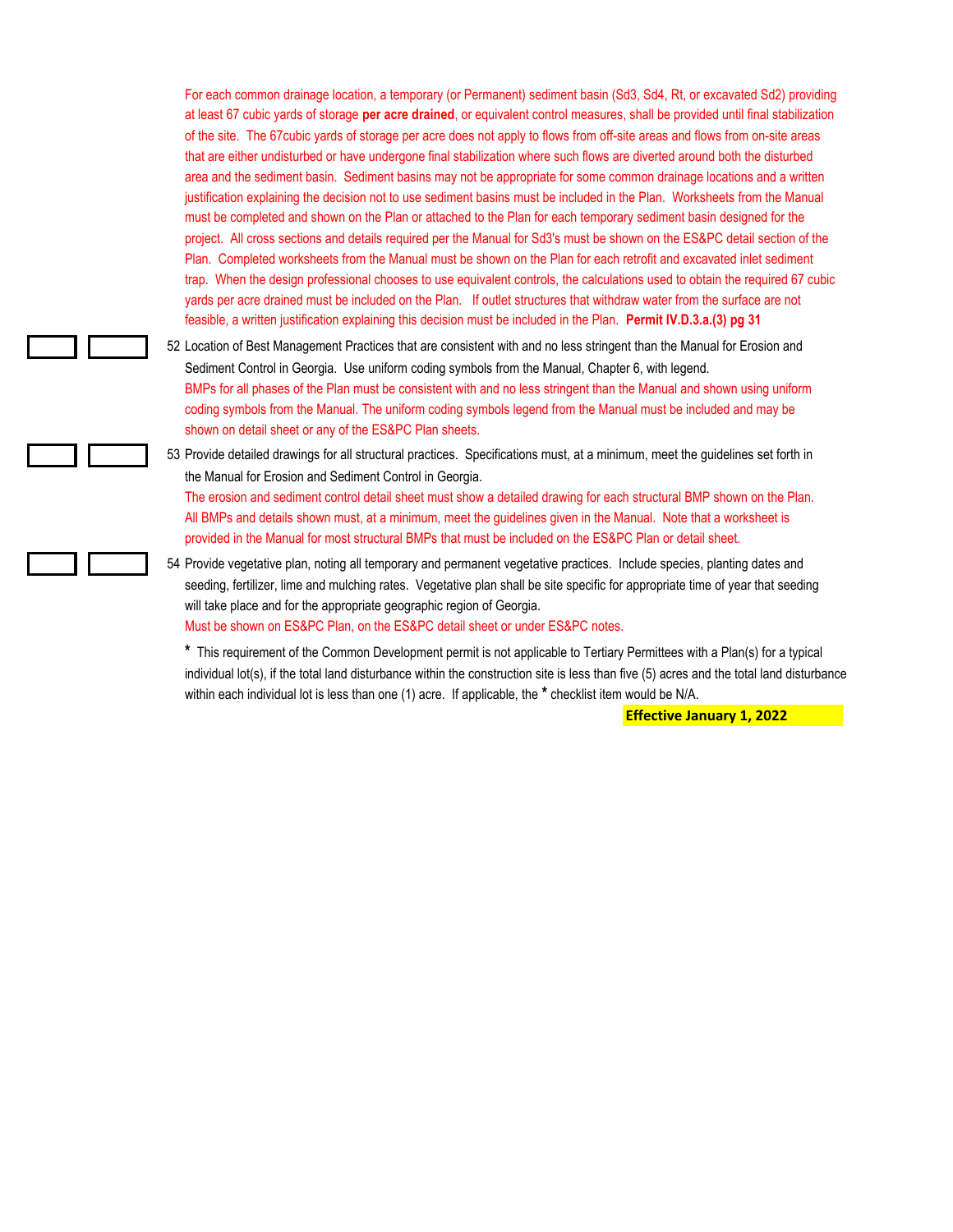#### **APPENDIX 1**

# **THE ES&PC PLAN MUST INCLUDE AT LEAST FOUR (4) OF THE FOLLOWING BMPS FOR THOSE AREAS OF THE SITE WHICH DISCHARGE TO AN IMPAIRED STREAM SEGMENT AND FOR SITES WHICH EPD HAS APPROVED IN WRITING A REQUEST TO DISTURB 5O ACRES OR MORE AT ANY ONE TIME.**

The four items chosen must be appropriate for the site conditions.

| Plan   | Included |    |                                                                                                                                                                                                                                                                                                                                                                                                                                                                                                                                                    |
|--------|----------|----|----------------------------------------------------------------------------------------------------------------------------------------------------------------------------------------------------------------------------------------------------------------------------------------------------------------------------------------------------------------------------------------------------------------------------------------------------------------------------------------------------------------------------------------------------|
| Page # | Y/N      |    |                                                                                                                                                                                                                                                                                                                                                                                                                                                                                                                                                    |
|        |          |    | a. During construction activities, double the width of the 25-foot undisturbed vegetated buffer along all<br>State waters requiring a buffer and the 50-foot undisturbed vegetated buffer along all State waters<br>classified as "trout streams" requiring a buffer. During construction activities, EPD will not grant<br>variances to any such buffers that are increased in width.                                                                                                                                                             |
|        |          |    | b. Increase all temporary sediment basins and retrofitted storm water management basins to provide<br>sediment storage of at least 3600 cubic feet (134 cubic yards) per acre drained.                                                                                                                                                                                                                                                                                                                                                             |
|        |          |    | c. Use baffles in all temporary sediment basins and retrofitted storm water management basins to at<br>least double the conventional flow path length to the outlet structure.                                                                                                                                                                                                                                                                                                                                                                     |
|        |          |    | d. A large sign (minimum 4 feet x 8 feet) must be posted on site by the actual start date of<br>construction. The sign must be visible from a public roadway. The sign must identify the following:<br>$(1)$ construction site, $(2)$ the permittee(s), $(3)$ the contact person(s) and telephone number(s), and<br>(4) the permittee-hosted website where the Plan can be viewed must be provided on the submitted<br>NOI. The sign must remain on site and the Plan must be available on the provided website until a<br>NOT has been submitted. |
|        |          |    | e. Use flocculants or coagulants and/or mulch to stabilize areas left disturbed for more than seven (7)<br>calendar days in accordance with Part III. D.1. of the current NPDES Permits.                                                                                                                                                                                                                                                                                                                                                           |
|        |          | f. | Conduct turbidity sampling after every rain event of 0.5 inch or greater within any 24-hour period,<br>recognizing the exceptions specified in Part IV.D.6.d. of the current NPDES Permits.                                                                                                                                                                                                                                                                                                                                                        |
|        |          | q. | Comply with the applicable end-of-pipe turbidity effluent limit, without the "BMP defense" as<br>provided for in O.C.G.A. 12-7-6 (a)(1).                                                                                                                                                                                                                                                                                                                                                                                                           |
|        |          |    | h. Reduce the total planned site disturbance to less than 50% impervious surfaces (excluding any<br>State-mandated buffer areas from such calculations). All calculations must be included on the Plan.                                                                                                                                                                                                                                                                                                                                            |
|        |          |    | Limit the amount of disturbed area at any one time to no greater than 25 acres or 50% of the total<br>planned site, whichever is less. All calculations must be included on the Plan.                                                                                                                                                                                                                                                                                                                                                              |
|        |          |    | Use "Dirt II" techniques available on the EPD website to model and manage construction storm<br>water runoff (including sheet flow). All calculations must be included on the Plan.<br>(https://epd.georgia.gov/erosion-and-sedimentation)                                                                                                                                                                                                                                                                                                         |
|        |          |    | k. Add appropriate organic soil amendments (e.g., compost) and conduct pre- and post-construction<br>soil sampling to a depth of six (6) inches to document improved levels of soil carbon after final<br>stabilization of the construction site.                                                                                                                                                                                                                                                                                                  |
|        |          |    | Use mulch filter berms, in addition to a silt fence, on the site perimeter wherever construction storm<br>water (including sheet flow) may be discharged. Mulch filter berms cannot be placed in waterways<br>or areas of concentrated flow.                                                                                                                                                                                                                                                                                                       |
|        |          |    | m. Use appropriate erosion control slope stabilization instead of concrete in all construction storm<br>water ditches and storm drainages designed for a 25-year, 24-hour rainfall event.                                                                                                                                                                                                                                                                                                                                                          |
|        |          |    | n. Use flocculants or coagulants under a passive dosing method (e.g., flocculant blocks) within<br>construction storm water ditches and storm drainages that feed into temporary sediment basins and<br>retrofitted management basins.                                                                                                                                                                                                                                                                                                             |
|        |          | 0. | Install sod for a minimum 20-foot width (in lieu of seeding) after final grade has been achieved,<br>along the site perimeter wherever storm water (including sheet flow) may be discharged.                                                                                                                                                                                                                                                                                                                                                       |
|        |          | p. | Conduct soil tests to identify and to implement site-specific fertilizer needs.                                                                                                                                                                                                                                                                                                                                                                                                                                                                    |
|        |          | q. | Certified personnel for primary permittees shall conduct inspections at least twice every seven (7)<br>calendar days and within 24 hours of the end of the storm that is 0.5 inches rainfall or greater in<br>accordance with Part IV.D.4.a. $(3)(a) - (c)$ ; secondary permittees, Part IV.D.4.b. $(3)(a) - (c)$ ; and<br>tertiary permittees Part IV.D.4.c.(3)(a) - (c) $*$                                                                                                                                                                      |
|        |          | r. | Apply the appropriate compost blankets (minimum depth 1.5 inches) to protect soil surfaces until<br>vegetation is established during the final stabilization phase of the construction activity.                                                                                                                                                                                                                                                                                                                                                   |

 $\overline{\phantom{0}}$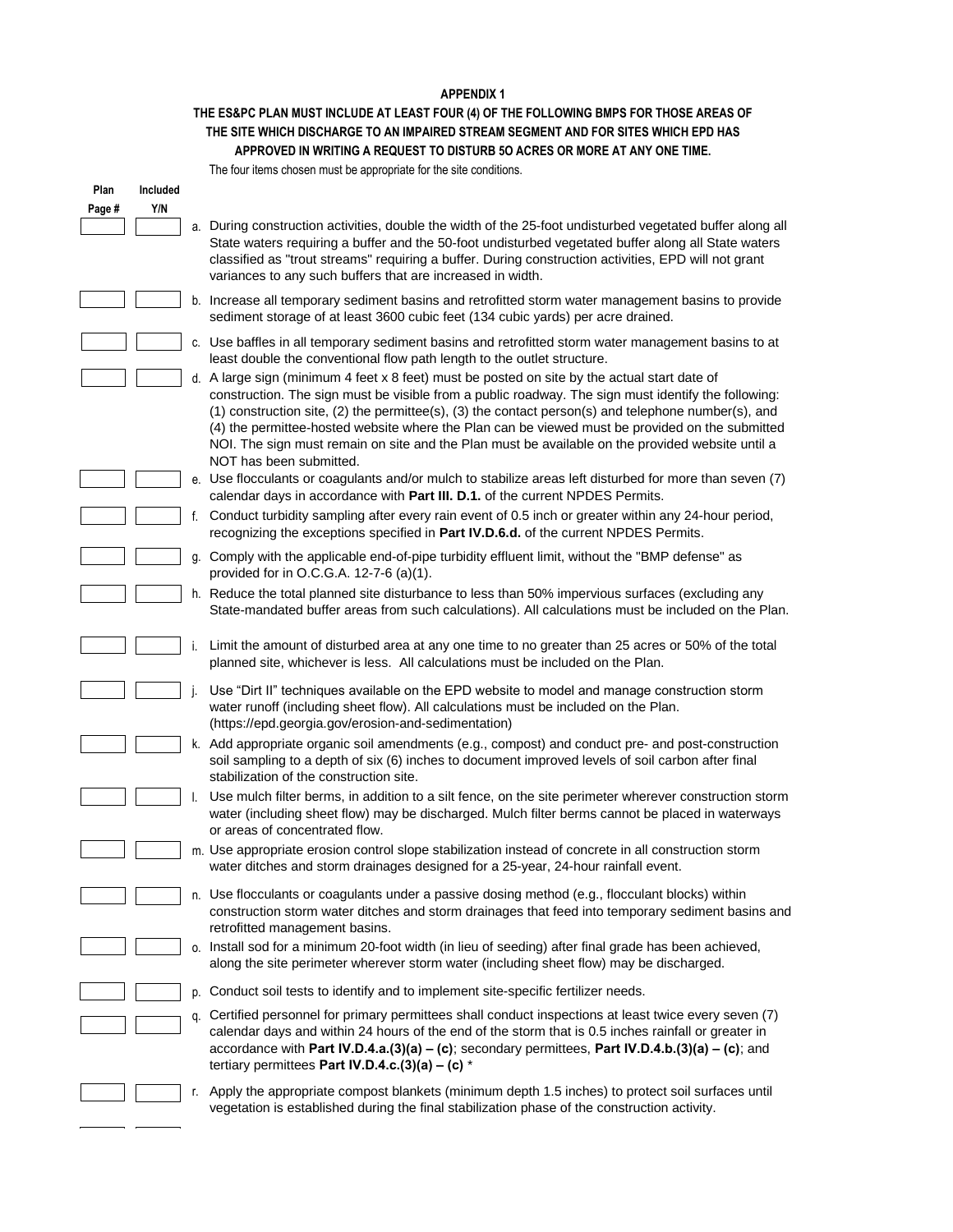| s. Use alternative BMPs whose performance has been documented to be superior to conventional<br>BMPs as certified by a Design Professional (unless disapproved by EPD or the Georgia Soil and<br>Water Conservation Commission). (If using this item please refer to the Alternative BMP guidance<br>document found at www.gaswcc.georgia.gov)                                                                                                                                     |  |
|------------------------------------------------------------------------------------------------------------------------------------------------------------------------------------------------------------------------------------------------------------------------------------------------------------------------------------------------------------------------------------------------------------------------------------------------------------------------------------|--|
| Limit the total planned site disturbance to less than 15% impervious surfaces (excluding any state<br>mandated buffer areas from such calculations). All calculations must be included in the Plan.                                                                                                                                                                                                                                                                                |  |
| u. Conduct inspections during the intermediate grading and drainage BMP phase and during the final<br>BMP phase of the project by the design professional who prepared the Plan in accordance with Part<br><b>IV.A.5</b> of the permit.<br>The Plan must include a statement that the primary permittee must retain the design professional who prepared the Plan<br>to conduct inspections during the intermediate grading and drainage BMP phase and during the final BMP phase. |  |
| v. Install Post Construction BMPs (e.g., runoff reduction BMPs) which remove 80% TSS as outlined in<br>the Georgia Stormwater Management Manual known as the Blue Book or an equivalent or more<br>stringent design manual.                                                                                                                                                                                                                                                        |  |
| <b>Effective January 1, 2022</b>                                                                                                                                                                                                                                                                                                                                                                                                                                                   |  |
| * This requirement is different for infrastructure projects:                                                                                                                                                                                                                                                                                                                                                                                                                       |  |
| Certified personnel for primary permittees shall conduct inspections at least once every seven                                                                                                                                                                                                                                                                                                                                                                                     |  |
| (7) calendar days and within 24 hours of the end of the storm that is 0.5 inches rainfall or                                                                                                                                                                                                                                                                                                                                                                                       |  |
| greater in accordance with Part IV.D.4.a. $(3)(a) - (c)$ of the permit.                                                                                                                                                                                                                                                                                                                                                                                                            |  |